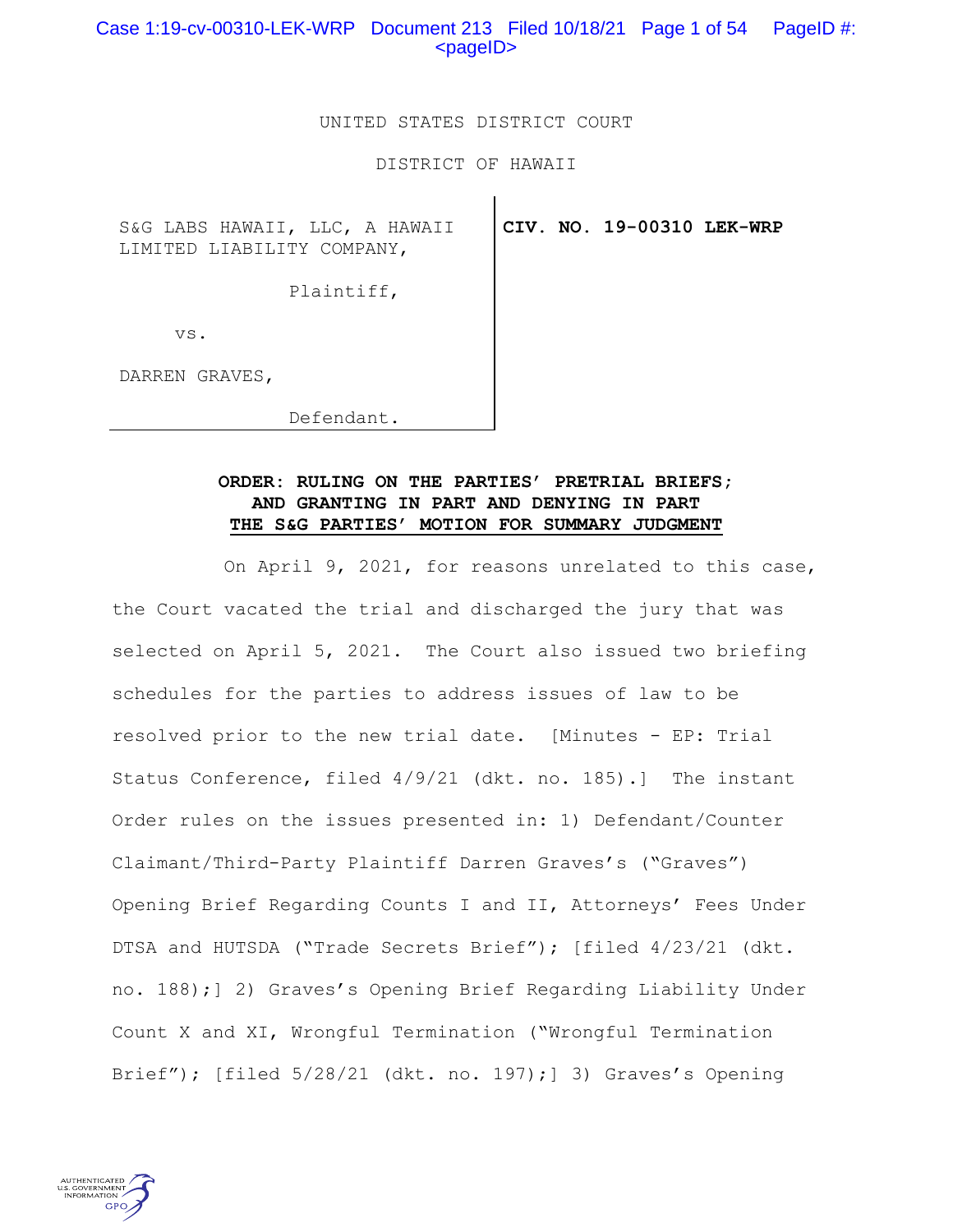# Case 1:19-cv-00310-LEK-WRP Document 213 Filed 10/18/21 Page 2 of 54 PageID #:  $<$ pageID $>$

Brief Re Inadmissibility of Interpretation or Application of Law ("EKRA Brief");<sup>1</sup> [filed  $5/28/21$  (dkt. no. 198);] and 4) the Motion for Summary Judgment as to Counts Three, Six, and Seven, of the Second Amended Counterclaim, and Counts One Through Four of the First Amended Third Party Complaint filed by Plaintiff/Counterclaim Defendant S&G Labs Hawaii, LLC ("S&G") and Third-Party Defendants Lynn Puana ("Dr. Puana") and Stephanie Bade-Castro ("Bade-Castro" or "Castro" and, collectively with S&G and Dr. Puana, "S&G Parties", and "S&G Parties' Motion"), [filed 5/28/21 (dkt. no. 199)]. A hearing on the issues presented in the Trade Secrets Brief was held on June 4, 2021, and a hearing on the issues presented in the Wrongful Termination Brief, the EKRA Brief, and the S&G Parties' Motion was held on July 16, 2021.

 For the reasons set forth below, the Court rules as follows:

1) Graves is entitled to an award of the reasonable attorneys' fees that he incurred defending against S&G's trade secret claims after December 28, 2020.

2) The commission-based compensation provisions of Graves's employment contract with S&G did not violate EKRA, and therefore S&G's failure to pay him according to those provisions

<sup>1 &</sup>quot;EKRA" refers to the Eliminating Kickbacks in Recovery Act, which was part of the Substance Use - Disorder Prevention that Promotes Opioid Recovery and Treatment for Patients and Communities Act of 2018. The EKRA is Subtitle J of Title VIII of the larger act, Pub. L. 115-271, 132 Stat. 3894, 3900, 4108- 10 (2018), and it is codified at 18 U.S.C. § 220.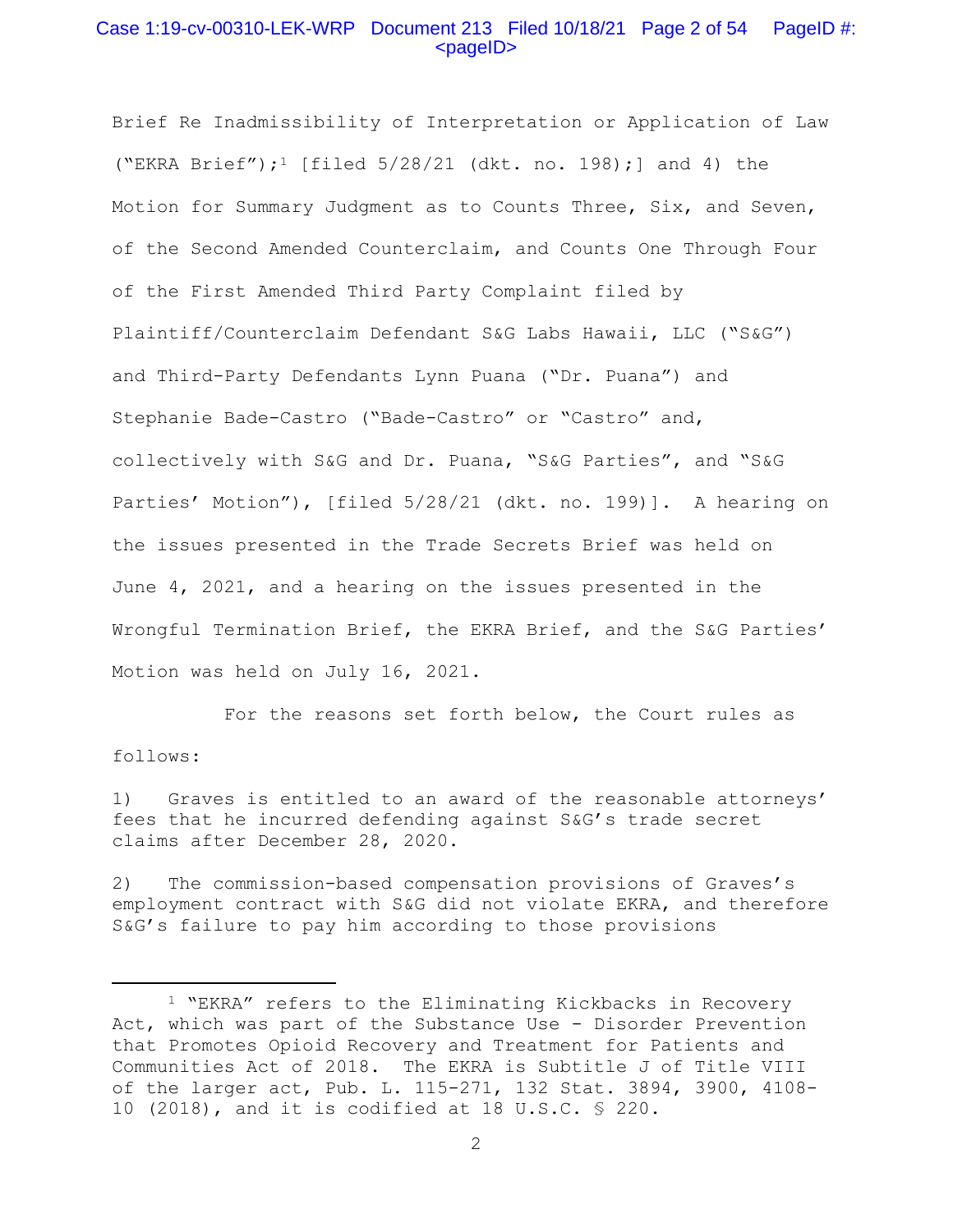constituted both a breach of contract and a violation of Haw. Rev. Stat. Chapter 388.

3) Graves has established his prima facie case for his wrongful termination claim under the Hawai`i Whistleblower Protection Act, Haw. Rev. Stat. § 378-61, *et seq.* ("HWPA"), and he has established his prima facie case for his claim alleging a wrongful termination in violation of public policy. Only issues related to S&G's defenses to these claims and Graves's damages associated with these claims will be presented to the jury.

4) Summary judgment is granted in favor of Bade-Castro as to Graves's third-party claim based upon her allegedly defamatory statements about him to Dr. Puana.

5) The S&G Parties' request for summary judgment is denied as to Graves's defamation per se claim and his defamation/commercial disparagement claim against Dr. Puana.

#### **BACKGROUND**

 The parties and the Court are familiar with the factual and procedural background of this case, which will only briefly be summarized here. The facts that are relevant to only one specific brief or only to the S&G Parties' Motion will be included within those portions of the Discussion section.

 Graves was employed by S&G as a manager overseeing client accounts. He began his employment on March 6, 2017, and the term of his Employment Agreement was scheduled to end on March 6, 2023. [Graves's concise statement of facts in supp. of Motion for Summary Judgment ("Graves CSOF"), filed 1/4/20 (dkt. no. 96), at ¶¶ 3-4; S&G's mem. in opp. to Graves's summary judgment motion ("S&G's Summary Judgment Opp."), filed 12/28/20 (dkt. no. 102), at 2 (admitting Graves CSOF ¶¶ 3-4); Graves's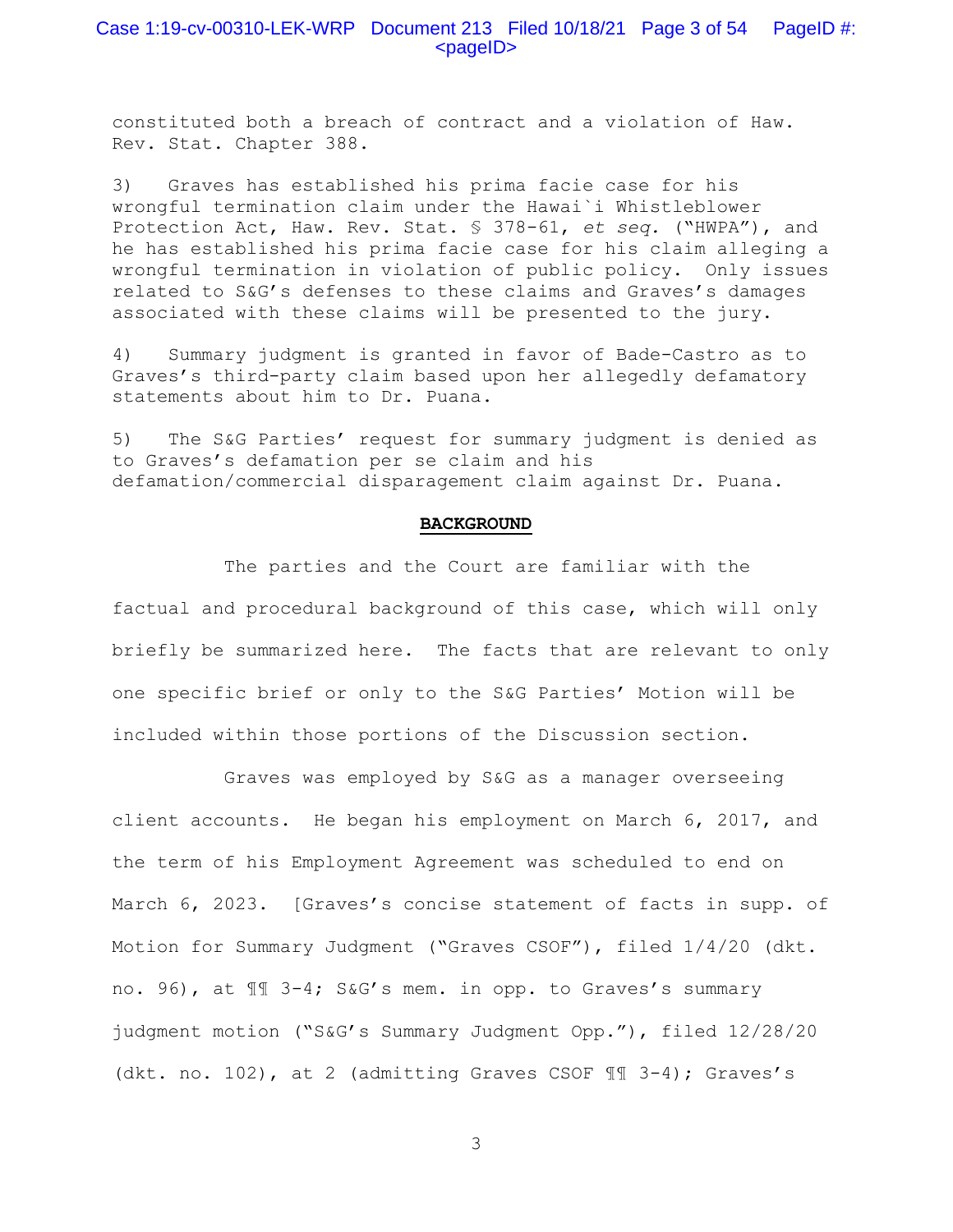# Case 1:19-cv-00310-LEK-WRP Document 213 Filed 10/18/21 Page 4 of 54 PageID #:  $<sub>pa</sub>$ gelD $>$ </sub>

CSOF, Decl. of Darren Graves ("Graves 11/4/20 Decl."), Exh. A (Employment Agreement).] His compensation included a base annual salary of \$50,000 and percentages of the monthly net profits generated by his client accounts and by the client accounts handled by the S&G employees who he managed. [Graves 11/4/20 Decl., Exh. A at 1, 7.]

 In early 2019, S&G's General Counsel advised Dr. Puana that: EKRA prevented a medical testing company from compensating its employees based on the number of tests the company performed; and if she continued to pay the S&G sales team according to their existing employment agreements, she could face criminal penalties. [S&G's Summary Judgment Opp., Decl. of Lynn Puana, M.D. ("Puana 12/28/20 Decl.") at ¶¶ 14-15.] Dr. Puana subsequently informed the S&G account executives including Graves, Bade-Castro, and Justin Gay ("Gay") - about EKRA and her intent to revise their compensation structure. During the revision process, Dr. Puana proposed a salary-based compensation structure and included a non-compete provision and a non-solicitation provision. [Graves's CSOF at ¶¶ 6-7, 9-10; S&G's Summary Judgment Opp. at 2 (admitting Graves's CSOF ¶¶ 6- 7, 9-10).] In the following weeks, Graves and Dr. Puana engaged in negotiations regarding her proposals for his new employment agreement, but they never entered into a new agreement. On June 14, 2019, Dr. Puana suspended Graves with pay and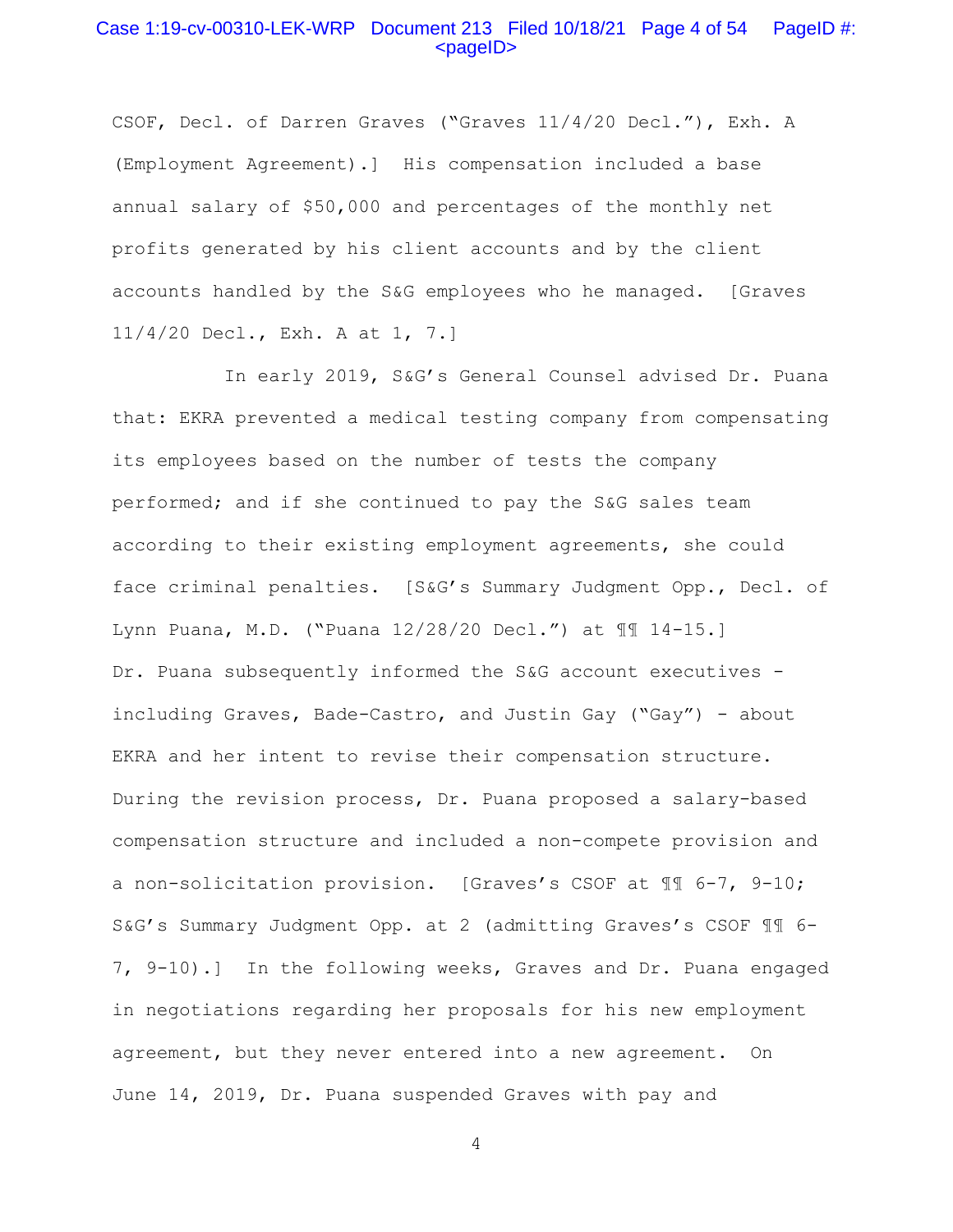# Case 1:19-cv-00310-LEK-WRP Document 213 Filed 10/18/21 Page 5 of 54 PageID #:  $<$ pageID $>$

instructed him not to contact S&G clients. [Graves's CSOF at ¶ 34; S&G's Mem. in Opp. at 2 (admitting Graves's CSOF ¶ 34).] On September 9, 2019, S&G issued a letter terminating Graves's employment for cause ("Termination Letter"). See generally evidence cited in the Order Granting Defendant's Motion for Summary Judgment, filed 2/17/21 (dkt. no. 121) ("2/17/21 Order"), at 8-15.2

 While the negotiations about the new employment contracts were ongoing, Graves contacted an S&G competitor, WHIC LLC, doing business as Aloha Toxicology ("Aloha Toxicology"), about the possibility of employment with that entity. Graves engaged in a number of discussions with George Powell, a member of Aloha Toxicology, and Daniel Hlavachek, an owner and member of Aloha Toxicology, but Graves ultimately did not become employed with Aloha Toxicology. [Graves 11/4/20 Decl. at ¶¶ 19- 20, 31; Graves CSOF, Decl. of Leighton M. Hara, Esq. ("Hara 11/4/20 Decl."), Exh. K (Decl. of Dan Hlavachek) at ¶¶ 9-11.] Graves tried to convince Bade-Castro and Gay that they should all go to work for another laboratory and take their client accounts with them. [S&G's Summary Judgment Opp., Decl. of Stefanie Bade-Castro in lieu of Testimony under Direct

<sup>2</sup> The 2/17/21 Order is available at 2021 WL 621429. On March 4, 2021, S&G moved for reconsideration of the order; the motion for reconsideration was denied in a March 19, 2021 order. [Dkt. nos. 132, 148.]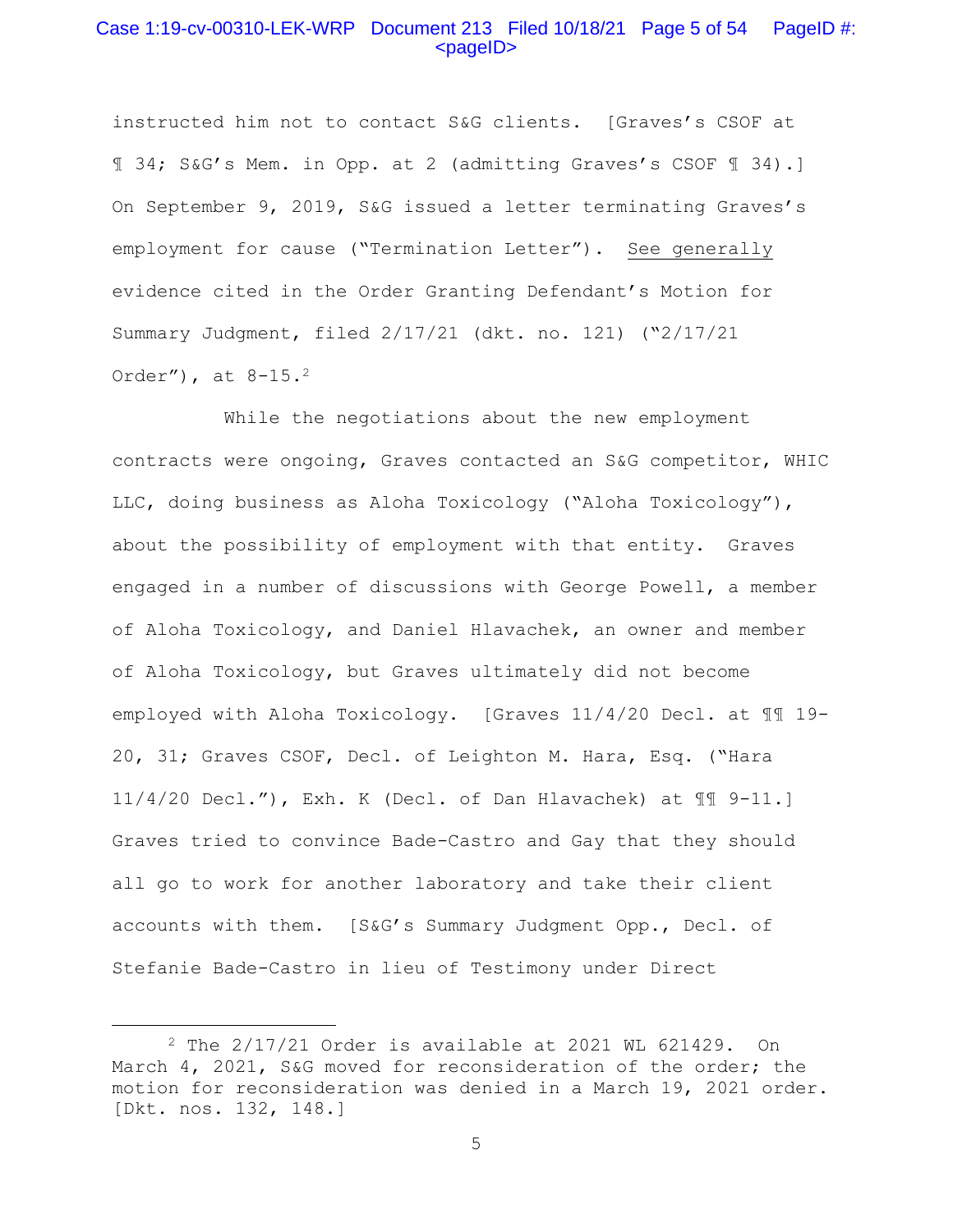# Case 1:19-cv-00310-LEK-WRP Document 213 Filed 10/18/21 Page 6 of 54 PageID #:  $<$ pageID $>$

Examination ("Bade-Castro  $12/28/20$  Decl.") at  $\P$  $I$  2-4, 6-9.1 Bade-Castro, however, ultimately executed a new S&G employment contract, and she told Dr. Puana about her discussions with Graves about moving to Aloha Toxicology. [Id. at ¶ 10; Puana 12/28/20 Decl. at ¶ 30.]

 S&G initiated this action on June 13, 2019. [Dkt. no. 1.] The original Complaint alleged: a claim under the Defend Trade Secrets Act ("DTSA"), 18 U.S.C. §§ 1832, 1836(b)(1); a claim under the Hawai`i Uniform Trade Secrets Act ("HUTSA"), Haw. Rev. Stat. Chapter 482B; and a breach of contract claim.

 On June 19, 2019, S&G filed a motion seeking a preliminary injunction. [Dkt. no. 12.]

 On August 19, 2019, Graves filed his answer to the Complaint, which included a counterclaim and a third-party complaint against Dr. Puana and Bade-Castro. [Dkt. no. 35.]

 An evidentiary hearing on the motion for a preliminary injunction was held on August 30, 2019, [Minutes, filed 8/30/19 (dkt. no. 42),] and the motion was ultimately denied, [Order Denying Pltf.'s Motion for Preliminary Injunction, filed 11/25/19 (dkt. no. 60) ("11/25/19 Order")].3

<sup>3</sup> The 11/25/19 Order is also available at 2019 WL 6311356.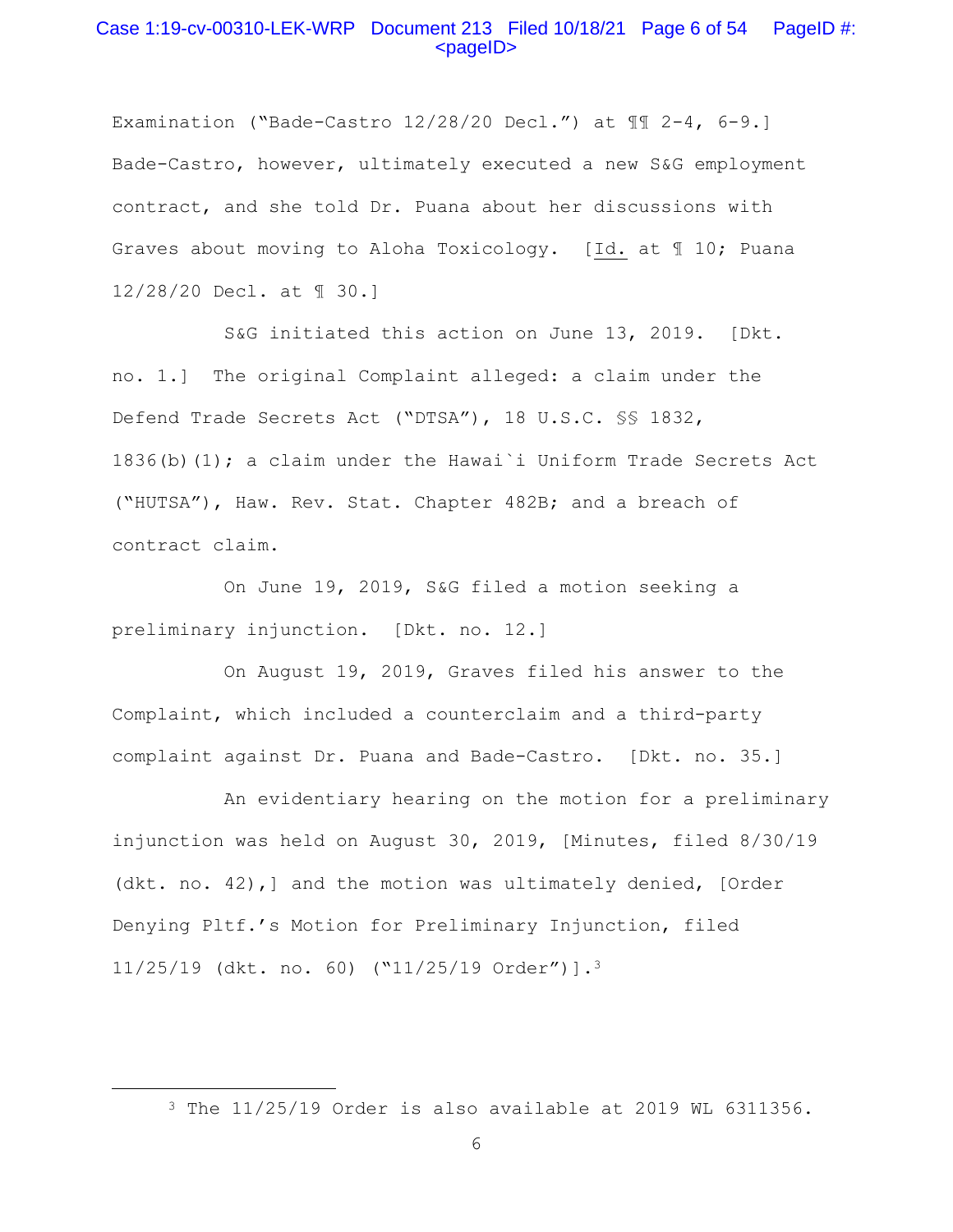# Case 1:19-cv-00310-LEK-WRP Document 213 Filed 10/18/21 Page 7 of 54 PageID #:  $<$ pageID $>$

 On March 1, 2020, S&G filed its First Amended Complaint. [Dkt. no. 63.] The First Amended Complaint alleges: the DTSA claim ("Count I"); the HUTSA claim ("Count II"); a breach of contract claim based on competition against S&G ("Count III"); a breach of contract claim based on solicitation of subordinates to move to S&G's competitor ("Count IV"); a breach of contract claim based on Graves's urging his subordinates to refuse to execute their new contracts ("Count V"); a breach of contract claim based on the creation of a sexually hostile work environment, thereby exposing S&G to civil liability ("Count VI"); a breach of contract claim based on his disparagement of S&G's ownership and management in a vulgar and profane manner ("Count VII"); a breach of contract claim based on Graves's misrepresenting himself as one of S&G's owners/partners ("Count VIII"); and a claim for declaratory relief related to the alleged breaches of contract ("Count IX").

 On May 6, 2020, Graves filed his answer to the First Amended Complaint, which included a Second Amended Counterclaim and a First Amended Third-Party Complaint. [Dkt. no. 72.] The Second Amended Counterclaim asserts: a claim for attorney's fees under the DTSA provision, 18 U.S.C. § 1836(b)(3)(D), that allows for an award of reasonable attorney's fees to the prevailing defendant, if the plaintiff brought the DTSA claim in bad faith ("Counterclaim Count I"); a claim for attorney's fees under the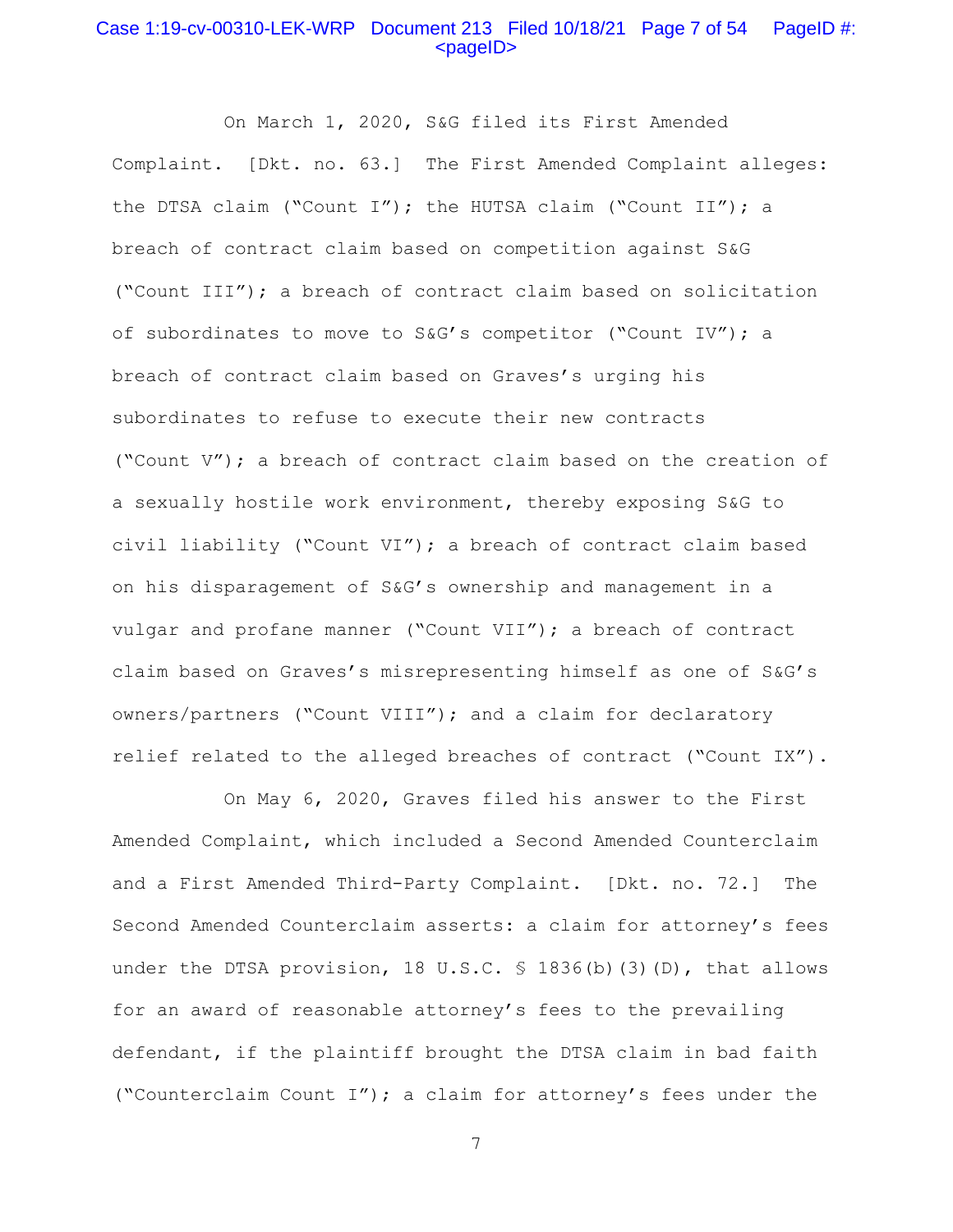# Case 1:19-cv-00310-LEK-WRP Document 213 Filed 10/18/21 Page 8 of 54 PageID #:  $<sub>pa</sub>qelD<sub>></sub>$ </sub>

comparable provision of the HUTSA, Haw. Rev. Stat. § 482B-5(1) ("Counterclaim Count II"); breach of contract ("Counterclaim Count III"); breach of the implied covenant of good faith and fair dealing ("Counterclaim Count IV"); unjust enrichment ("Counterclaim Count V"); a claim seeking payment of unpaid wages, pursuant to Haw. Rev. Stat. Chapter 388 ("Counterclaim Count VI"); tortious interference with prospective business advantage ("Counterclaim Count VII"); a claim seeking injunctive relief ("Counterclaim Count VIII"); a claim seeking declaratory relief ("Counterclaim Count IX"); a wrongful termination claim, pursuant to HWPA ("Counterclaim Count X"); and a wrongful termination claim based on violation of public policy ("Counterclaim Count XI").

 The First Amended Third-Party Complaint alleges the following claims: a defamation claim against Bade-Castro ("Third-Party Count I"); a defamation per se claim against Dr. Puana ("Third-Party Count II"); a defamation/commercial disparagement claim against Dr. Puana ("Third-Party Count III"); a tortious interference with prospective business advantage claim against Dr. Puana and Bade-Castro ("Third-Party Count IV"); a tortious interference with contract claim against Dr. Puana and Bade-Castro ("Third-Party Count V"); a claim seeking injunctive relief ("Third-Party Count VI"); and a claim seeking declaratory relief ("Third-Party Count VII").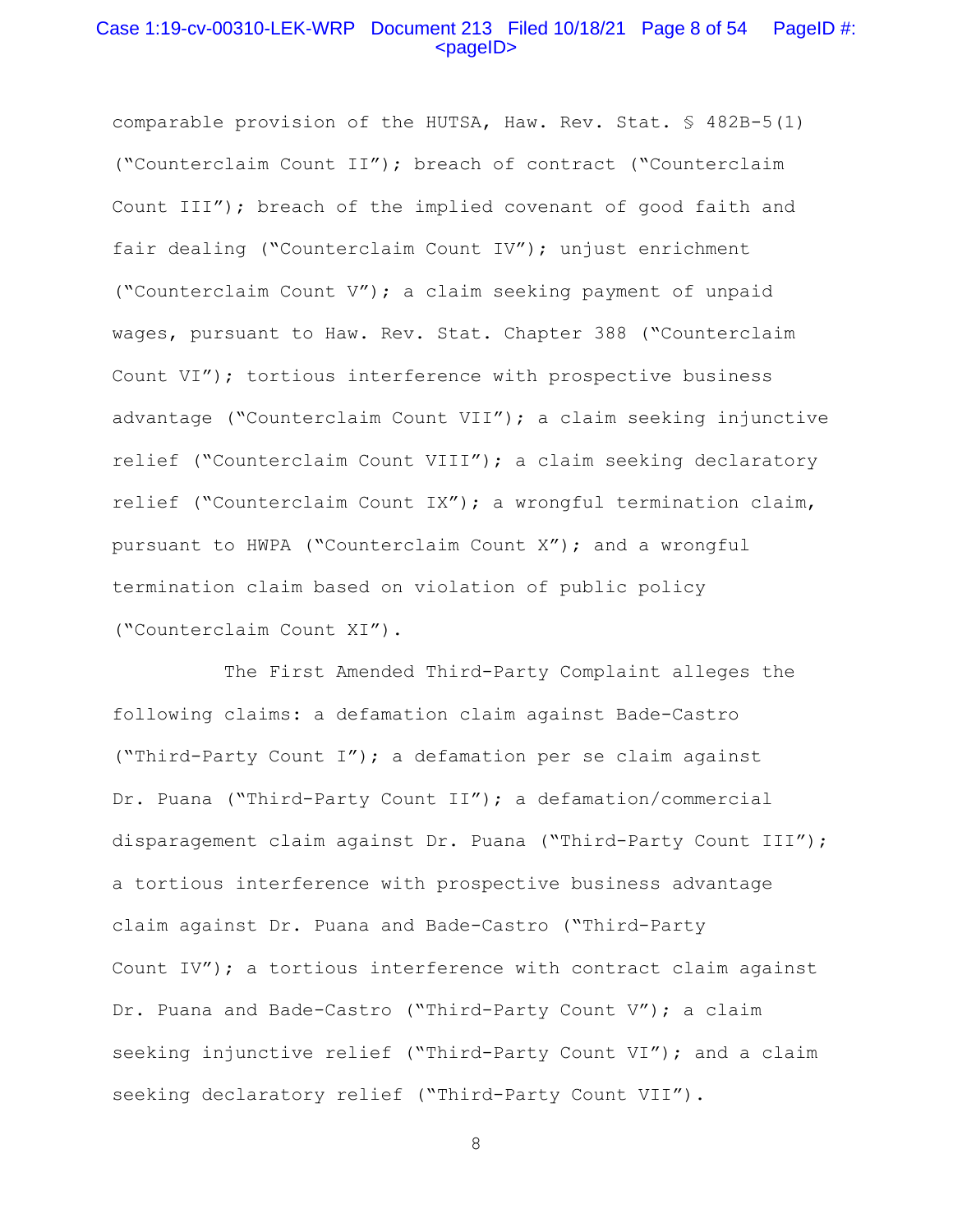# Case 1:19-cv-00310-LEK-WRP Document 213 Filed 10/18/21 Page 9 of 54 PageID #:  $<$ pageID $>$

 In the 2/17/21 Order, summary judgment was granted in favor of Graves as to all of the claims in the First Amended Complaint. 2021 WL 621429, at \*17. At that point, no party had moved for summary judgment as to the claims in either Graves's Second Amended Counterclaim or his First Amended Third-Party Complaint. On June 10, 2021, the Court approved the parties' stipulation to dismiss Counterclaim Count VII and Third-Party Count IV with prejudice.4 [Dkt. no. 204.] The purpose of the current briefs and the S&G Parties' Motion is to identify the claims that will be before the jury at trial.

#### **DISCUSSION**

#### **I. Trade Secrets Brief**

 Counterclaim Counts I and II are statutory claims for the Court, and not the jury, to determine. With respect to S&G's trade secret claims in Counts I and II, the 2/17/21 Order stated:

> However, S&G has presented no evidence which raises a genuine issue of fact as to the question of whether either its monthly testing volume, testing contracts with insurance companies, or compensation structure is information that has actual or potential economic value because it is not generally known. Further, in light of S&G's representation that it lacks sufficient admissible and probative evidence of damages associated with its trade secrets claims, this Court finds that there are no genuine issues of

<sup>4</sup> To the extent that the S&G Parties' Motion seeks summary judgment as to Counterclaim Count VII and Third-Party Count IV, the motion is denied as moot.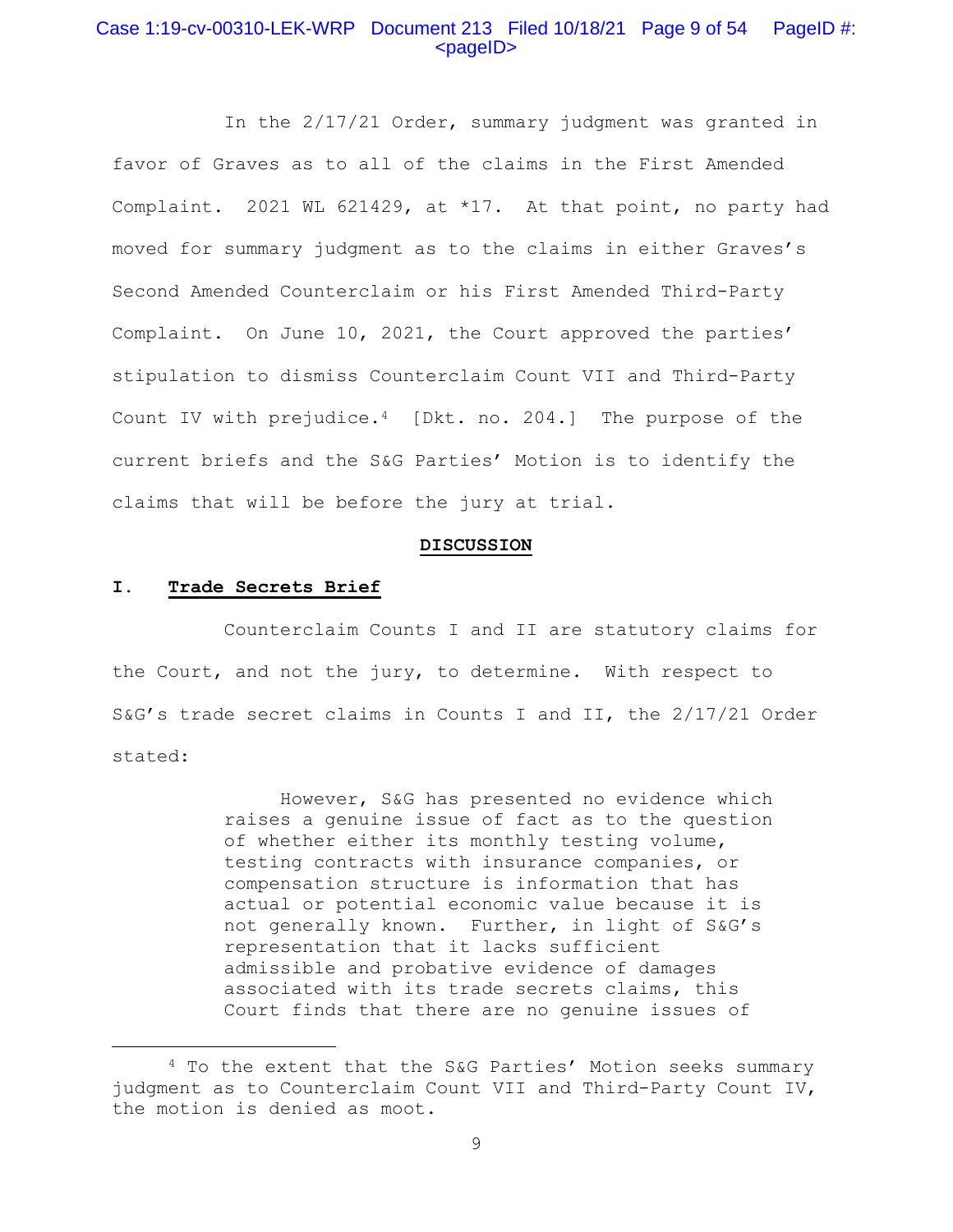# Case 1:19-cv-00310-LEK-WRP Document 213 Filed 10/18/21 Page 10 of 54 PageID #:  $<$ pageID $>$

material fact as whether S&G's testing volume, insurance company contracts, and commission structure was information that had economic value. S&G cannot carry its burden of proof at trial as to an essential element of its DTSA claim and its HUTSA claim - that a trade secret exists. Because there is no genuine issue of material fact for trial, Graves is entitled to judgment as a matter of law as to Count I and Count II.

2021 WL 621429, at \*11 (citation omitted). Graves's position is that, based on this Court's rulings as to Counts I and II, he is entitled to judgment in his favor as to Counterclaim Counts I and II.

### **A. Bad Faith Standard**

The civil remedies provision of the DTSA states:

In a civil action brought under this subsection with respect to the misappropriation of a trade secret, a court may -

. . . .

(D) if a claim of the misappropriation is made in bad faith, which may be established by circumstantial evidence, a motion to terminate an injunction is made or opposed in bad faith, or the trade secret was willfully and maliciously misappropriated, award reasonable attorney's fees to the prevailing party.

18 U.S.C. § 1836(b)(3). The HUTSA provides, in relevant part: "The court may award reasonable attorney's fees to the prevailing party if: (1) A claim of misappropriation is made in bad faith[.]" Haw. Rev. Stat. § 482B-5. Neither the DTSA nor the HUTSA defines what constitutes bad faith. Graves notes that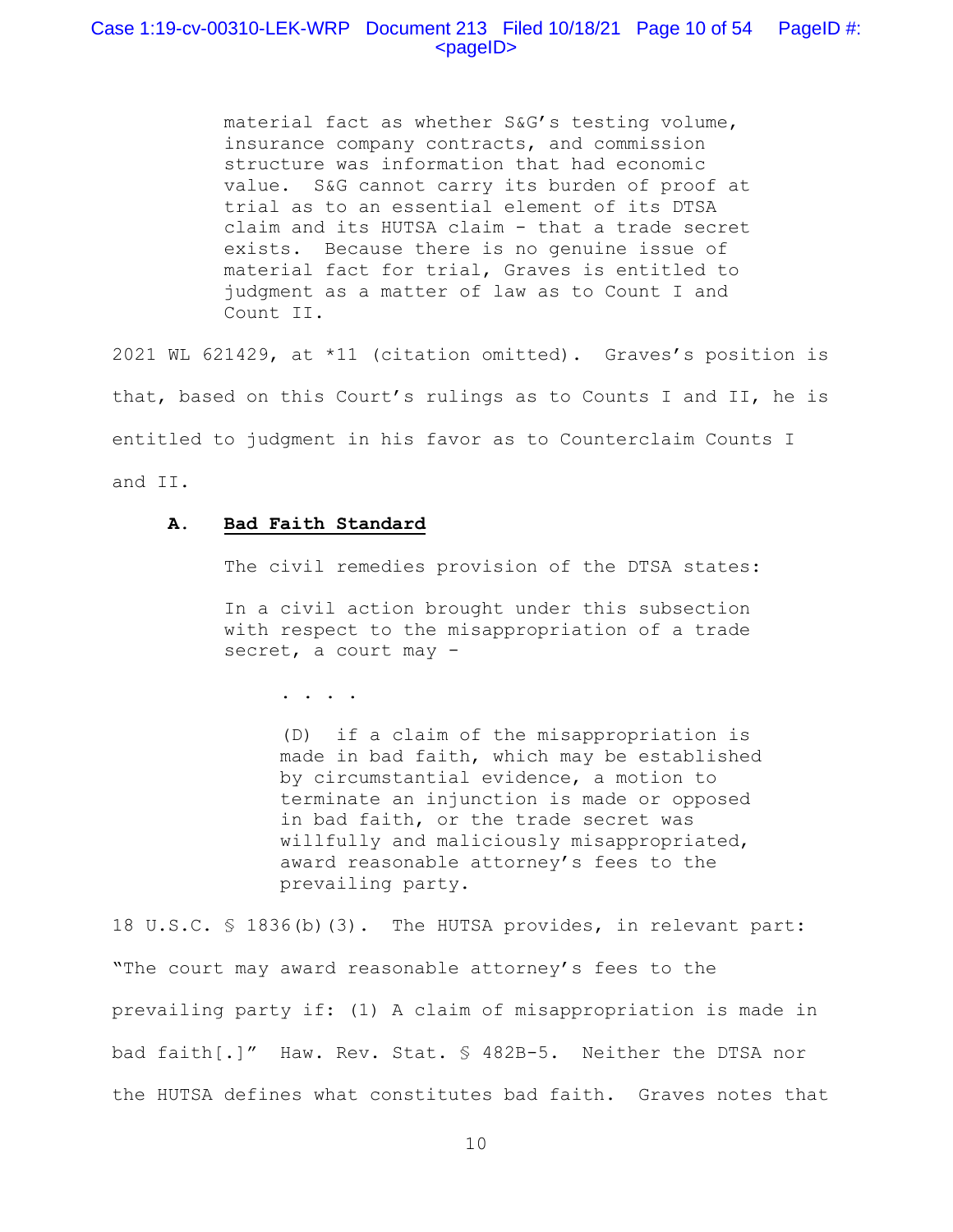# Case 1:19-cv-00310-LEK-WRP Document 213 Filed 10/18/21 Page 11 of 54 PageID #:  $<$ pageID $>$

courts within the Ninth Circuit require that the trade secrets claim be objectively specious and that the party, subjectively, either brought or maintained the claim in bad faith. [Trade Secrets Brief at 16-17 (quoting Swarmify, Inc. v. Cloudfare, Inc., No. C 17-06957 WHA, 2018 WL 4680177, at \*2 (N.D. Cal. Sep. 28, 2018) (citing CRST Van Expedited, Inc. v. Werner Enterprises, Inc., 479 F.3d 1099, 1111 (9th Cir. 2007))) and (citing Berry v. Haw. Express Serv., No. 03-cv-00385 SOM/LEK, 2007 U.S. Dist. LEXIS 15077, at \*46 (D. Haw. Mar. 2, 2007)).]

 CRST was decided under California law. 479 F.3d at 1102. In reviewing the district court's award of attorneys' fees to the defendant as to the misappropriation of trade secrets claim, the Ninth Circuit noted:

Cal. Civ. Code § 3426.4 (2004) provides in part:

If a claim of misappropriation is made in bad faith, a motion to terminate an injunction is made or resisted in bad faith, or willful and malicious misappropriation exists, the court may award reasonable attorney's fees to the prevailing party.

The California Court of Appeal has interpreted the statute's "bad faith" element to require "objective speciousness of the plaintiff's claim . . . and its subjective bad faith in bringing or maintaining the claim." Gemini Aluminum Corp. v. California Custom Shapes, Inc., 95 Cal. App. 4th 1249, 1262, 116 Cal. Rptr. 2d 358 (2002).

479 F.3d at 1111 (footnote omitted). The Ninth Circuit held that it was permissible for the district court to apply Cal.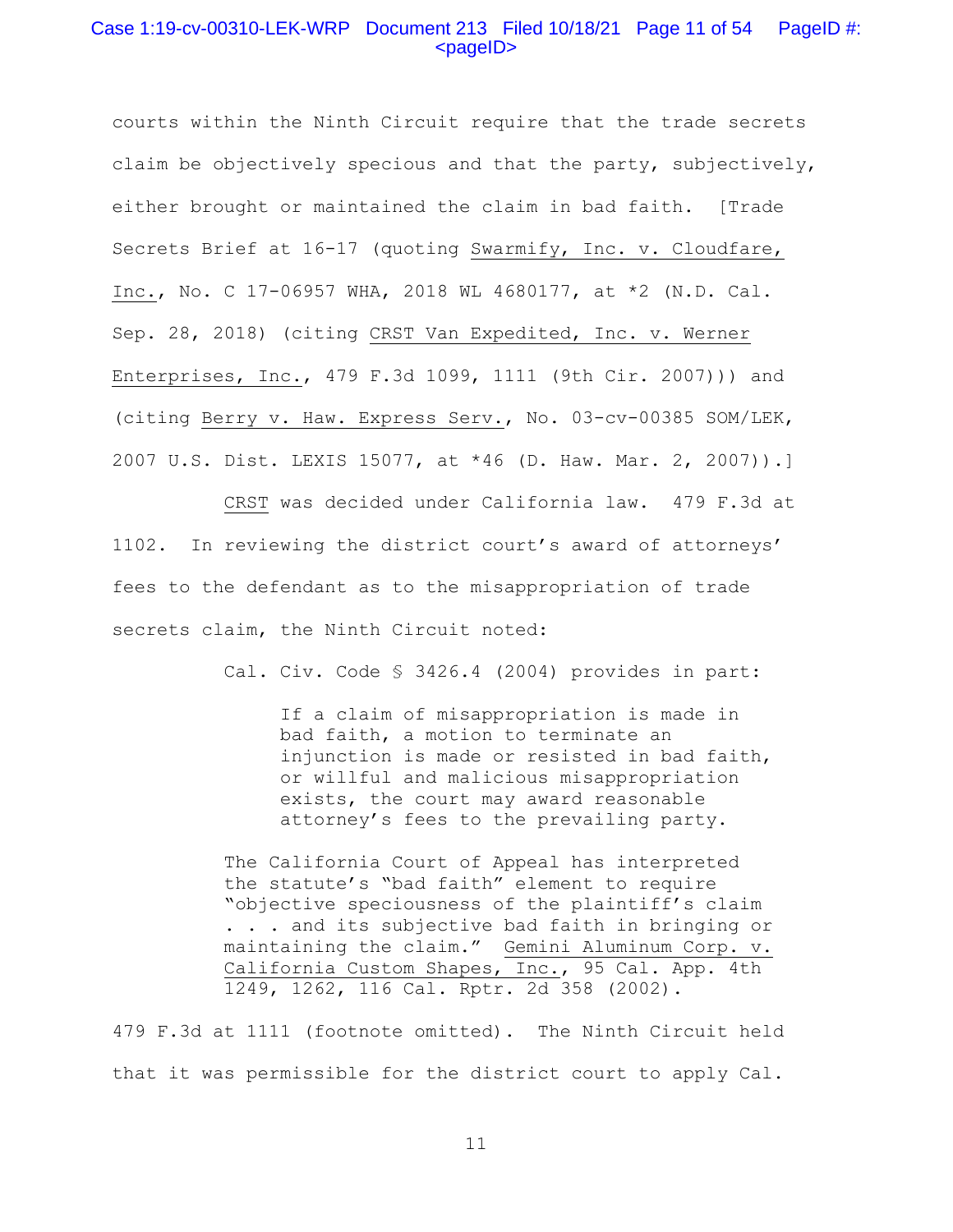# Case 1:19-cv-00310-LEK-WRP Document 213 Filed 10/18/21 Page 12 of 54 PageID #:  $<$ pageID $>$

Civ. Code § 3426.4, and the district court's imposition of an award of attorneys' fees was not an abuse of discretion under the facts of the case. Id. at 1111-12.

This district court has stated:

 Like Hawaii, "California has adopted without significant change the Uniform Trade Secrets Act." DVD Copy Control Ass'n, Inc. v. Bunner, 75 P.3d 1, 9 (Cal. 2003). In Gemini Aluminum Corp. v. California Custom Shapes, Inc., 95 Cal. App. 4th 1249, 1262, (Cal .App. 2002), the California Court of Appeals noted that, under California's Uniform Trade Secrets Act ("CUTSA"), a defendant may recover attorneys' fees "[i]f a claim of misappropriation is made in bad faith." Because the CUTSA "does not define 'bad faith,'" the court held that "'bad faith' for purposes of [the CUTSA] requires objective speciousness of the plaintiff's claim, as opposed to frivolousness, and its subjective bad faith in bringing or maintaining the claim." Id. "An objectively specious claim is one that is completely unsupported by the evidence or one that lacks proof as to one of its essential elements." JLM Formation, Inc. v.. [sic] Form Pac, No. C 04–1774 CW, 2004 WL 1858132, at \*2 (N.D. Cal. Aug. 19, 2004). "Subjective misconduct exists where a plaintiff knows or is reckless in not knowing that its claim for trade secret misappropriation has no merit." Id. "A court may determine a plaintiff's subjective misconduct by examining evidence of the plaintiff's knowledge during certain points in the litigation and may also infer it from the speciousness of a plaintiff's trade secret claim." Id.

Berry v. Haw. Express Serv., Inc., Civ. No. 03-00385 SOM/LEK, 2007 WL 689474, at \*13 (D. Hawai`i Mar. 2, 2007) (some alterations in Berry), *aff'd sub nom.* Berry v. Dillon, 291 F. App'x 792 (9th Cir. 2008). This district court concluded that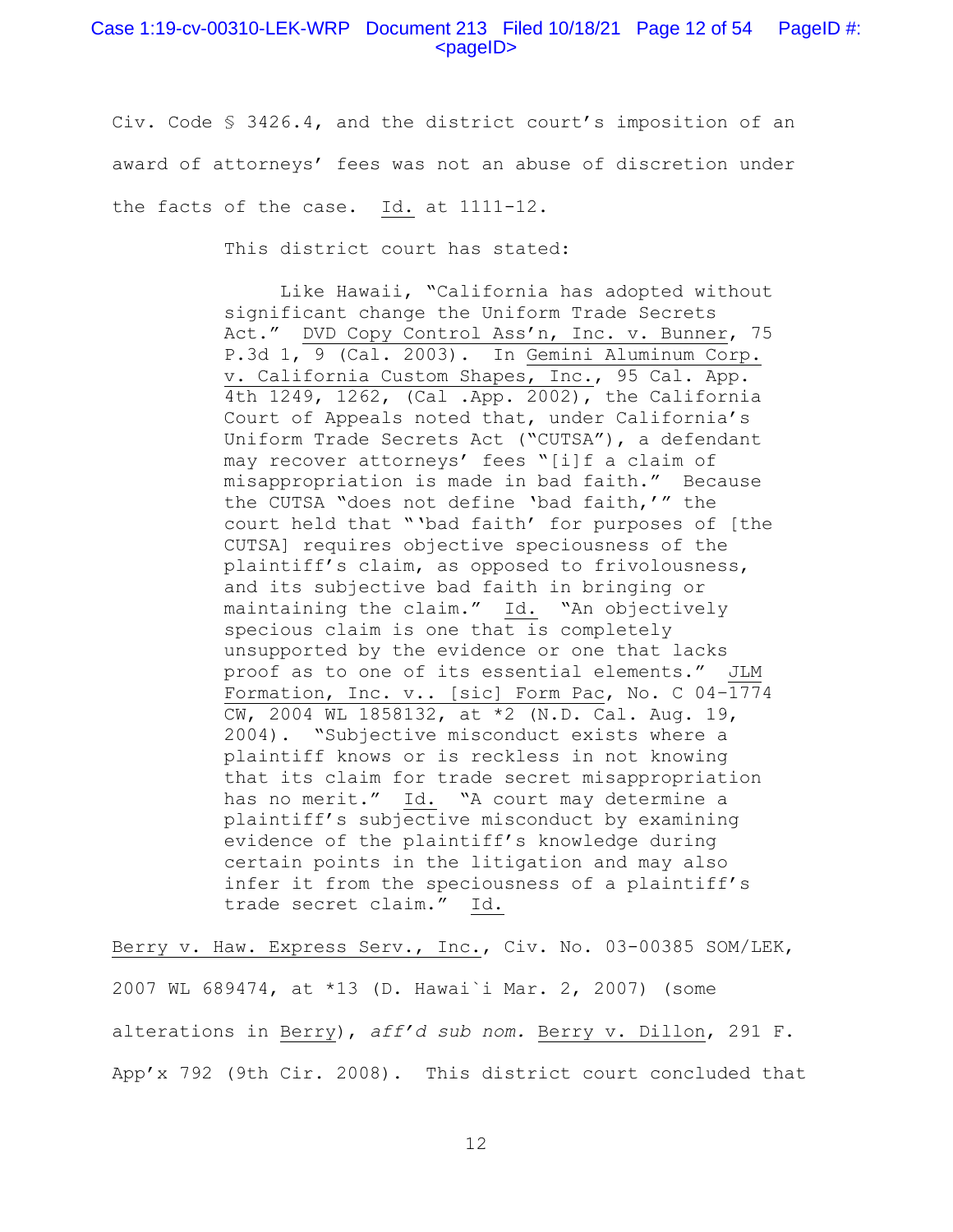# Case 1:19-cv-00310-LEK-WRP Document 213 Filed 10/18/21 Page 13 of 54 PageID #:  $<$ pageID $>$

Hawai`i courts were likely to apply the same analysis that the California courts, as well as the Michigan and Maryland courts, use - "objective speciousness and subjective misconduct." Id. at \*15. The Ninth Circuit affirmed the award of attorneys' fees to the prevailing defendant "[b]ecause there was no evidentiary foundation for the trade secret misappropriation claim[.]" Berry, 291 F. App'x at 795 (citing Haw. Rev. Stat. § 482B–5(1)).

 However, a more recent Ninth Circuit decision suggests a different result. In RJB Wholesale, Inc. v. Castleberry, the Ninth Circuit noted that both the DTSA and the Washington Uniform Trade Secrets Act ("WUTSA") allowed for an award of reasonable attorney's fees to a prevailing defendant where the trade secrets claim was made in bad faith. 788 F. App'x 565, 566 (9th Cir. 2019) (citing Wash. Rev. Code § 19.108.040; 18 U.S.C. § 1836(b)(3)(D)). The Ninth Circuit held that the district court erred in looking to the California state courts' analysis for what constitutes bad faith because,

> outside the [W]UTSA, Washington has recognized that attorneys' fees may be awarded "on the equitable grounds of . . . bad faith," specifically for: (1) prelitigation misconduct; (2) procedural bad faith; and (3) substantive bad faith. Rogerson Hiller Corp. v. Port of Port Angeles, 96 Wash. App. 918, 982 P.2d 131, 135 (1999). Prelitigation misconduct is "obdurate or obstinate conduct that necessitates legal action to enforce a clearly valid claim or right," procedural bad faith is "vexatious conduct during the course of litigation," and subjective bad faith "occurs when a party intentionally brings a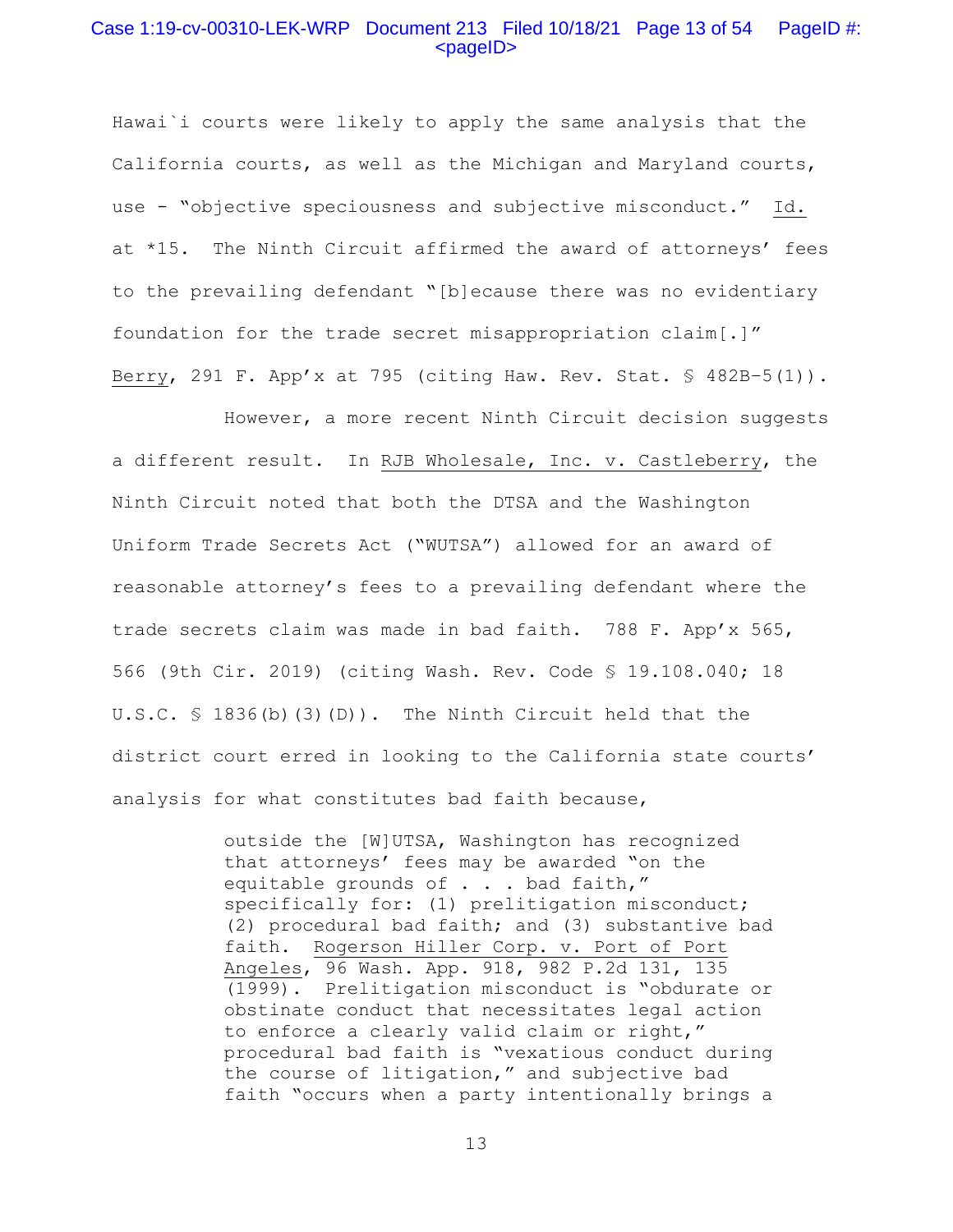# Case 1:19-cv-00310-LEK-WRP Document 213 Filed 10/18/21 Page 14 of 54 PageID #:  $<$ pageID $>$

frivolous claim, counterclaim, or defense with improper motive." Id. at 136 (citations omitted).

Id. (some alterations in RJB). The Ninth Circuit held that the district court erred in ruling that Castleberry was entitled to attorney's fees under that bad faith analysis. Id.

 This Court is inclined to find that RJB indicates that the Ninth Circuit would reverse the use of the objectively specious and subjective bad faith analysis in this case if the Hawai`i state courts have a different definition of bad faith outside of the trade secret context. The Hawai`i Supreme Court has "declined to uphold awards under the bad-faith exception absent both clear evidence that the challenged actions are entirely without color, and are taken for reasons of harassment or delay or for other improper purposes and a high degree of specificity in the factual findings of the lower courts." Bank of Haw. v. Kunimoto, 91 Hawai`i 372, 390, 984 P.2d 1198, 1216 (1999) (citation omitted). "Bad faith has also been 'defined as actual or constructive fraud or a neglect or refusal to fulfill some duty . . . not prompted by an honest mistake as to one's rights or duties, but by some interested or sinister motive.'" Id. (some internal quotation marks omitted) (quoting In re Estate of Marks, 91 Wash. App. 325, 957 P.2d 235, 241 (1998) (addressing attorney's fees in a probate action) (some internal quotation marks omitted) (ellipses in original)) and (citing In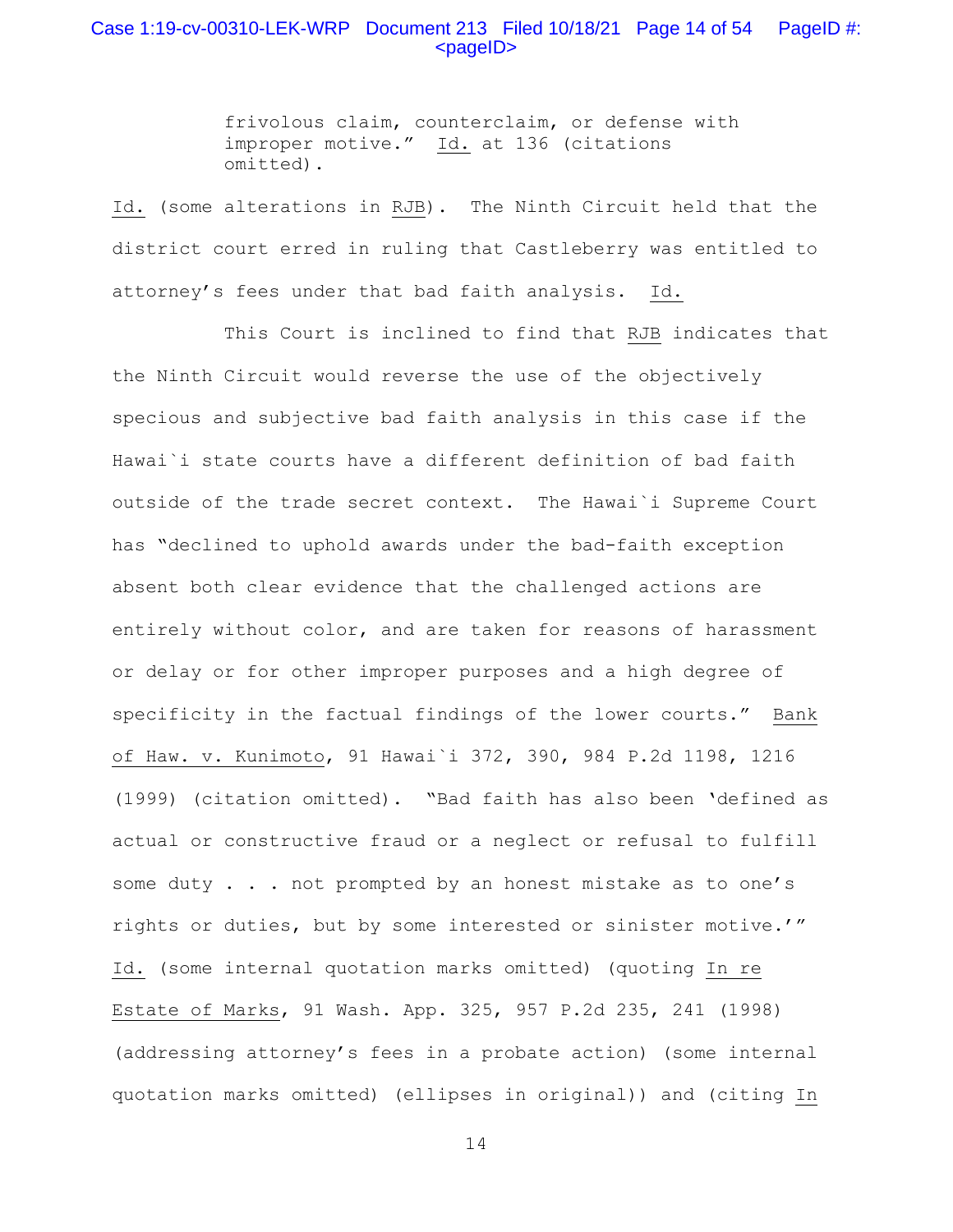# Case 1:19-cv-00310-LEK-WRP Document 213 Filed 10/18/21 Page 15 of 54 PageID #:  $<$ pageID $>$

re CARL Corp., 85 Hawai`i 431, 451–52, 946 P.2d 1, 21–22 (1997) (holding that reckless conduct, under Hawai`i Administrative Rule § 3–126–36(c) (1995), constituted bad faith)). However, ultimately, it is not necessary for this Court to decide whether the objective speciousness and subjective misconduct standard or the actual or constructive fraud or neglect standard applies because the result in this case would be the same under either standard.

### **B. Application to the Facts of this Case**

The evidence that has been presented shows that, at the time S&G filed its original Complaint on June 13, 2019: Graves had a supervisory position with S&G; he and Dr. Puana were engaged in negotiations regarding a new employment agreement; he was dissatisfied with the new terms that Dr. Puana was proposing; and he was looking into employment possibilities with an S&G competitor. Graves's Employment Agreement that was in effect at that time stated:

> During the Employee's employment with the Company, the Employee will not, directly or indirectly, individually or as a consultant to, or an employee, officer, director, manager, stockholder, partner, member or other owner or participant in any business entity, other than the Company, engage in or assist any other person or entity to engage in any business which competes with the Company's Business, regardless of where that business is located, unless mutually agreed upon and documented.

[Graves 11/4/20 Decl., Exh. A (Employment Agreement) at ¶ 7(a).]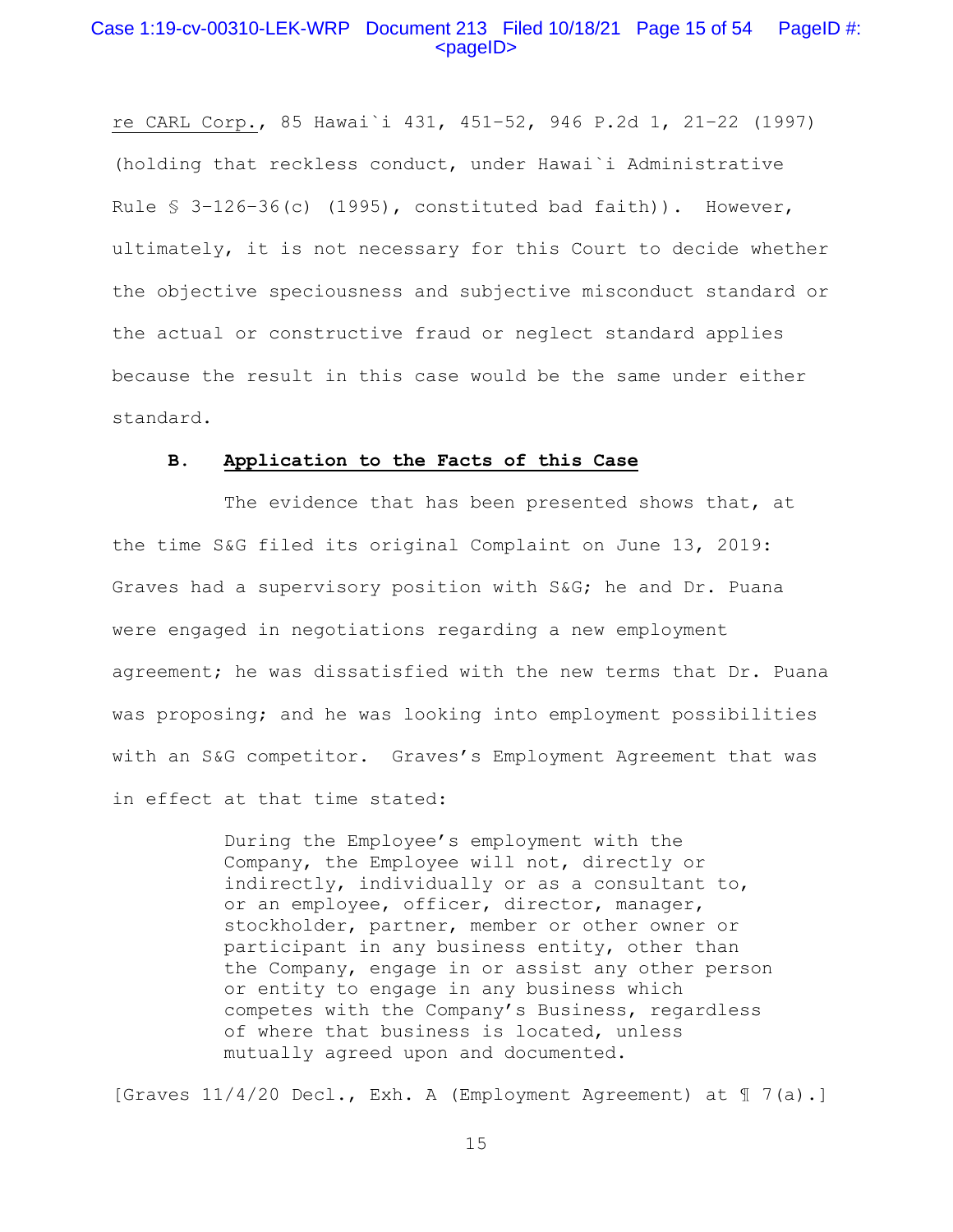S&G's Count I alleged:

Defendant Graves, with intent to convert trade secrets related to services provided by Plaintiff S&G LABS to its clients, in or intended for use in interstate or foreign commerce, to the economic benefit of someone other than S&G LABS, the owner thereof, and intending or knowing that such activity will injure S&G LABS as the owner of that trade secrets, did knowingly and without authorization appropriate, take, carry away, and conceal such trade secrets; attempted to do so; and conspired with another person to do so.

[Complaint, filed 6/13/19 (dkt. no. 1), at ¶ 24 (emphases in original).] Count I also alleged Graves "without authorization did transmit, deliver, communicate, or convey trade secret information to someone other than S&G LABS, the lawful owner of the trade secret information; attempted to do so; and conspired with another person to do so." [Id. at ¶ 25 (emphasis in original).] Similarly, Count II alleged Graves

> misappropriated and improperly disclosed trade secrets belonging to Plaintiff S&G LABS by actually, or threatening to disclose trade secrets information, including a formula, pattern, compilation, program, device, method, technique, or process that derives independent economic value, actual or potential, from not being generally known to, and not being readily ascertainable by proper means by, other persons who can obtain economic value from its disclosure or use; and has been the subject of efforts by the owner of that information that are reasonable to maintain its secrecy.

[Id. at ¶ 28 (emphasis in original).] In light of Graves's position at S&G and his inquiry with an S&G competitor during his contract negotiations, this Court cannot find that S&G's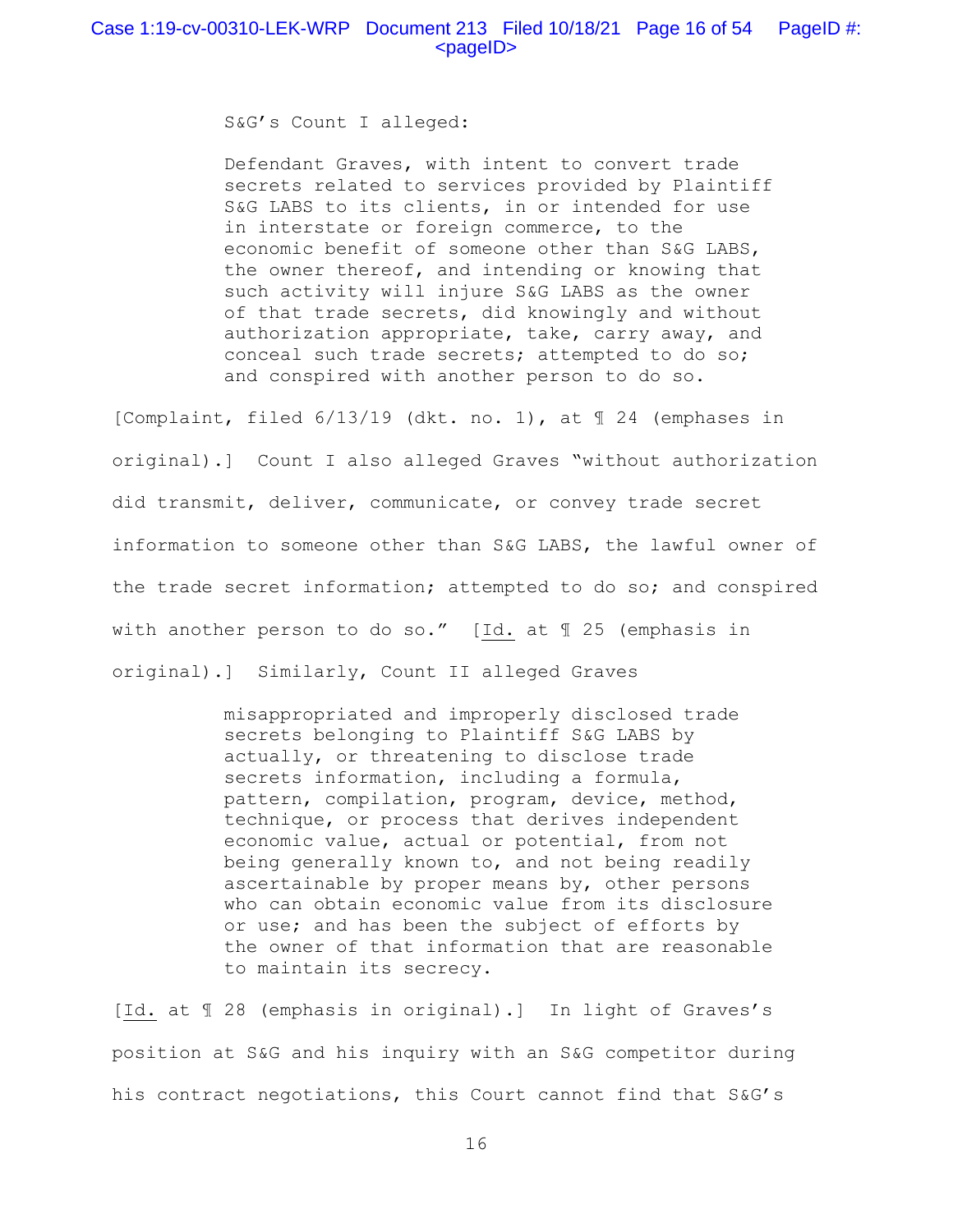# Case 1:19-cv-00310-LEK-WRP Document 213 Filed 10/18/21 Page 17 of 54 PageID #:  $<sub>pa</sub>$ gelD $>$ </sub>

trade secrets claims were either objectively specious or brought as a result of fraud or neglect.

 Nor did the filing of Graves's Counterclaim and the proceedings related to S&G's motion for preliminary injunction indicate that S&G was pursuing an objectively specious claim or pursuing a claim out of fraud or neglect. Graves argued S&G's trade secrets claims were "baseless," and the Complaint failed to "describe exactly what trade secrets or confidential information that [S&G] contends Graves used, disclosed, or otherwise misappropriated." [Def. Darren Graves' Counterclaim Against Pltf. S&G Labs Hawaii, LLC, a Hawaii Limited Liability Company, filed 8/19/19 (dkt. no. 35-1), at pg. 8 (emphasis omitted).] Counterclaim Counts I and II asserted Graves was entitled to attorneys' fees under the DTSA and HUTSA because S&G brought its trade secrets claims in bad faith. [Id. at ¶¶ 53- 64.] However, these allegations can be construed as zealous advocacy. The fact that S&G continued to pursue its trade secrets claims after Graves filed the Counterclaim does not show that S&G was pursuing the claims in bad faith, either under the objective speciousness and subjective misconduct standard or under the actual or constructive fraud or neglect standard.

 At the hearing on the motion for preliminary injunction, S&G's counsel conceded, "[n]othing has actually happened yet," following Graves's alleged threat to take all of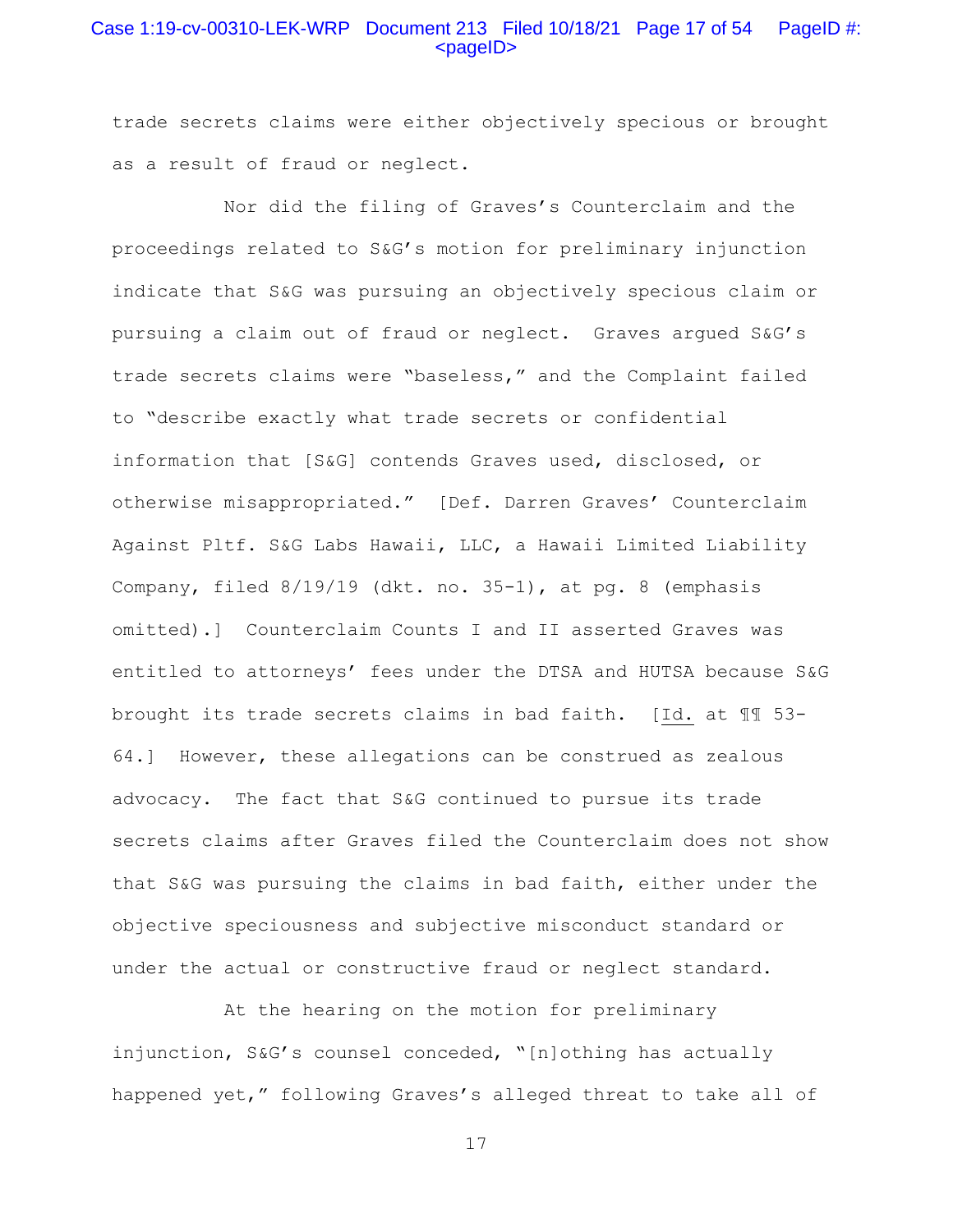# Case 1:19-cv-00310-LEK-WRP Document 213 Filed 10/18/21 Page 18 of 54 PageID #:  $<$ pageID $>$

S&G's clients and put S&G out of business. [8/30/19 hrg. trans., filed 9/23/19 (dkt. no. 54), at 93.] S&G's counsel characterized the motion for preliminary injunction as a "prophylactic" measure, "trying to get ahead of the problem rather than have to live with the problem and then come [to this Court after the problem materializes to obtain] relief." [Id. at 89.] This Court denied S&G's motion for preliminary injunction because S&G failed to establish that it was likely to suffer irreparable harm without a preliminary injunction. 11/25/19 Order, 2019 WL 6311356, at \*8. Because the motion for preliminary injunction was ultimately resolved based on the irreparable harm issue, this Court did not address whether S&G was likely to succeed on the merits of the trade secrets claims. Id. ("Because [S&G] has not established irreparable harm, it is not necessary to address the other requirements for a preliminary injunction."). Thus, neither the evidence presented, the arguments of counsel, nor the rulings by this Court regarding S&G's motion for preliminary injunction establish that S&G was pursuing the trade secrets claims in bad faith, either under the objective speciousness and subjective misconduct standard or under the actual or constructive fraud or neglect standard.

 In response to Graves's motion for summary judgment on all of S&G's claims, S&G conceded that it "lack[ed] sufficient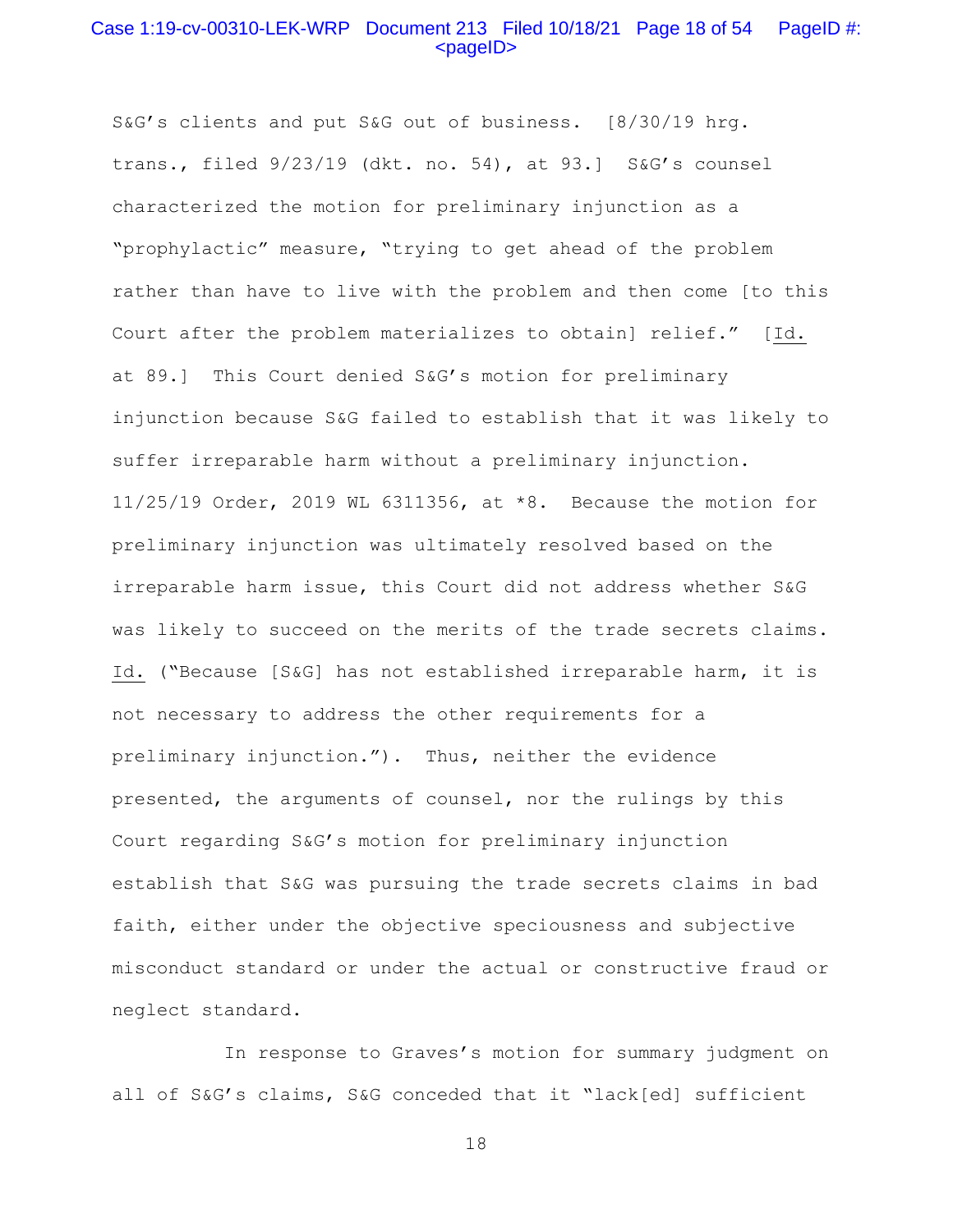# Case 1:19-cv-00310-LEK-WRP Document 213 Filed 10/18/21 Page 19 of 54 PageID #:  $<$ pageID $>$

admissible and probative evidence that it has suffered monetary damages as a result of Graves's conduct." [S&G's Summary Judgment Opp. at 11.] S&G therefore stated that it would "be seeking to dismiss [Counts I and II] ahead of trial." [Id.] By the time he filed his reply in support of his motion for summary judgment ("Graves's Summary Judgment Reply"), Graves had not been contacted by S&G about the dismissal of Counts I and II, and he therefore continued to seek summary judgment as to those claims. [Graves's Summary Judgment Reply, filed 12/31/20 (dkt. no. 103), at 7 n.1 (citing Graves's Summary Judgment Reply, Decl. of Counsel at ¶ 5).] At the January 15, 2021 hearing on Graves's motion for summary judgment, S&G's counsel stated "S&G Labs can't prove that it has lost money as a result of" Graves's "conversations and communications and information discussed" with S&G's competitor, and counsel stated he was "skipping past" those claims in the argument.  $[1/15/21$  hrg. trans. at  $6.5$ ] S&G's counsel also stated:

> I raise the issue of if we drop out the trade secret claim, we are not with only state law --

THE COURT: Once they drop out, they move for summary judgment, they're going to be the - they're going to be the prevailing party. You guys have not dismissed it up to this point, so

<sup>5</sup> The January 15, 2021 hearing transcript was designated as Trial Exhibit 67. See S&G Parties' Errata Filing Re Objections to Proposed Exhibits of Counter-claimant Darren Graves, filed 4/2/21 (dkt. no. 172), Exh. 67.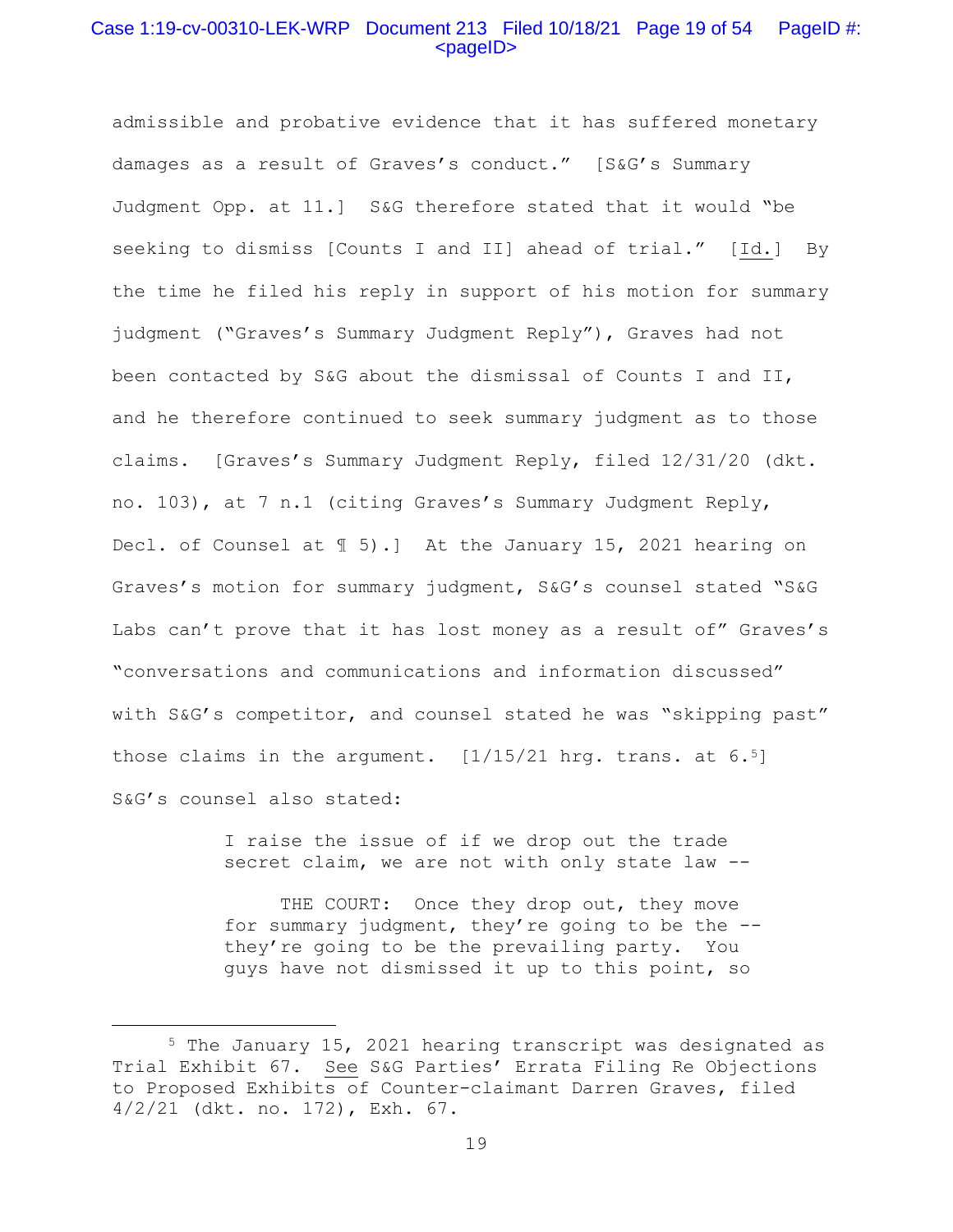# Case 1:19-cv-00310-LEK-WRP Document 213 Filed 10/18/21 Page 20 of 54 PageID #: <pageID>

they're going to be the prevailing party on those claims . . . .

 MR. SHIPLEY: I understand that, Your Honor. . . .

[Id. at 9-10.] There is no indication in the record that S&G sought to dismiss Counts I and II during the period between the hearing on Graves's motion for summary judgment and the issuance of the 2/17/21 Order. The 2/17/21 Order noted:

> S&G asks this Court to deny the portion of the Motion seeking summary judgment as to Counts I and II because S&G intends to dismiss those claims. However, since filing its memorandum in opposition on December 28, 2020, S&G has taken no action to effectuate its stated intent to dismiss Counts I and II. This Court will therefore address the merits of the Motion as to Counts I and II.

2021 WL 621429, at \*8.

 Because S&G failed to act upon its December 28, 2020 representation that it was going to dismiss Counts I and II, those claims remained at issue in this case until this Court granted summary judgment to Graves. Thus, S&G effectively continued to litigate those claims after it had conceded that it could not prevail on them. This required Graves to, *inter alia*, prepare substantive arguments regarding Counts I and II in his Summary Judgment Reply and for presentation during the hearing on his motion for summary judgment. The Court therefore finds that S&G's inaction after its concession that it could not prevail on Counts I and II constituted bad faith prosecution of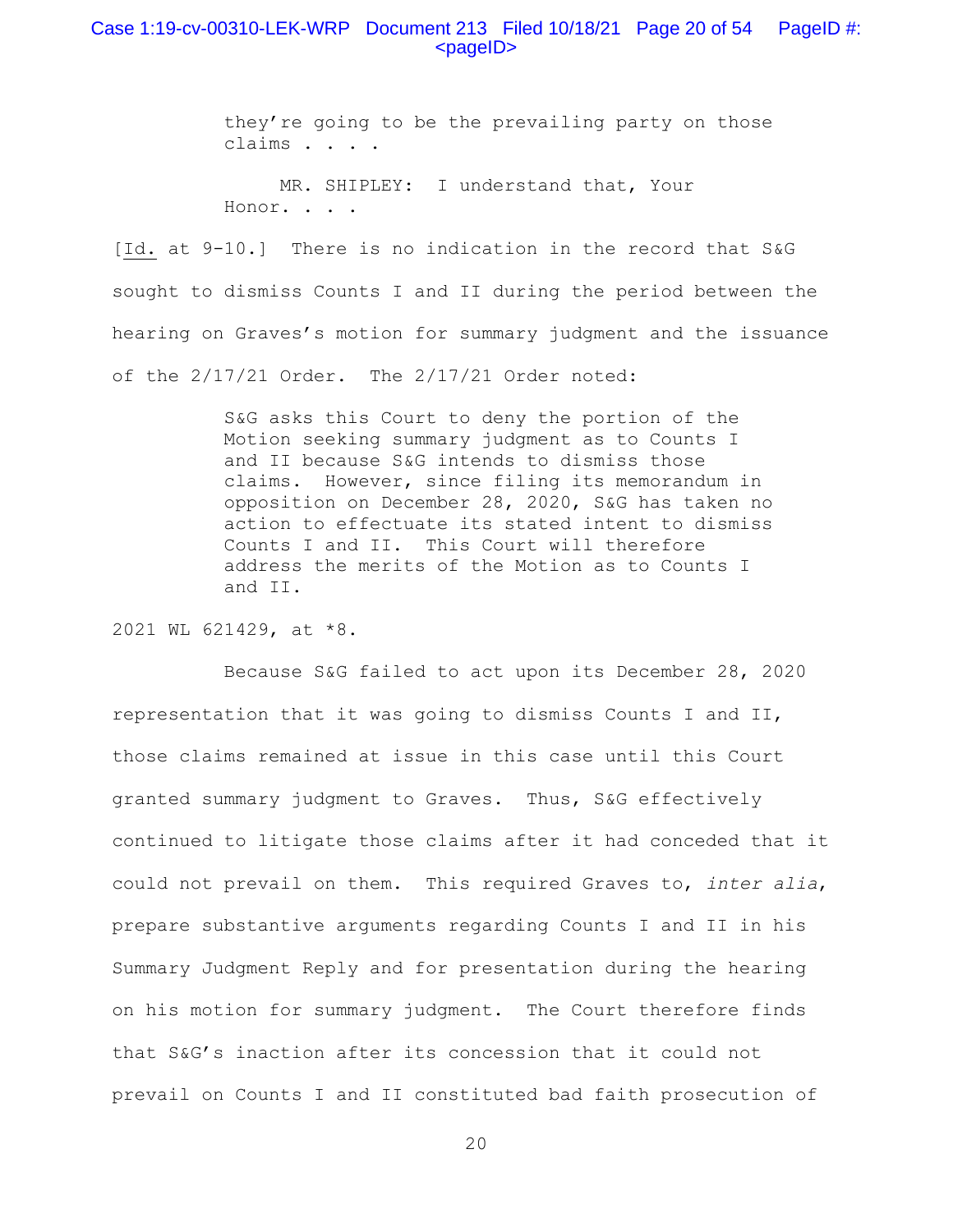# Case 1:19-cv-00310-LEK-WRP Document 213 Filed 10/18/21 Page 21 of 54 PageID #:  $<sub>pa</sub>$ gelD $>$ </sub>

those claims, under either the objective speciousness and subjective misconduct standard or the actual or constructive fraud or neglect standard. As to the first standard, S&G forced Graves to continue to litigate the trade secrets claims after December 28, 2020, even though the claims were objectively specious, and S&G's inaction after representing in a public filing that it was going to dismiss Counts I and II constituted subjective misconduct. As to the second standard, S&G's failure to pursue its stated intent to dismiss Counts I and II constituted actual neglect.

#### **C. Ruling**

 Although it is not entirely clear whether the Ninth Circuit would apply the objective speciousness and subjective misconduct standard or the actual or constructive fraud or neglect standard in this case, it is not necessary for this Court to decide which standard applies because the result would be the same under either standard. Graves has established that S&G pursued its DTSA claim and its HUTSA claim in bad faith after December 28, 2020, but he has failed to establish bad faith prior to that point. Graves is entitled to an award of the reasonable attorneys' fees and costs that he incurred defending against Counts I and II after December 28, 2020.

 Graves is directed to file a motion for attorney's fees and costs addressing the amount of the award, in compliance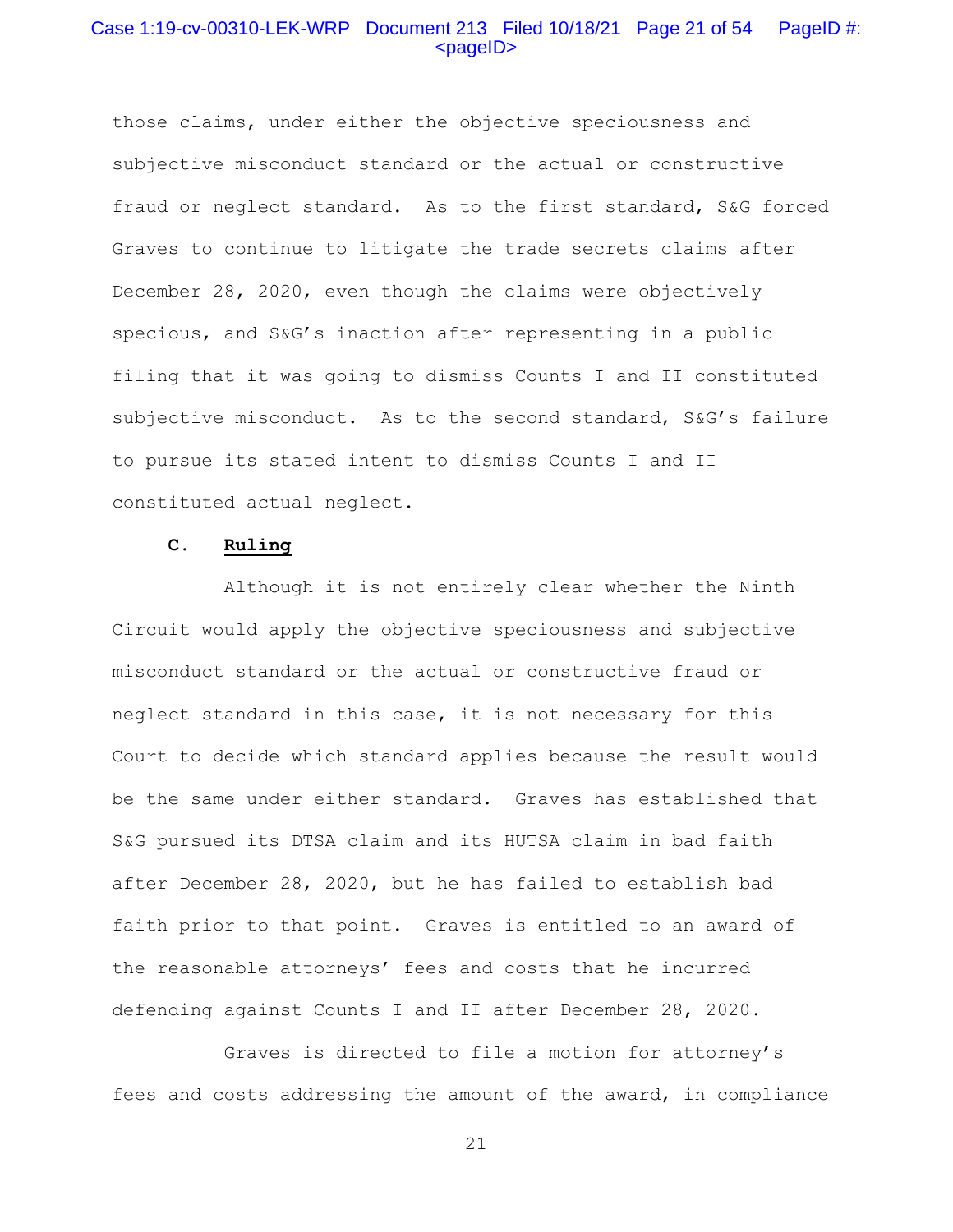# Case 1:19-cv-00310-LEK-WRP Document 213 Filed 10/18/21 Page 22 of 54 PageID #:  $<$ pageID $>$

with the requirements of Local Rule 54.2. The motion shall be filed after the entry of the final judgment in this case to allow the award of attorney's fees to be determined together with, or as an off-set of, any other award of attorney's fees associated the other claims in this case.

### **II. EKRA Issues**

 In the EKRA Brief, Graves seeks rulings that: 1) the issue of what, if any, effect EKRA had on his Employment Agreement is an issue of law to be determined by this Court; and 2) any exhibits and testimony addressing that issue will be inadmissible during the jury trial. The S&G Parties' Motion seeks summary judgment in favor of S&G as to Counterclaim Counts III and VI, in light of the effect of EKRA on Graves's Employment Agreement.

### **A. Additional Background**

Dr. Puana states that, "[i]n late 2018 or early 2019," her "business attorney," David Vaughn, Esq. ("Vaughn"), told her "a new federal criminal law had gone into effect making it illegal for medical lab businesses such as S&G Labs to base employee compensation on any formula resulting in wage payments that varied from month to month depending on the number of tests performed or revenue received for testing." [S&G Parties' Motion, Decl. of Lynn Puana, M.D. ("Puana 5/28/21 Decl.") at ¶ 4.] She therefore decided that she could not continue to pay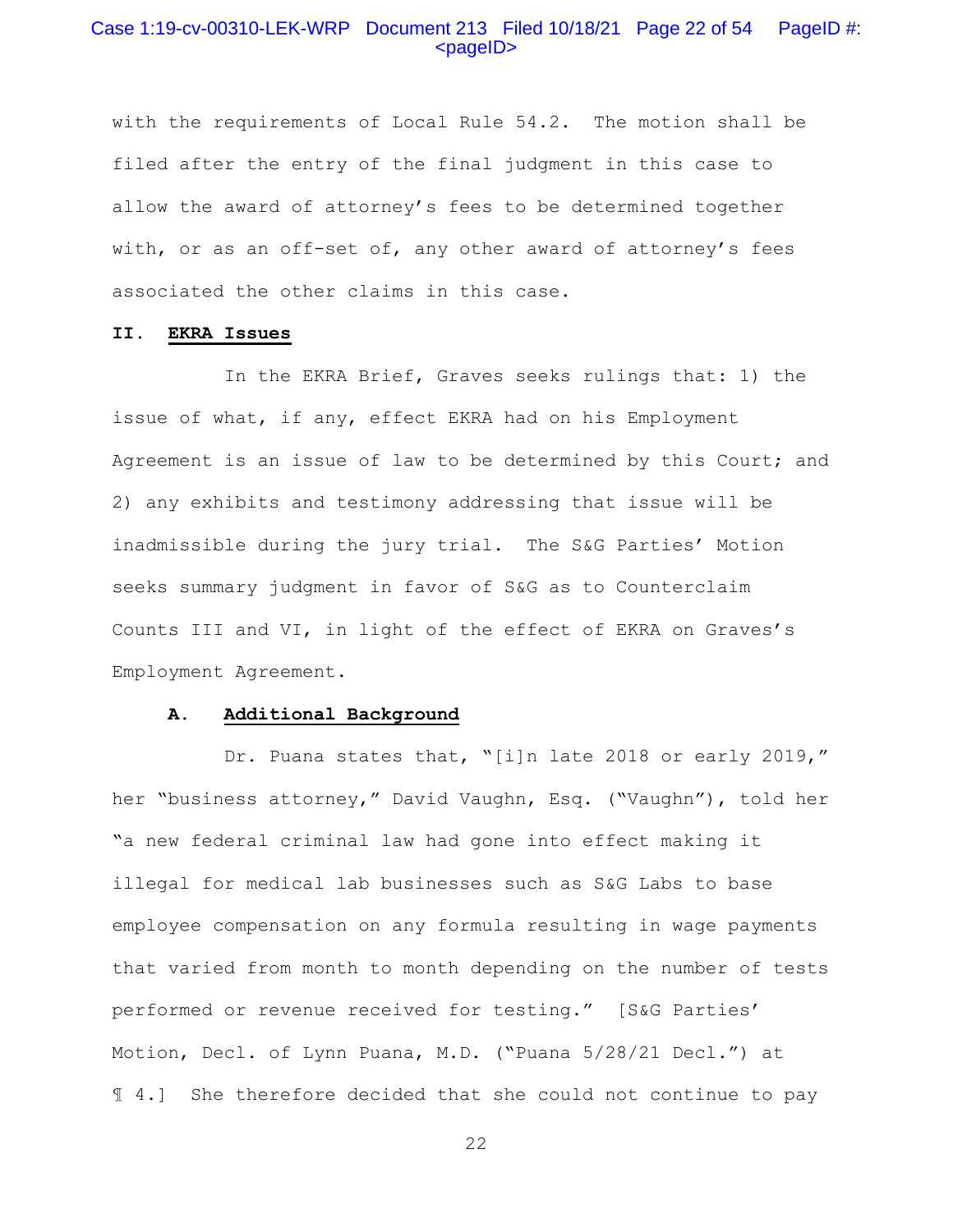## Case 1:19-cv-00310-LEK-WRP Document 213 Filed 10/18/21 Page 23 of 54 PageID #:  $<$ pageID $>$

Graves according to the terms of his Employment Agreement because doing so could expose her, S&G, and S&G's employees to criminal liability. [Id. at ¶ 5.] Dr. Puana

> advised Graves in mid-May that [they] needed to reach agreement on new compensation terms before the payroll date for the first pay period in May 2019 so that he could be paid. When no such agreement was reached, [she] instructed our payroll company to pay Graves an amount equal to what his pay would be under the \$1 million annual salary offer that was pending.

[Id. at ¶ 13.] Dr. Puana told Graves his pay would be retroactively adjusted based upon his agreed-upon annual salary once they signed a new contract. [Id.] This is consistent with the testimony and evidence that Graves previously offered in support of his motion for summary judgment. See Graves 11/4/20 Decl. at ¶¶ 16-17; see also id., Exh. E (emails dated 5/15/19 between Dr. Puana and Graves).

When Dr. Puana suspended Graves on June 14, 2019, she "directed that his wage payment be reduced to bi-monthly payments based on the \$50,000 annual salary set forth in his existing employment contract[,]" because he had not agreed to a new contract and "his future employment with S&G Labs [was] in doubt[.]" [Puana 5/28/21 Decl. at ¶ 14.] Graves received that amount until his termination. [Id.]

 Counterclaim Count III alleges S&G breached Graves's Employment Agreement by reducing his compensation, beginning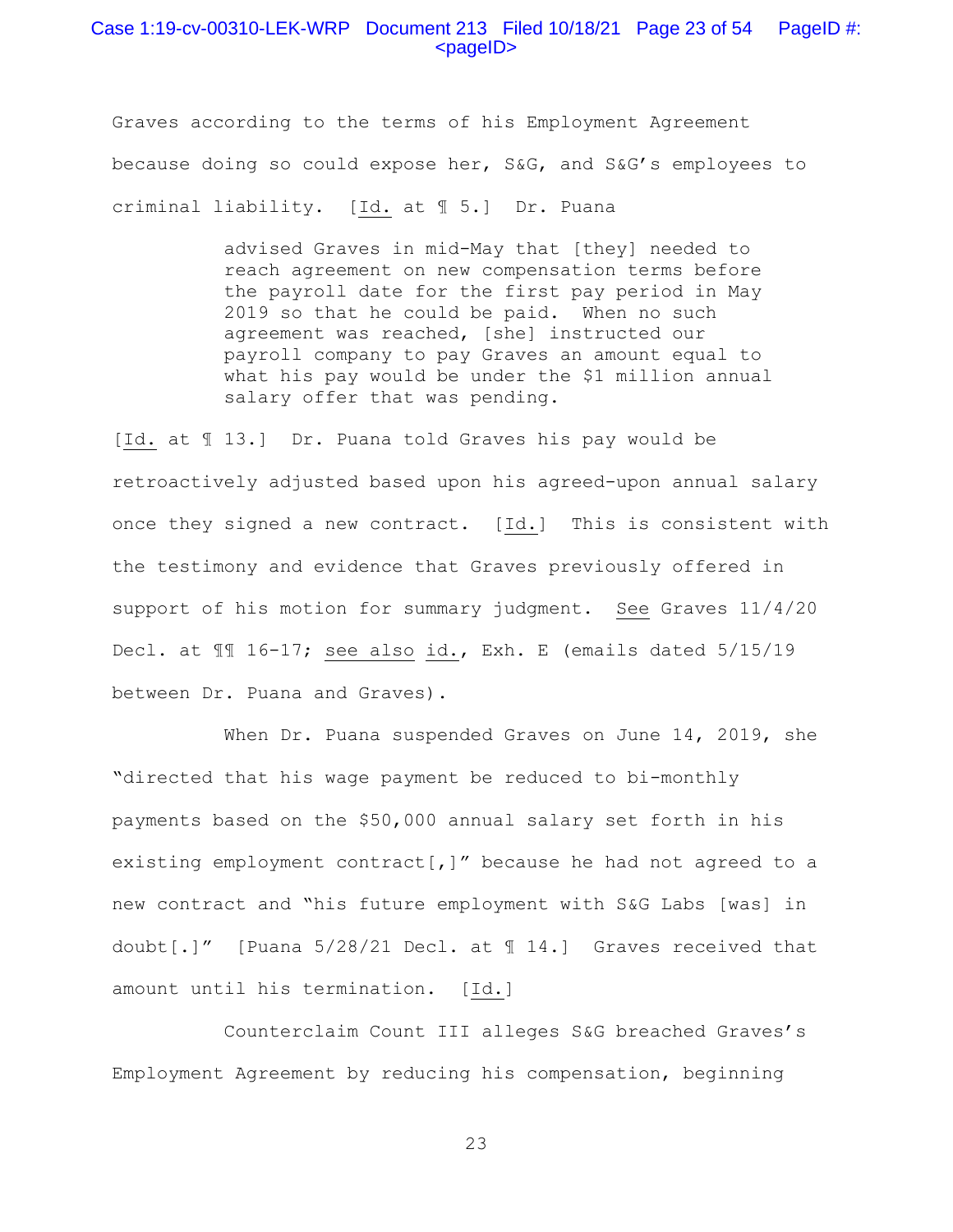# Case 1:19-cv-00310-LEK-WRP Document 213 Filed 10/18/21 Page 24 of 54 PageID #: <pageID>

May 20, 2019, to the approximate periodic equivalent of a \$1 million annual salary, and then again on July 5, 2019, to the periodic equivalent of a \$50,000 annual salary. [Second Amended Counterclaim at ¶¶ 77-78.] Counterclaim Count VI alleges that the failure to pay him according to the terms of the Employment Agreement constituted a violation of Haw. Rev. Stat.

Chapter 388. [Id. at ¶¶ 91-95.] Neither Counterclaim Count III nor Counterclaim Count VI mentions the issue of a severance payment. This Court therefore does not construe those claims as alleging S&G breached Graves's Employment Contract and violated Chapter 388 by failing to make a severance payment when it terminated him. Graves seeks an order requiring S&G to make the severance payment, but this is a form of the relief that he requests in Second Amended Counterclaim as a whole. See id. at ¶ 106 (Counterclaim Count VIII states: "S&G Labs continues to wrongfully withhold the severance payment due to Graves for terminating his employment without cause, which amounts to approximately \$1.8 million per the terms of the Contract."); id. at PageID #: 832, Relief Sought ¶ 4 (praying for: "An order that S&G Labs pay the amounts due to Graves under the employment contract, including unpaid compensation and severance.").

# **B. Whether the Employment Agreement Violates EKRA**

 S&G's position is that the commission-based compensation scheme under Graves's Employment Agreement became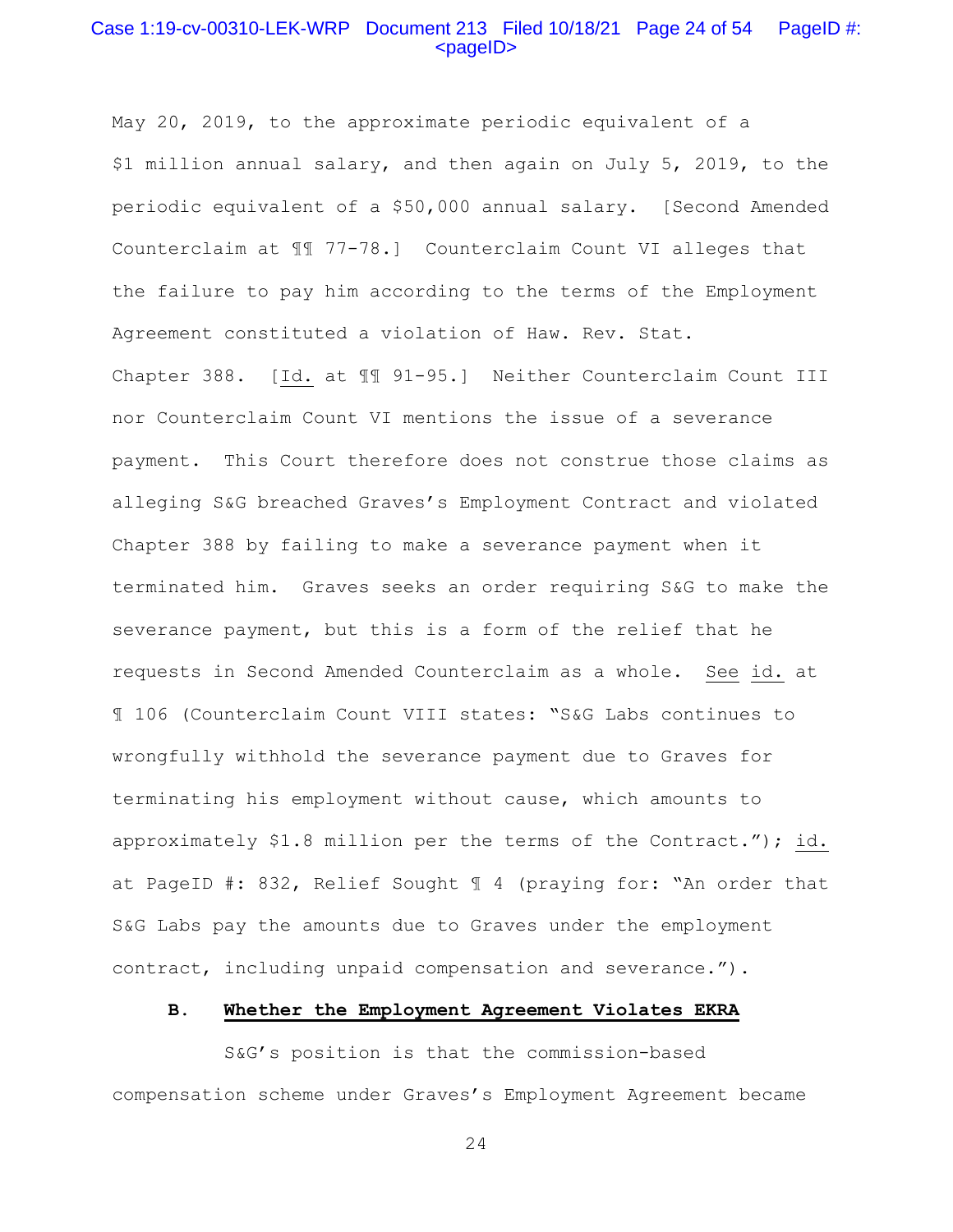illegal and unenforceable when EKRA took effect. What, if any, effect EKRA had on Graves's Employment Agreement is an issue of law for this Court to determine. EKRA states:

> (a) Offense.--Except as provided in subsection (b), whoever, with respect to services covered by a health care benefit program, in or affecting interstate or foreign commerce, knowingly and willfully--

> > (1) solicits or receives any remuneration (including any kickback, bribe, or rebate) directly or indirectly, overtly or covertly, in cash or in kind, in return for **referring a patient or patronage** to a recovery home, clinical treatment facility, or laboratory; or

> > (2) pays or offers any remuneration (including any kickback, bribe, or rebate) directly or indirectly, overtly or covertly, in cash or in kind--

> > > (A) to induce a **referral of an individual** to a recovery home, clinical treatment facility, or laboratory; or

(B) in exchange for **an individual using the services** of that recovery home, clinical treatment facility, or laboratory,

shall be fined not more than \$200,000, imprisoned not more than 10 years, or both, for each occurrence.

18 U.S.C. § 220(a) (emphases added).

 For purposes of § 220, "the term 'laboratory' has the meaning given the term in section 353 of the Public Health Service Act (42 U.S.C. 263a)[.]" 18 U.S.C. § 220(e)(4). 42 U.S.C. § 263a(a) states: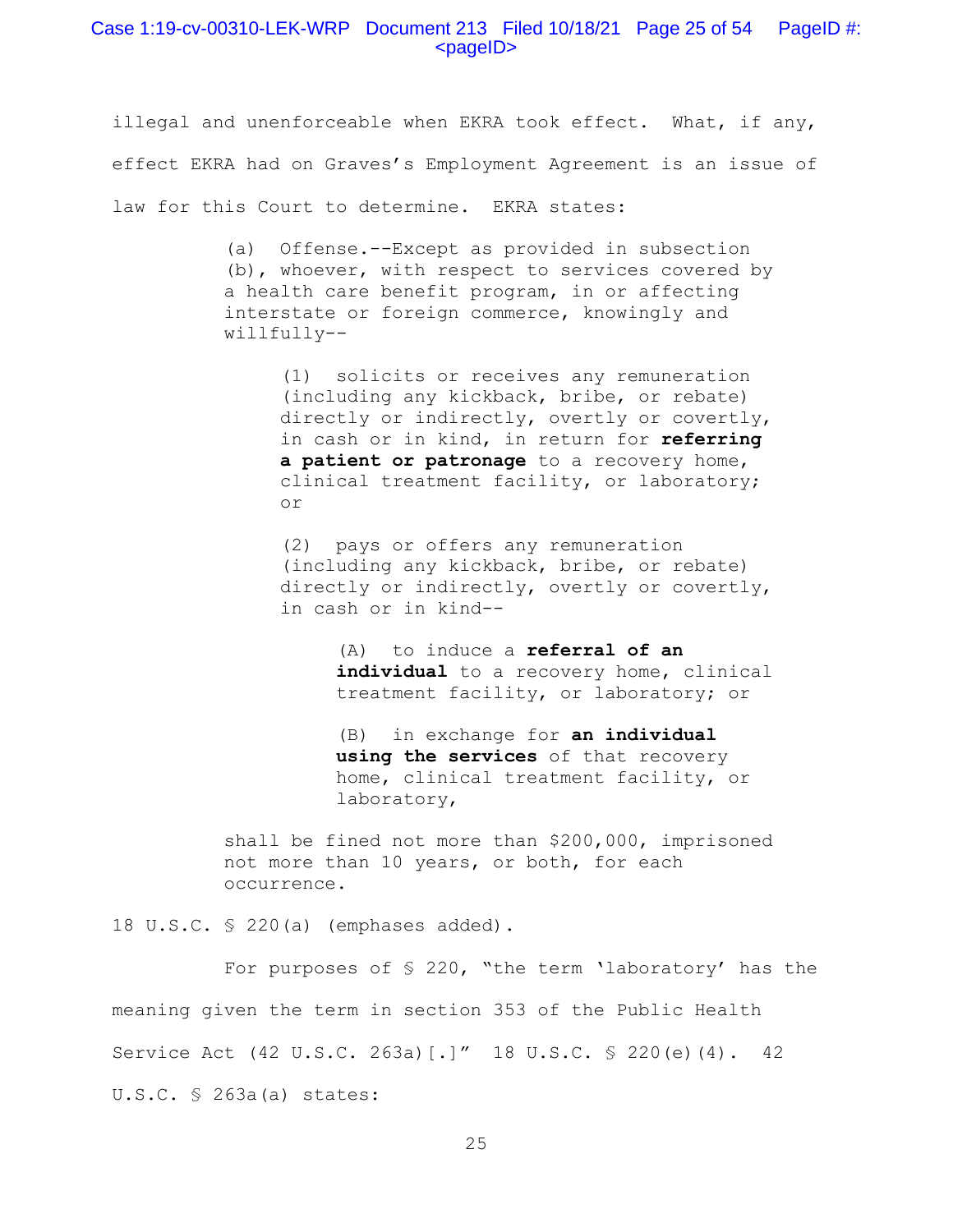# Case 1:19-cv-00310-LEK-WRP Document 213 Filed 10/18/21 Page 26 of 54 PageID #:  $<$ pageID $>$

the term "laboratory" or "clinical laboratory" means a facility for the biological, microbiological, serological, chemical, immunohematological, hematological, biophysical, cytological, pathological, or other examination of materials derived from the human body for the purpose of providing information for the diagnosis, prevention, or treatment of any disease or impairment of, or the assessment of the health of, human beings.

S&G is a medical laboratory testing facility that performs urinalysis screening for legal substances, as well as for controlled substances, for physicians, substance abuse treatment centers, and other types of organizations. [Puana 12/28/20 Decl. at  $\text{\ensuremath{\mathfrak{A}}}$  4.] This Court therefore finds that S&G is a laboratory for purposes of EKRA.

 Dr. Puana testified she believed that, if S&G continued to pay Graves under the terms of his Employment Agreement, it would violate EKRA, *i.e.*, § 220(a)(2). See Puana 5/28/21 Decl. at ¶ 5. Neither EKRA's definitions subsection nor the definition section of Title 18, Part I, Chapter 11 (which EKRA is a part of) defines "remuneration" and "individual." See § 220(e); 18 U.S.C. § 202. These terms

> "must be read in [its] context and with a view to [its] place in the overall statutory scheme," Food & Drug Admin. v. Brown & Williamson Tobacco Corp., 529 U.S. 120, 133, 120 S. Ct. 1291, 146 L. Ed. 2d 121 (2000) (quoting Davis v. Mich. Dep't of Treasury, 489 U.S. 803, 809, 109 S. Ct. 1500,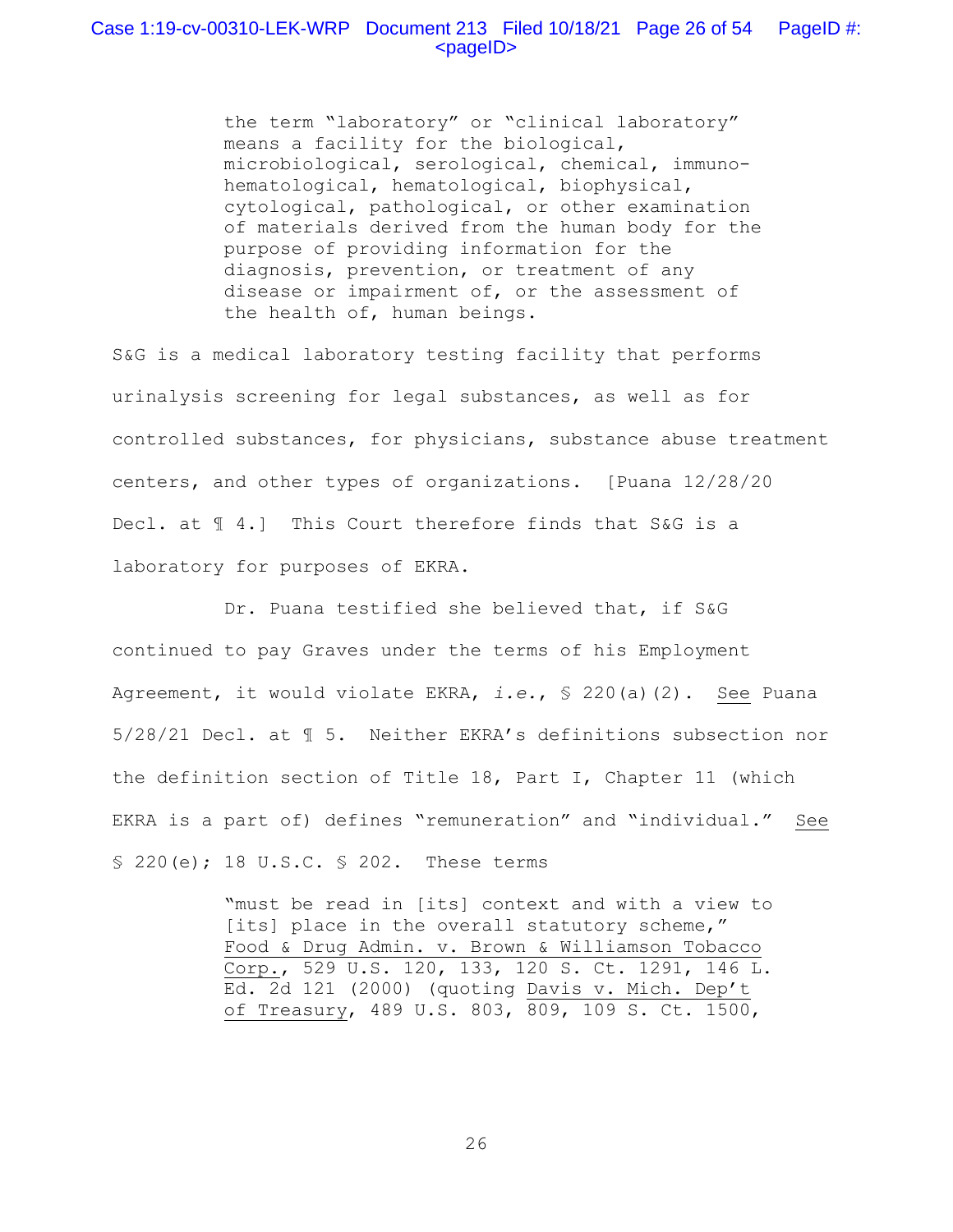# Case 1:19-cv-00310-LEK-WRP Document 213 Filed 10/18/21 Page 27 of 54 PageID #:  $<$ pageID $>$

103 L. Ed. 2d 891 (1989)),[6] because an act should "be interpreted as a symmetrical and coherent regulatory scheme, one in which the operative words have a consistent meaning throughout," Gustafson v. Alloyd Co., 513 U.S. 561, 569, 115 S. Ct. 1061, 131 L. Ed. 2d 1 (1995).

Ctr. for Biological Diversity v. Bureau of Land Mgmt., 833 F.3d

1136, 1143 (9th Cir. 2016) (alterations in Ctr. for Biological Diversity). Thus, these terms in EKRA are read in the context of the anti-kickback statute, 42 U.S.C. § 1320a-7b(b), which criminalizes certain remunerations in federal health care programs. Section 1320a-7b(b) states, in pertinent part:

> (1) Whoever knowingly and willfully solicits or receives any remuneration (including any kickback, bribe, or rebate) directly or indirectly, overtly or covertly, in cash or in kind--

> > (A) in return for referring an individual to a person for the furnishing or arranging for the furnishing of any item or service for which payment may be made in whole or in part under a Federal health care program, or

> > (B) in return for purchasing, leasing, ordering, or arranging for or recommending purchasing, leasing, or ordering any good, facility, service, or item for which payment may be made in whole or in part under a Federal health care program,

shall be guilty of a felony and upon conviction thereof, shall be fined not more than \$100,000 or imprisoned for not more than 10 years, or both.

<sup>6</sup> Brown & Williamson has been superseded by statute on other grounds. See, e.g., Nicopure Labs, LLC v. Food & Drug Admin., 944 F.3d 267, 272 (D.C. Cir. 2019).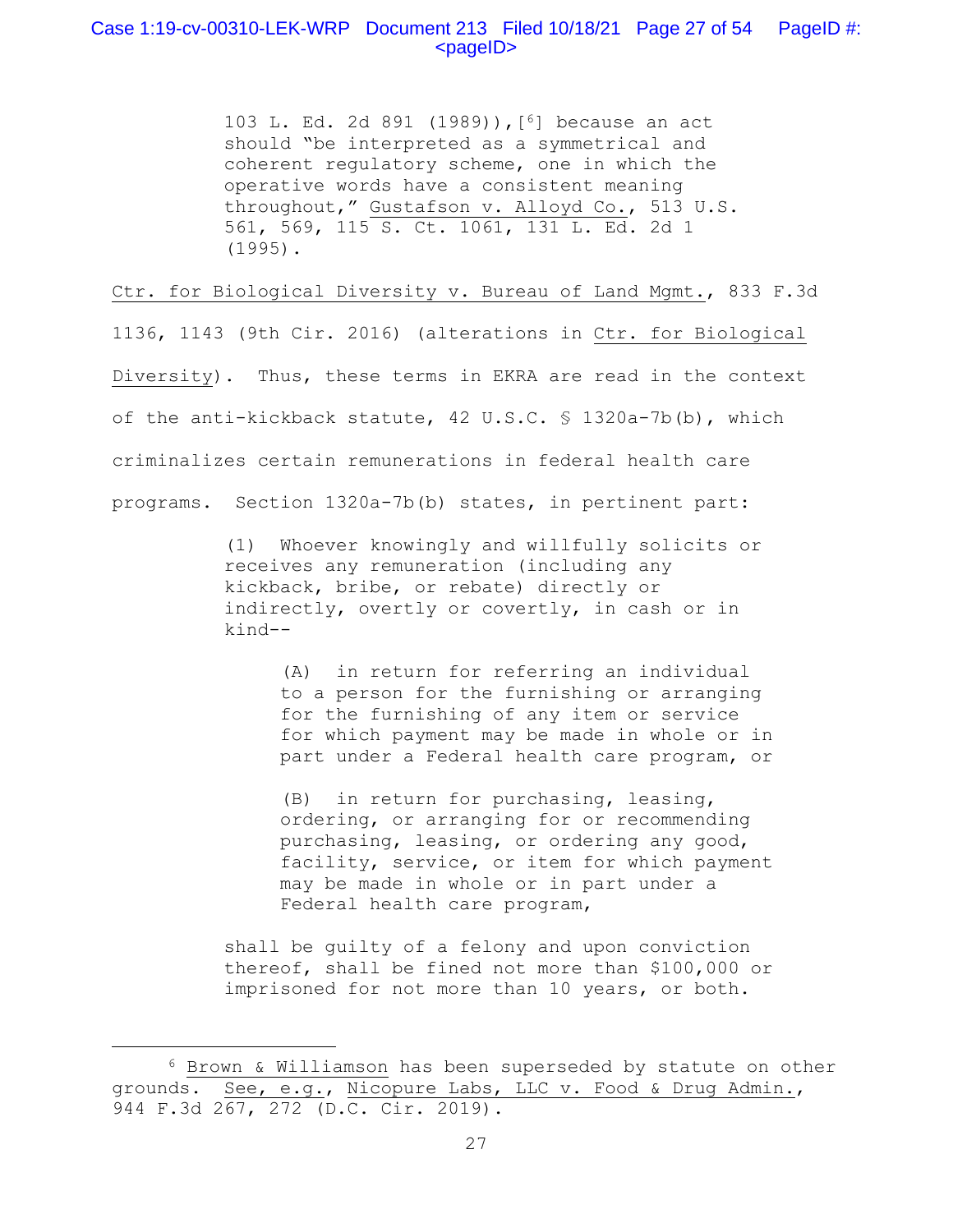# Case 1:19-cv-00310-LEK-WRP Document 213 Filed 10/18/21 Page 28 of 54 PageID #:  $<$ pageID $>$

(2) Whoever knowingly and willfully offers or pays any remuneration (including any kickback, bribe, or rebate) directly or indirectly, overtly or covertly, in cash or in kind to any person to induce such person--

> (A) to refer an individual to a person for the furnishing or arranging for the furnishing of any item or service for which payment may be made in whole or in part under a Federal health care program, or

> (B) to purchase, lease, order, or arrange for or recommend purchasing, leasing, or ordering any good, facility, service, or item for which payment may be made in whole or in part under a Federal health care program,

shall be guilty of a felony and upon conviction thereof, shall be fined not more than \$100,000 or imprisoned for not more than 10 years, or both.

 Section 1320a-7b is part of title 42, chapter 7, and the definitions section for chapter 7 states: "The term 'person' means an individual, a trust or estate, a partnership, or a corporation." 42 U.S.C. § 1301(a)(3). Thus, for purposes of the anti-kickback statute, an "individual" is not an artificial entity. Section 1301(c) states:

> Whenever under this chapter or any Act of Congress, or under the law of any State, an employer is required or permitted to deduct any amount from the **remuneration** of an employee and to pay the amount deducted to the United States, a State, or any political subdivision thereof, then for the purposes of this chapter the amount so deducted shall be considered to have been paid to the employee at the time of such deduction.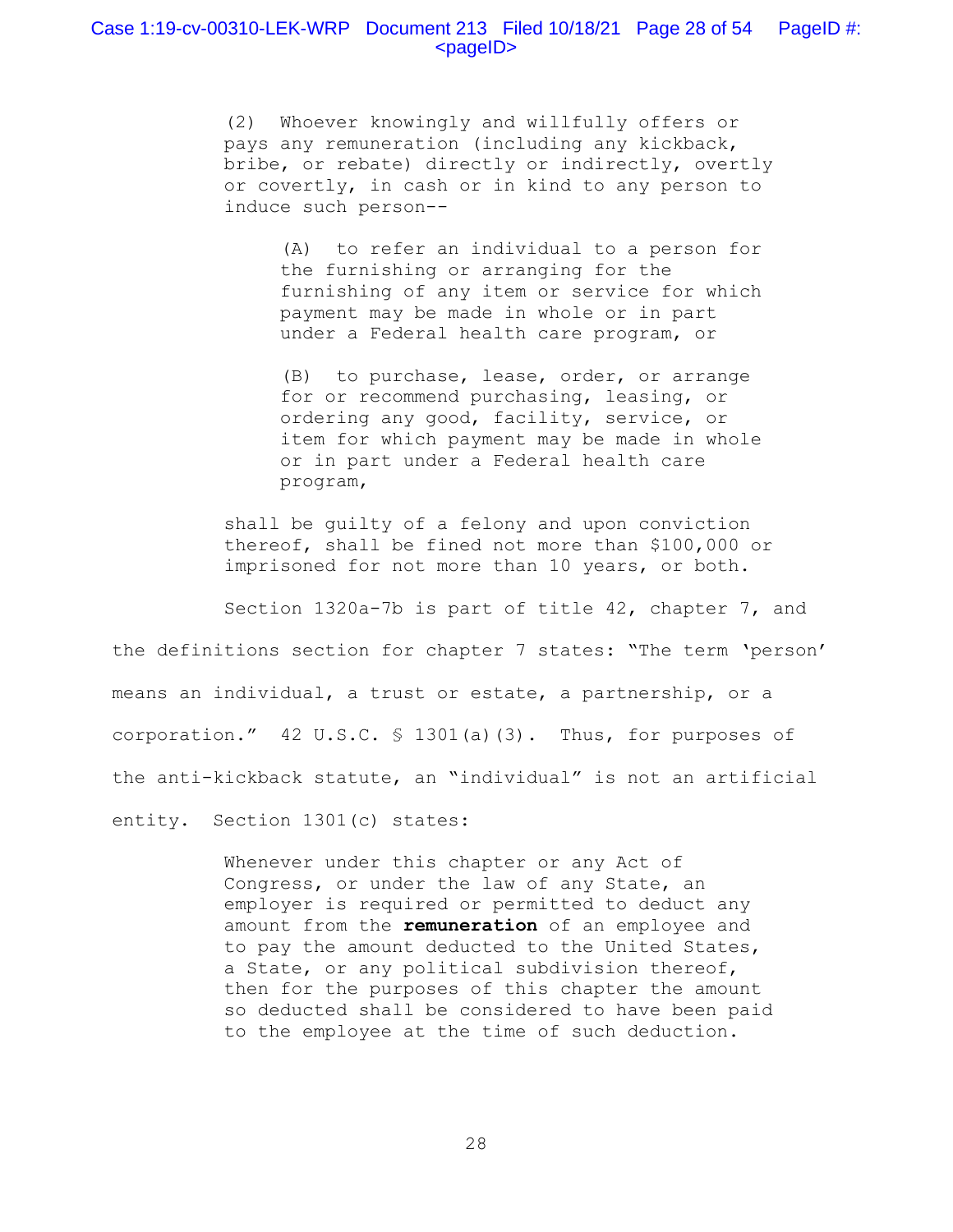# Case 1:19-cv-00310-LEK-WRP Document 213 Filed 10/18/21 Page 29 of 54 PageID #: <pageID>

(Emphasis added.) Remuneration therefore includes payment by an employer to an employee. Because § 1320a-7b(b)(1) and (2) address similar conduct and have similar language to  $\S$  220(a), the terms "remuneration" and "individual" in EKRA will be interpreted to have the same meaning that they have in the antikickback statute.

 In light of that construction, this Court finds that Graves's compensation from S&G constitutes remuneration under EKRA. Section 220(a)(2)(B) does not apply because the remuneration was not paid in exchange for Graves's use of S&G's laboratory services. The critical issue is whether Graves's remuneration was "to induce a referral of an individual to" S&G. See § 220(a)(2)(A). Undoubtedly, Graves's commission-based compensation structure induced him to try to bring more business to S&G, either directly through the accounts he serviced himself, or through the accounts of the personnel under his management. However, the "client" accounts they serviced were not **individuals** whose samples were tested at S&G. Their "clients" were "the physicians, substance abuse counseling centers, or other organizations in need of having persons tested." See Puana 12/28/20 Decl. at ¶ 6. However, S&G was not compensated by those "clients"; S&G was "compensated for the testing services on a 'per test' basis by third party insurers, government agencies under the Medicare and Medicaid programs,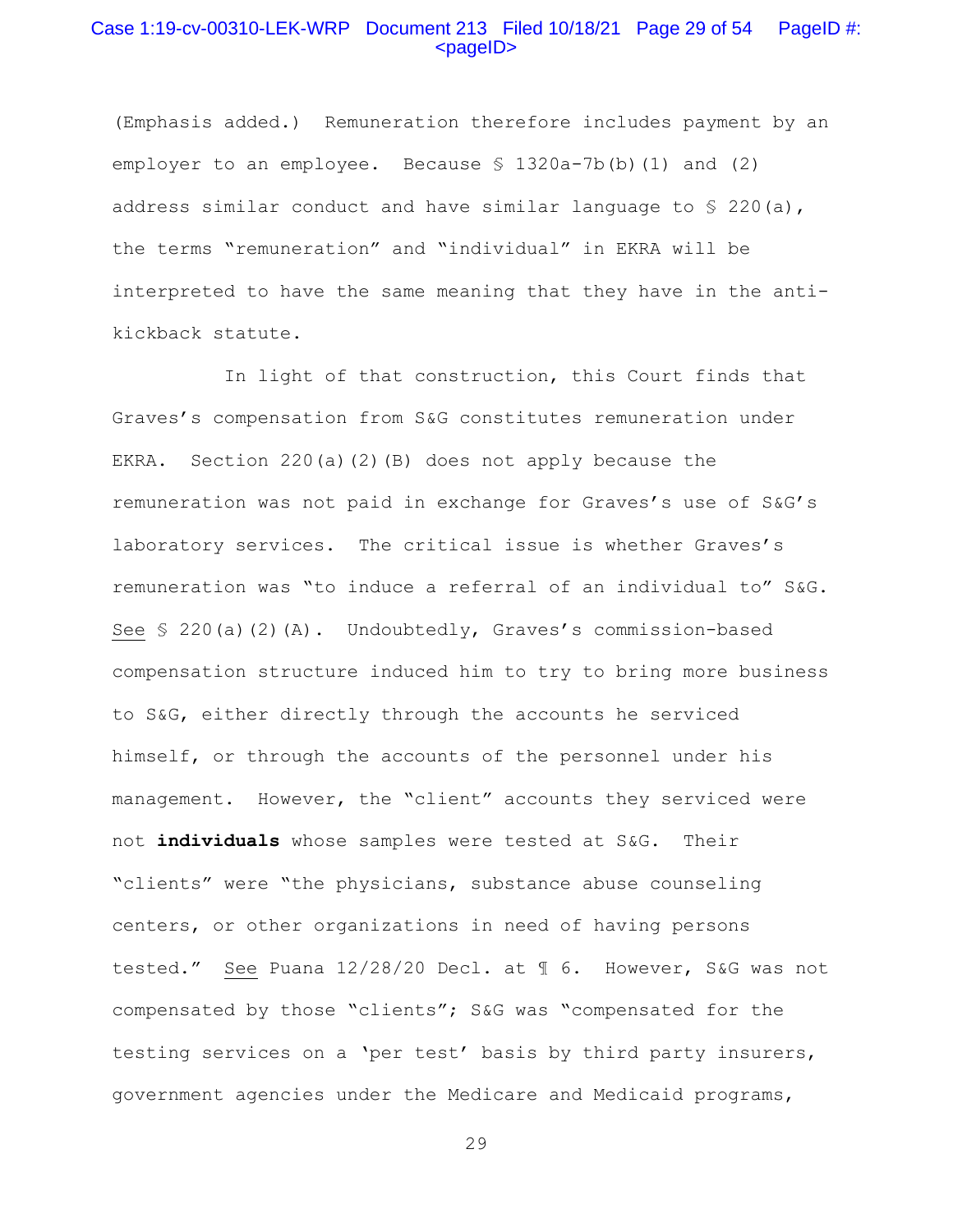# Case 1:19-cv-00310-LEK-WRP Document 213 Filed 10/18/21 Page 30 of 54 PageID #:  $<$ pageID $>$

and direct 'self-pay' by some individuals." [Id. at 1 5.] There is no evidence that Graves's client accounts included individuals who self-paid for S&G to perform urinalysis on their samples. See, e.g., Puana 5/28/21 Decl. at ¶ 16 ("In late March, 2019, Graves' single biggest client, CARE Hawaii, ended its relationship with S&G Labs."); id. at ¶¶ 17-22 (describing changes to HMSA's scope of coverage and stating that, in May 2019, she offered Graves a \$1 million annual salary based on her estimates of how S&G's revenue would decline because of the loss of CARE Hawaii and HMSA's coverage changes).7 Because Graves was not working with individuals, the compensation that S&G paid him was not paid to induce him to refer individuals to S&G.<sup>8</sup>

 EKRA's exception provision does state that § 220(a) does not apply to

> a payment made by an employer to an employee or independent contractor (who has a bona fide employment or contractual relationship with such employer) for employment, if the employee's payment is not determined by or does not vary by- -

> > (A) the number of individuals referred to a particular recovery home, clinical treatment facility, or laboratory;

<sup>7</sup> Graves's commission-based compensation was more than \$1.8 million in 2018. [Puana 5/28/21 Decl. at ¶ 15.]

<sup>8</sup> Even if Graves's client accounts included individual physicians, those individuals were not the ones being referred to S&G for analysis of their samples.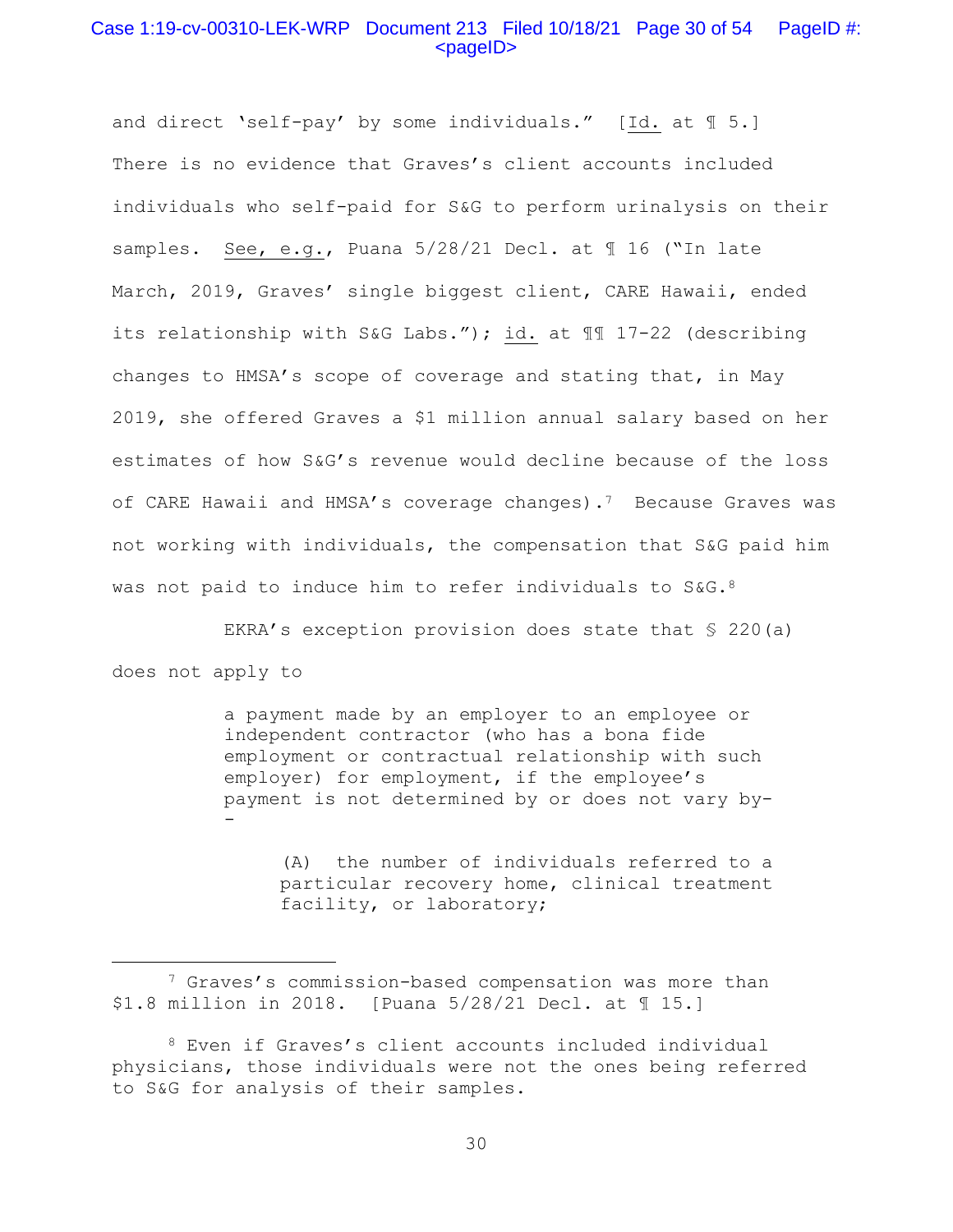(B) the number of tests or procedures performed; or

(C) the amount billed to or received from, in part or in whole, the health care benefit program from the individuals referred to a particular recovery home, clinical treatment facility, or laboratory;

Section 220(b)(2). Graves's commission-based compensation from S&G was a payment made by an employer to an employee, and it was determined based upon the number of tests that S&G performed. Thus, the exception in  $\S$  220(b)(2) would not apply to Graves's compensation under his Employment Agreement. However, that does not mean his compensation violated EKRA. The exception is only relevant if there is a violation of the provisions of § 220(a) in the first instance. Because Graves's compensation did not violate § 220(a), the § 220(b)(2) exception is irrelevant to this case. This Court therefore concludes, as a matter of law, that the compensation provisions of Graves's Employment Agreement did not violate EKRA.9

# **C. Effect of the Court's Ruling**

 Because the compensation provisions of Graves's Employment Agreement did not violate EKRA, this Court concludes that, as a matter of law that: S&G breached Graves's Employment

<sup>9</sup> In light of the Court's ruling, it is not necessary to address the issue of whether a compensation provision that violates EKRA is severable from the rest of the contract or whether it renders the entire contract void.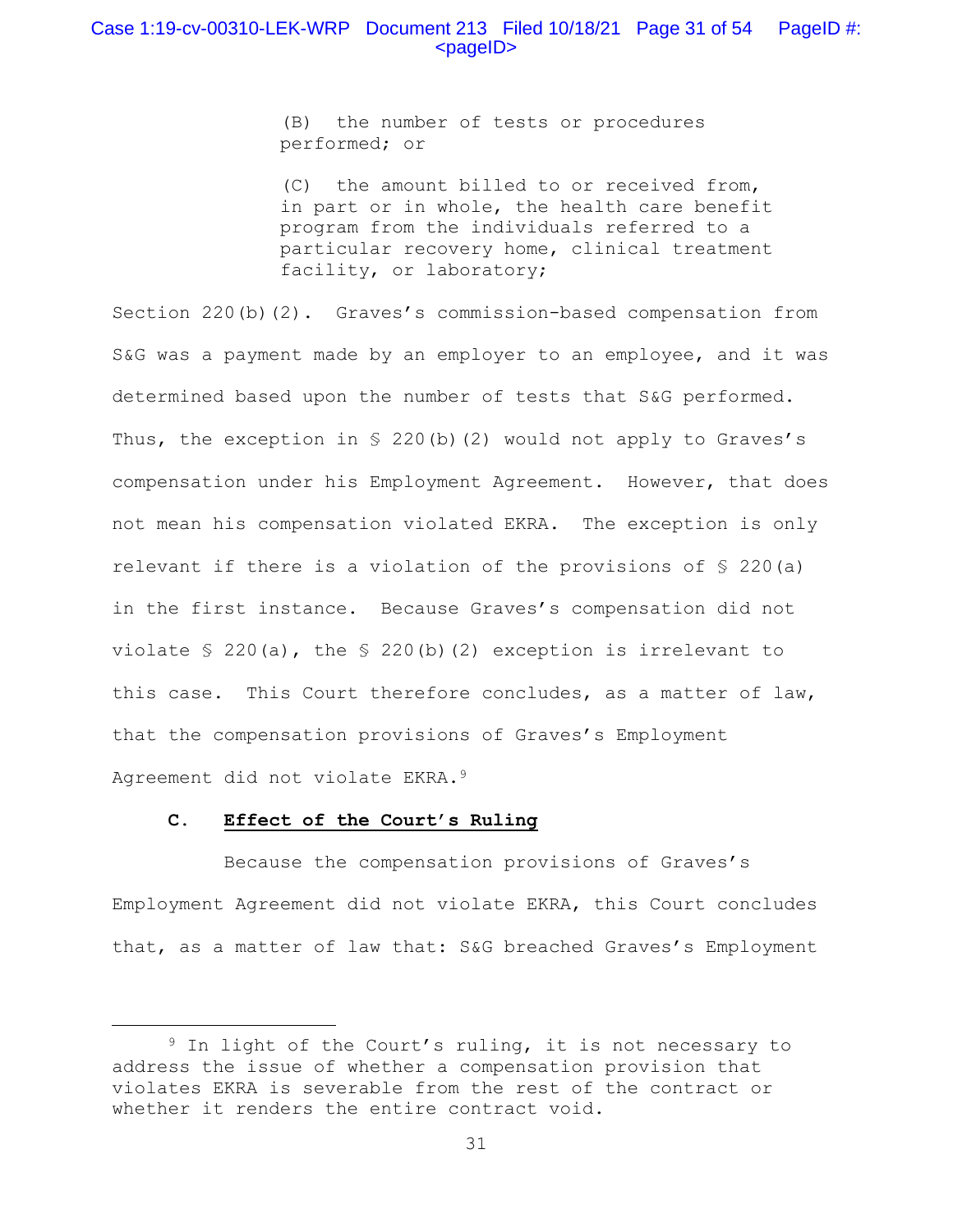# Case 1:19-cv-00310-LEK-WRP Document 213 Filed 10/18/21 Page 32 of 54 PageID #: <pageID>

Agreement by unilaterally reducing his periodic compensation and failing to pay the commissions described in the agreement; and the unilateral reduction and failure to pay commissions also violated Haw. Rev. Stat. Chapter 388. Graves is therefore entitled to judgment as a matter of law, with respect to liability only, as to Counterclaim Counts III and VI. At trial, the jury will determine the amount of damages Graves suffered as a result of the breach and the Chapter 388 violation, subject to any legal ruling that a portion of the damages sought as to Counterclaim Counts III and VI are duplicative. To the extent that it seeks summary judgment in favor of S&G as to Counterclaim Counts III and VI, the S&G Parties' Motion is denied.

 At trial, Dr. Puana will be allowed to testify that she believed the commission-based compensation provisions in Graves's Employment Agreement and in the agreements of the other members of the S&G sales team violated EKRA, and she will be allowed to testify regarding the actions she took because of that belief. This Court will instruct the jury that Dr. Puana's belief was incorrect. Dr. Puana will not be permitted to testify that Vaughn advised her that the commission-based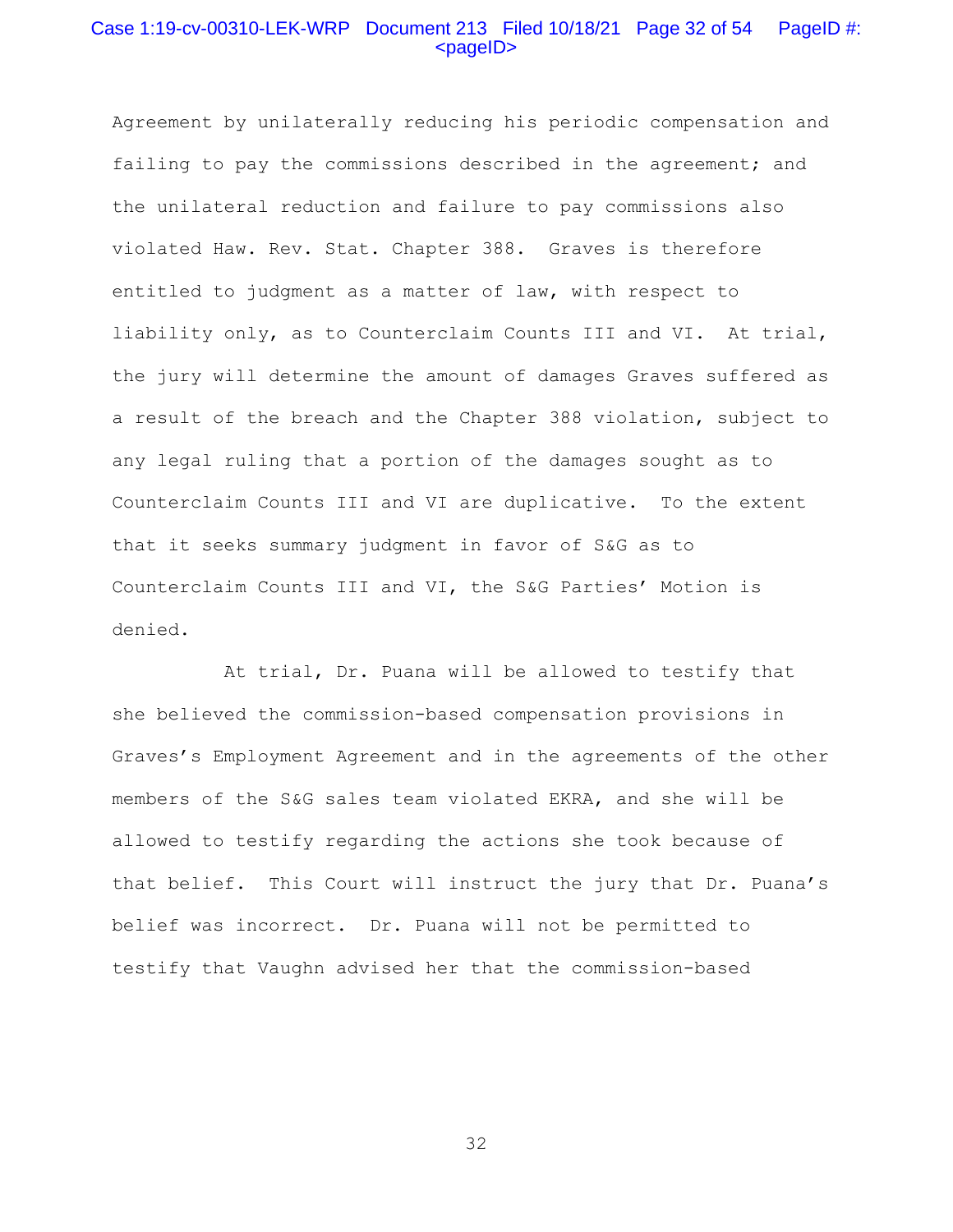# Case 1:19-cv-00310-LEK-WRP Document 213 Filed 10/18/21 Page 33 of 54 PageID #:  $<$ pageID $>$

compensation provisions violated EKRA,  $10$  nor will any party be permitted to introduce exhibits reflecting Dr. Puana's consultation with Vaughn about the effect of EKRA.

# **III. Wrongful Termination Issues**

 In the Wrongful Termination Brief, Graves urges this Court to rule that he has established his prima facie case for Counterclaim Count X (wrongful termination in violation of HWPA) and to enter judgment in his favor as to liability for Counterclaim Count XI (wrongful termination in violation of public policy).

### **A. HWPA Claim**

#### HWPA states:

An employer shall not discharge, threaten, or otherwise discriminate against an employee regarding the employee's compensation, terms, conditions, location, or privileges of employment because:

> (1) The employee, or a person acting on behalf of the employee, reports or is about to report to the employer, or reports or is about to report to a public body, verbally or in writing, a violation or a suspected violation of:

> > (A) A law, rule, ordinance, or regulation, adopted pursuant to law of this State, a political subdivision of this State, or the United States . . . ,

<sup>10</sup> The S&G Parties previously confirmed that Vaughn would not be called as a witness at trial. See Minutes - EP: Trial Status Conference, filed 4/7/21 (dkt. no. 183).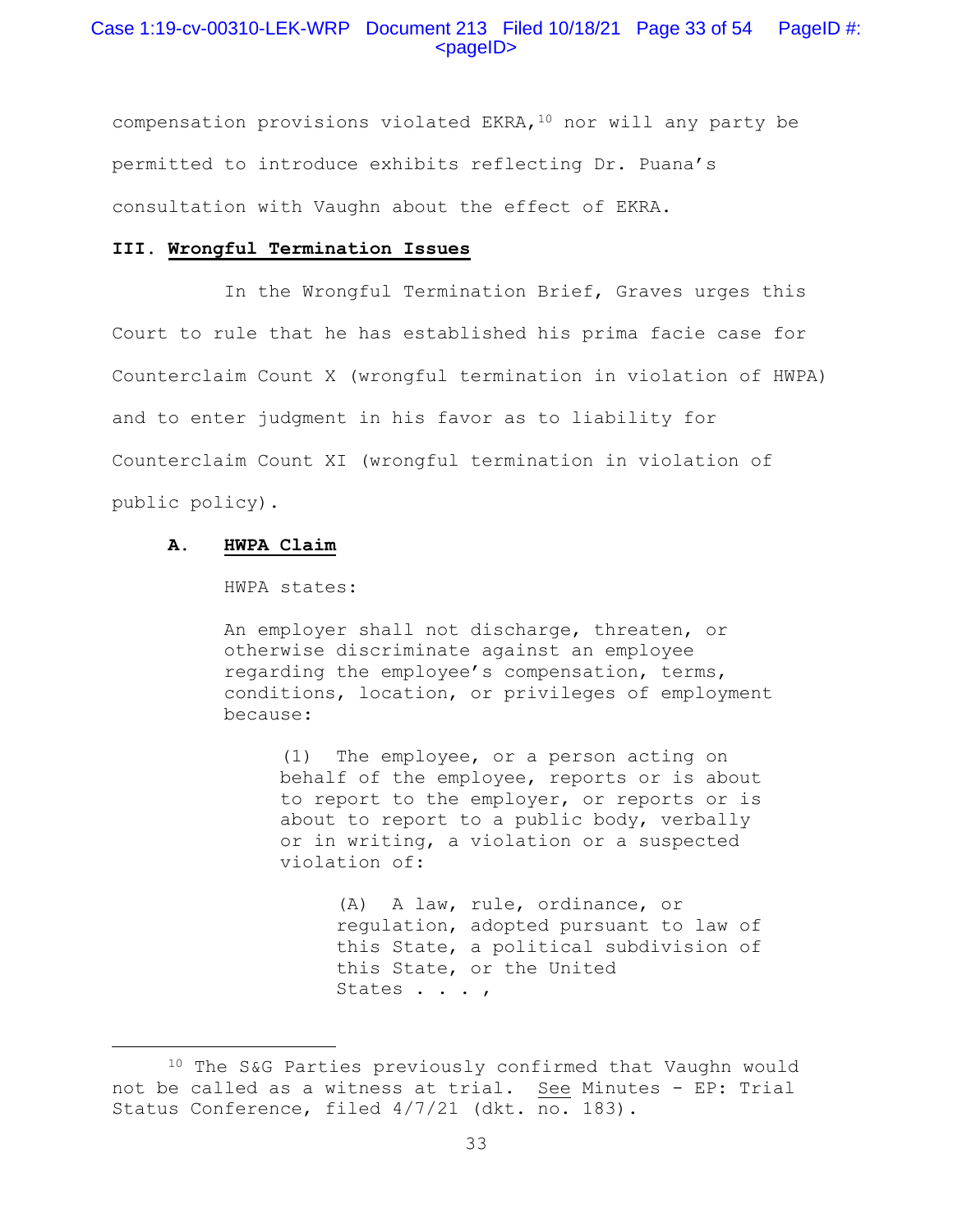# Case 1:19-cv-00310-LEK-WRP Document 213 Filed 10/18/21 Page 34 of 54 PageID #:  $<$ pageID $>$

unless the employee knows that the report is false[.]

Haw. Rev. Stat. Ann. § 378-62. This Court has stated:

 A § 378–62 claim has three requirements. First, an employee must have "engaged in protected conduct" as defined by HRS § 378-62(1). Griffin v. JTSI, Inc., 654 F. Supp. 2d 1122, 1131 (D. Hawai`i 2008) (citing Crosby v. State Dept. of Budget & Fin., 76 Hawai`i 332, 342, 876 P.2d 1300, 1310 (1994)). Second, the employer must take some "adverse action" against the employee. Id. And third, there must be "a causal connection between the alleged retaliation and the 'whistleblowing.'" Id. To meet the causal connection requirement, an "employer's challenged action must have been taken 'because' the employee engaged in protected conduct." Id. In Crosby, the Supreme Court of Hawai`i adopted the McDonnell-Douglas [Corp. v. Green, 411 U.S. 792 (1973),] burden shifting framework for HWPA claims. Therefore, a plaintiff can prove retaliation either through direct evidence, or by demonstrating that her protected activity played a role in the adverse employment action. Chan v. Wells Fargo Advisors, LLC, 124 F. Supp. 3d 1045, 1055 (D. Hawai`i 2015). The defendant employer can then defend by showing that the adverse employment action would have occurred regardless of the protected activity. Id.

Bach v. Cmty. Ties of Am., Inc., CIV. No. 18-00103 LEK-WRP, 2019 WL 6054675, at \*10 (D. Hawai`i Nov. 15, 2019), *aff'd*, 840 F. App'x 182 (9th Cir. 2021).

 In connection with Graves's motion for summary judgment, the parties agreed that, on August 2, 2019, Graves sent an email to Dr. Puana ("8/2/19 Email"), arguing that suspending him and reducing his compensation was unjustified and was a hardship on his family. [Graves's CSOF at ¶ 38; S&G's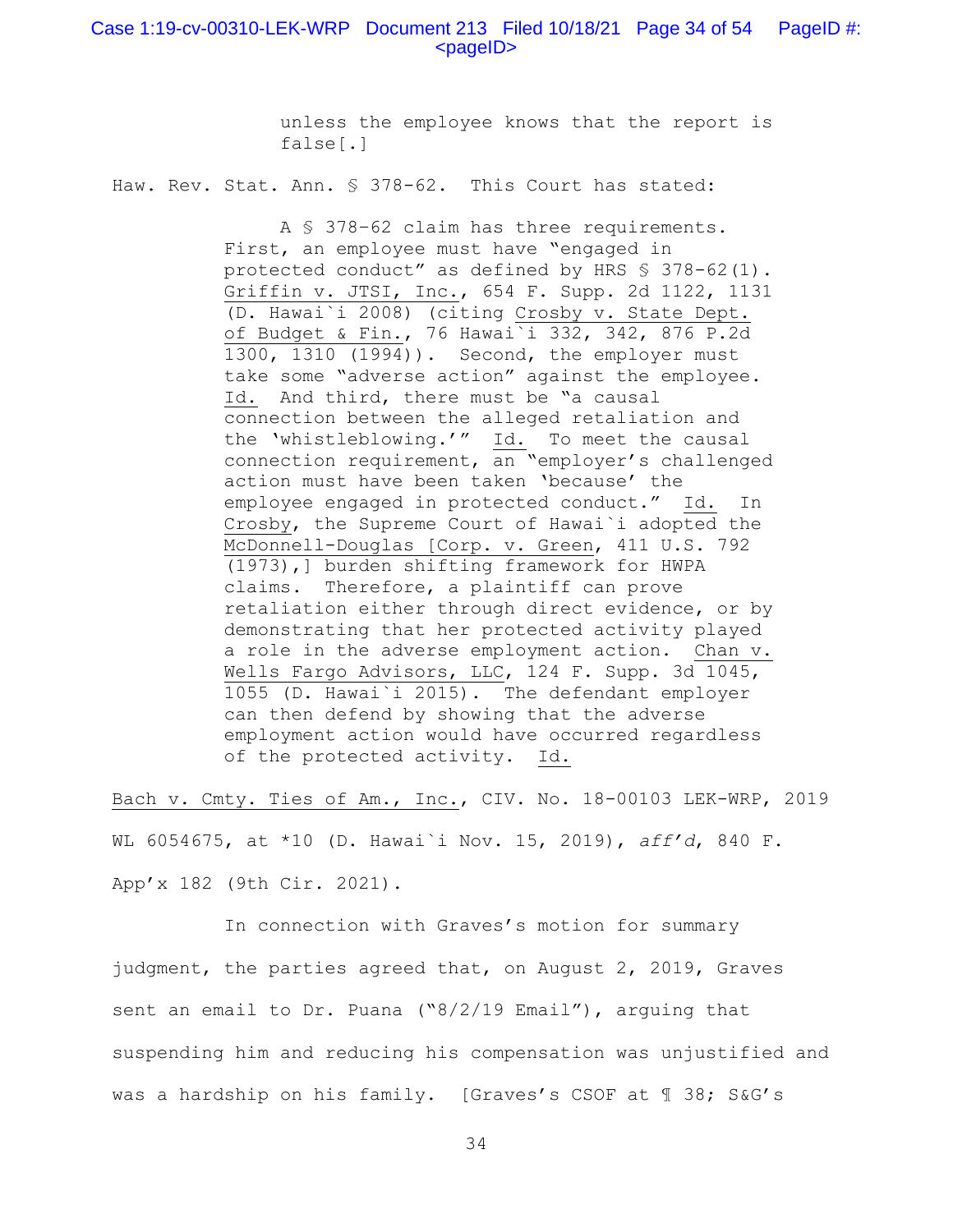# Case 1:19-cv-00310-LEK-WRP Document 213 Filed 10/18/21 Page 35 of 54 PageID #:  $<$ pageID $>$

Summary Judgment Opp. at 2 (admitting Graves's ¶ 38).] Graves

stated, in pertinent part:

On or about May 1st, you verbally told me that you made the decision to pay me a yearly salary of \$1,000,000.00 - far less than my contractual [sic] compensation set forth in my employment contract. Soon after, on may [sic] 20th, you began paying me \$39,583 per bi-monthly pay check which equates to roughly \$949,992[.]

Then, on July 5th, 2019 without ANY notice, you began paying me only \$2.083 per pay period or \$4,166 per month. This is a 95% reduction in my monthly compensation! Clearly, my family and I cannot live on \$4,166 per month and I need my pay reinstated. Please correct the July 5th and July 20th payroll entries and provide me with the compensation you promised to pay me under my Employment Agreement.

. . . .

Please provide me with the appropriate back wages for July as well as confirm that my paychecks going forward will reflect my compensation per the Employment Agreement. . . .

I just want what was promised me in my Employment Agreement. No more. No less. . . .

[Graves 11/4/20 Decl., Exh. G (8/2/19 Email) (emphases omitted).]

 Graves argues the 8/2/19 Email and the filing of his original Counterclaim on August 19, 2019 constituted protected activity for purposes of HWPA. In the 8/2/19 Email, Graves informed Dr. Puana that he believed S&G was improperly withholding compensation that he was entitled to under the Employment Contract. Even if the 8/2/19 EO shows that Graves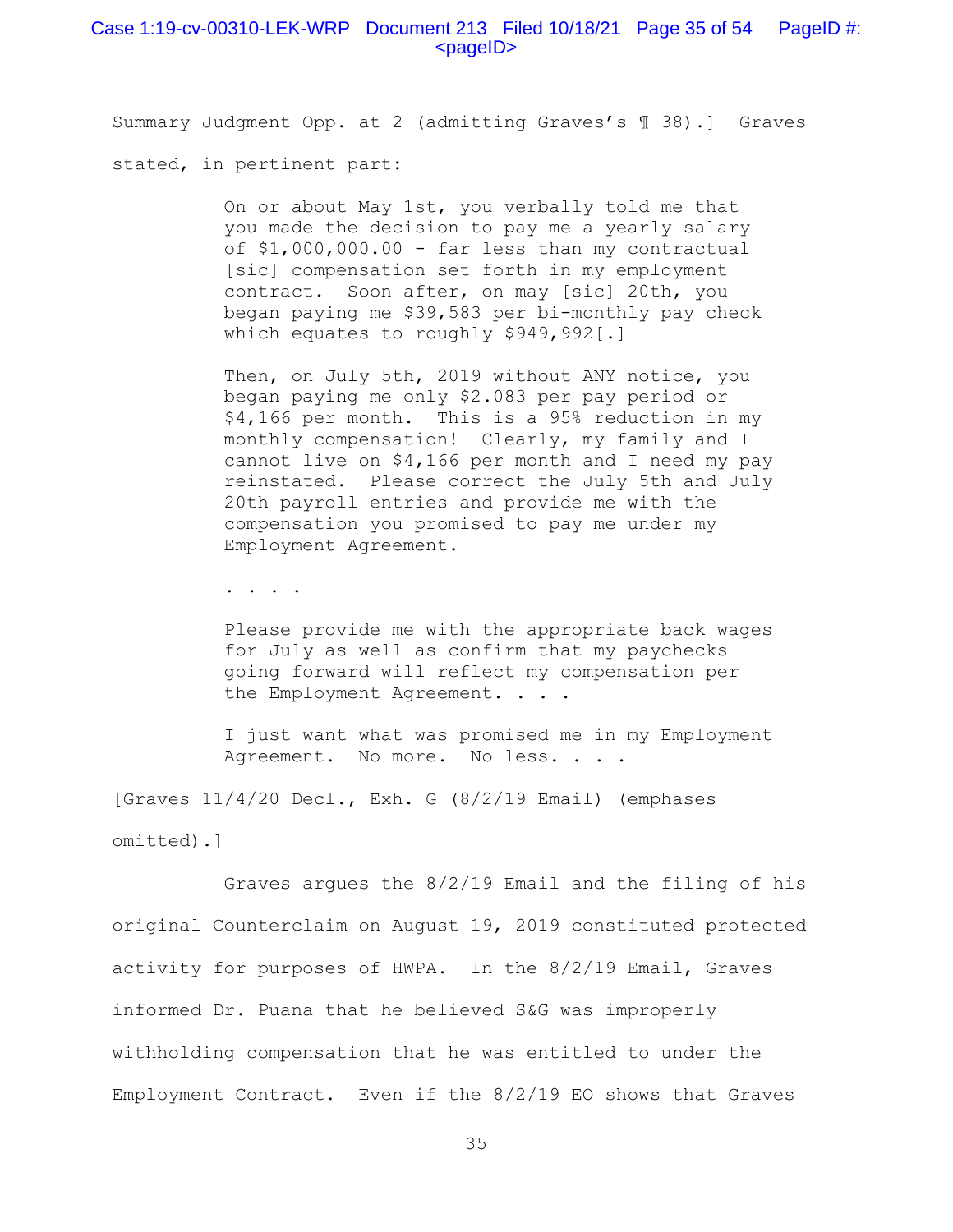# Case 1:19-cv-00310-LEK-WRP Document 213 Filed 10/18/21 Page 36 of 54 PageID #: <pageID>

suspected S&G was violating "[a] law, rule, ordinance, or regulation," his report of the suspected violation to Dr. Puana does not constitute a report to a public body, nor does the 8/2/19 Email indicate Graves was about to report the suspected violation to a public body. See Haw. Rev. Stat. § 378-61 (definition of "Public body").

 Graves's original Counterclaim alleged, *inter alia*, that S&G's failure to pay him all of the compensation he was due under his Employment Agreement constituted a violation of Haw. Rev. Stat. Chapter 388. [Counterclaim at ¶¶ 84-88.] "The judiciary and any member or employee of the judiciary" are included within the definition of a "[p]ublic body" for purposes of the HWPA. Section  $378-61$  ("Public body" at  $\text{\textsterling} 6$ ). Thus, Graves's filing of his original Counterclaim constituted protected activity for purposes of HWPA. Graves's termination on September 9, 2019 constituted an adverse employment action. See Hara 11/4/20 Decl., Exh I (9/9/19 email from S&G's counsel to Graves's counsel, transmitting the Termination Letter).

 The adverse employment action occurred approximately three weeks after Graves's protected activity. The Court also notes that S&G issued the Termination Letter while S&G's motion for preliminary injunction was pending before this Court, but this Court had already indicated it was inclined to deny the motion. See 8/30/19 hrg. trans. at 95-99. This temporal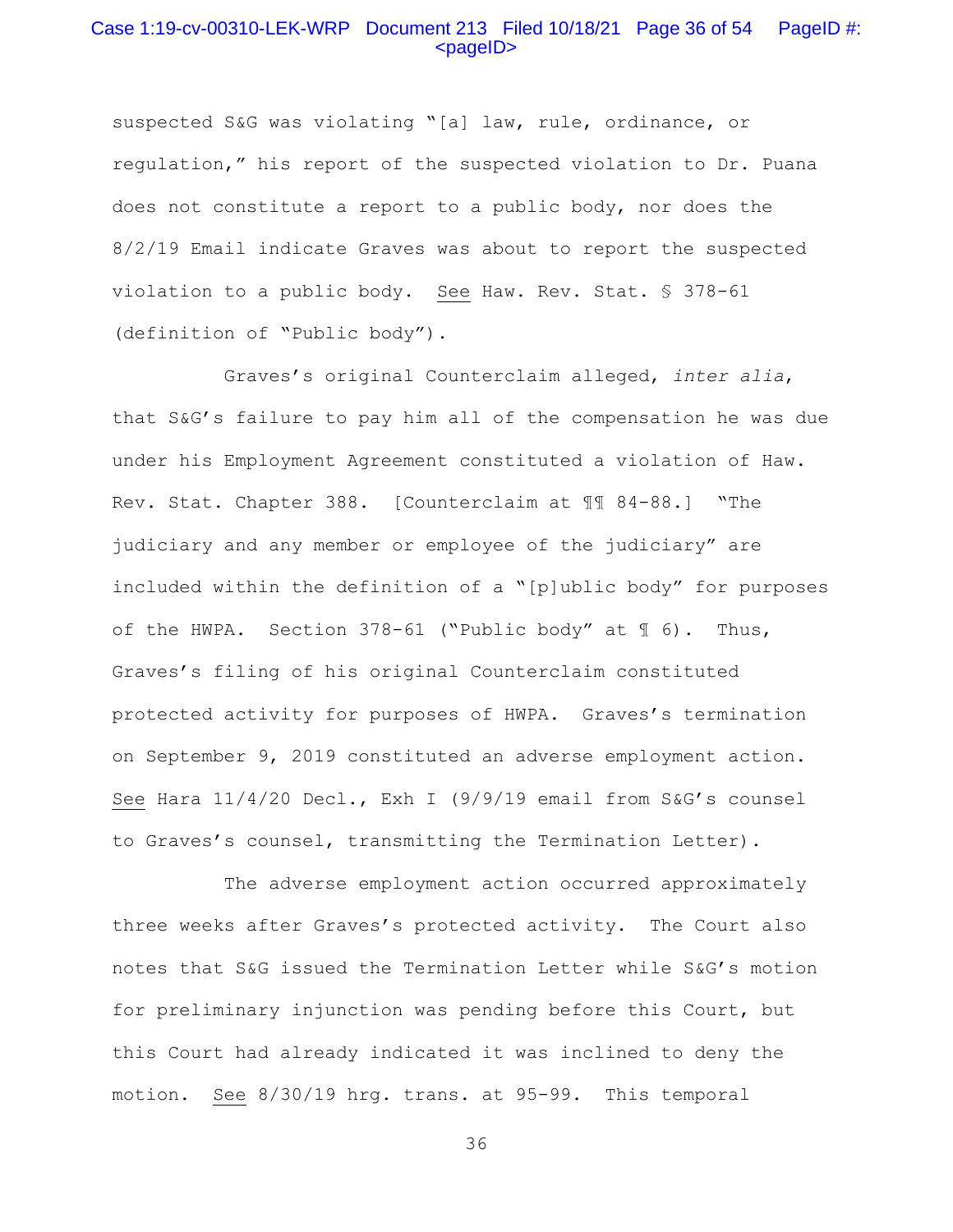# Case 1:19-cv-00310-LEK-WRP Document 213 Filed 10/18/21 Page 37 of 54 PageID #: <pageID>

proximity is sufficient circumstantial evidence of a causal connection for purposes of Graves's prima case for his HWPA claim. See Bach, 2019 WL 6054675, at \*11 ("In a HWPA analysis, a plaintiff is permitted to use temporal proximity as circumstantial evidence that the plaintiff's protected conduct was a substantial or motivating factor in the adverse employment action." (citing Griffin v. JTSI, Inc., 654 F. Supp. 2d 1122, 1132 (D. Hawai`i 2008))); Chan v. Wells Fargo Advisors, LLC, 124 F. Supp. 3d 1045, 1056 (D. Hawai`i 2015) (denying summary judgment in part on temporal proximity when the time between the protected activity and the first adverse action was approximately fifteen days, and the ultimate adverse action was within approximately fifty days). This Court therefore concludes that Graves has established a prima facie case for his HWPA claim.

 "[O]nce the employee makes its prima facie showing, the employer must then 'defend affirmatively by showing that the termination would have occurred regardless of the protected activity.'" Griffin, 654 F. Supp. 2d at 1132 (quoting Crosby, 76 Hawai`i at 342, 876 P.2d at 1310) (some internal quotation marks omitted). The Termination Letter sets forth seven categories of conduct that S&G asserted constituted grounds for it to terminate Graves's employment for cause. [Hara 11/4/20 Decl., Exh. I at PageID #: 1410-12.] All of these grounds are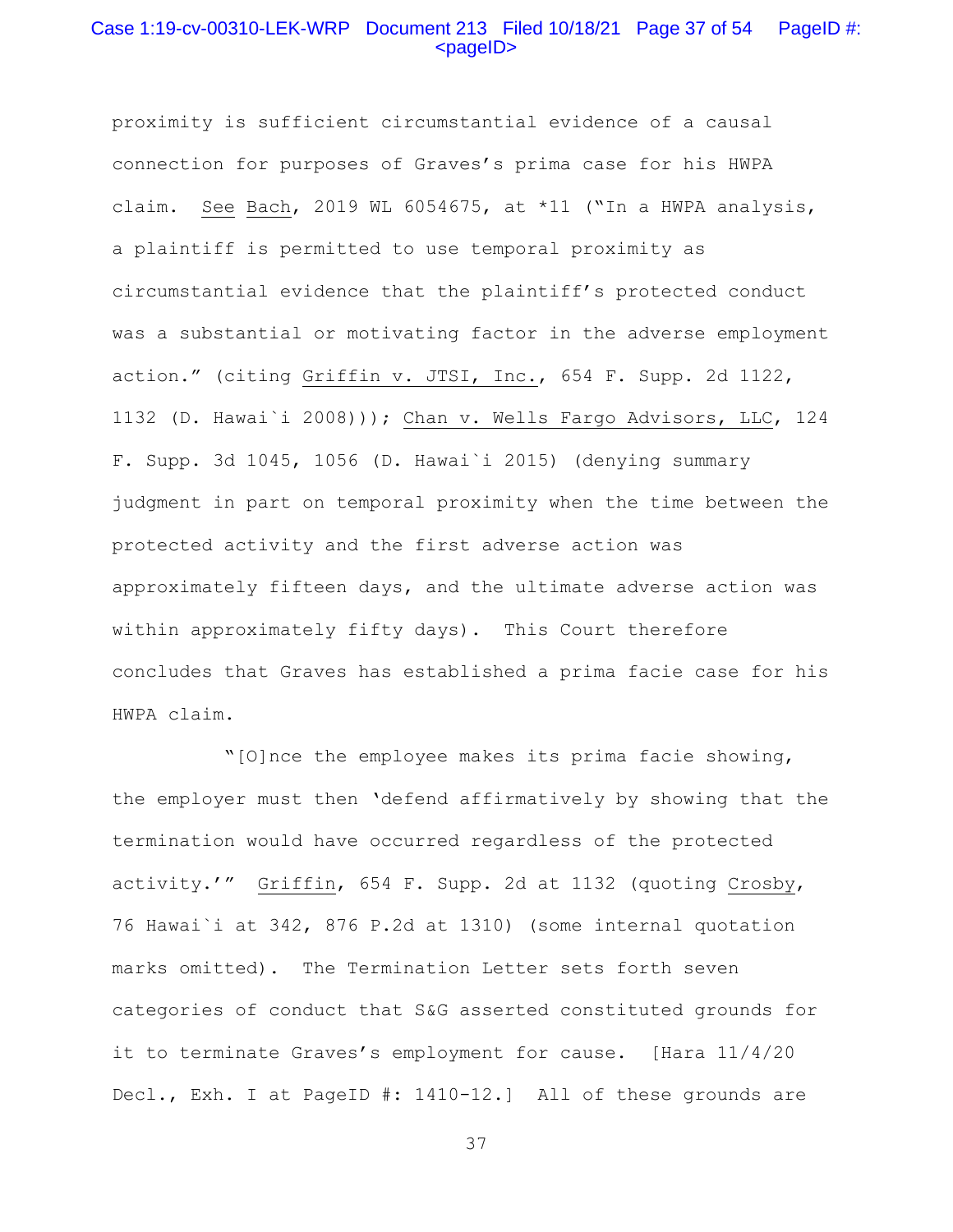# Case 1:19-cv-00310-LEK-WRP Document 213 Filed 10/18/21 Page 38 of 54 PageID #:  $<$ pageID $>$

unrelated to the August 19, 2019 filing of the Counterclaim. Throughout this case, Graves has denied making the statements attributed to him in the Termination Letter, and he has asserted he was never given the opportunity to respond to the allegations described in the letter. See, e.g., Graves 11/4/20 Decl. at ¶ 22 ("At no time did I make any negative or derogatory comments about [Dr. Puana], S&G, or any S&G employee to any individual or entity outside of S&G."); id. at ¶ 30 ("I was not contacted by [Dr. Puana] or any other S&G representative to discuss those allegations. I was not given any opportunity to respond to the complaints alleged against me."). S&G does not dispute that Dr. Puana did not discuss the allegations in the Termination Letter with Graves. See Puana 12/28/20 Decl. at  $\text{\textsterling}$  43 ("I chose not to review these issues with Graves while he was suspended."). This Court therefore finds that there are genuine issues of material fact as to S&G's defense that it would have terminated Graves's employment regardless of his protected activity. The issues related to S&G's defense will be presented to the jury. Further, there are genuine issues of material fact as to Graves's damages associated with his HWPA claim, and the issue of damages will also be presented to the jury.

# **B.** *Parnar* **Claim**

This district court has stated: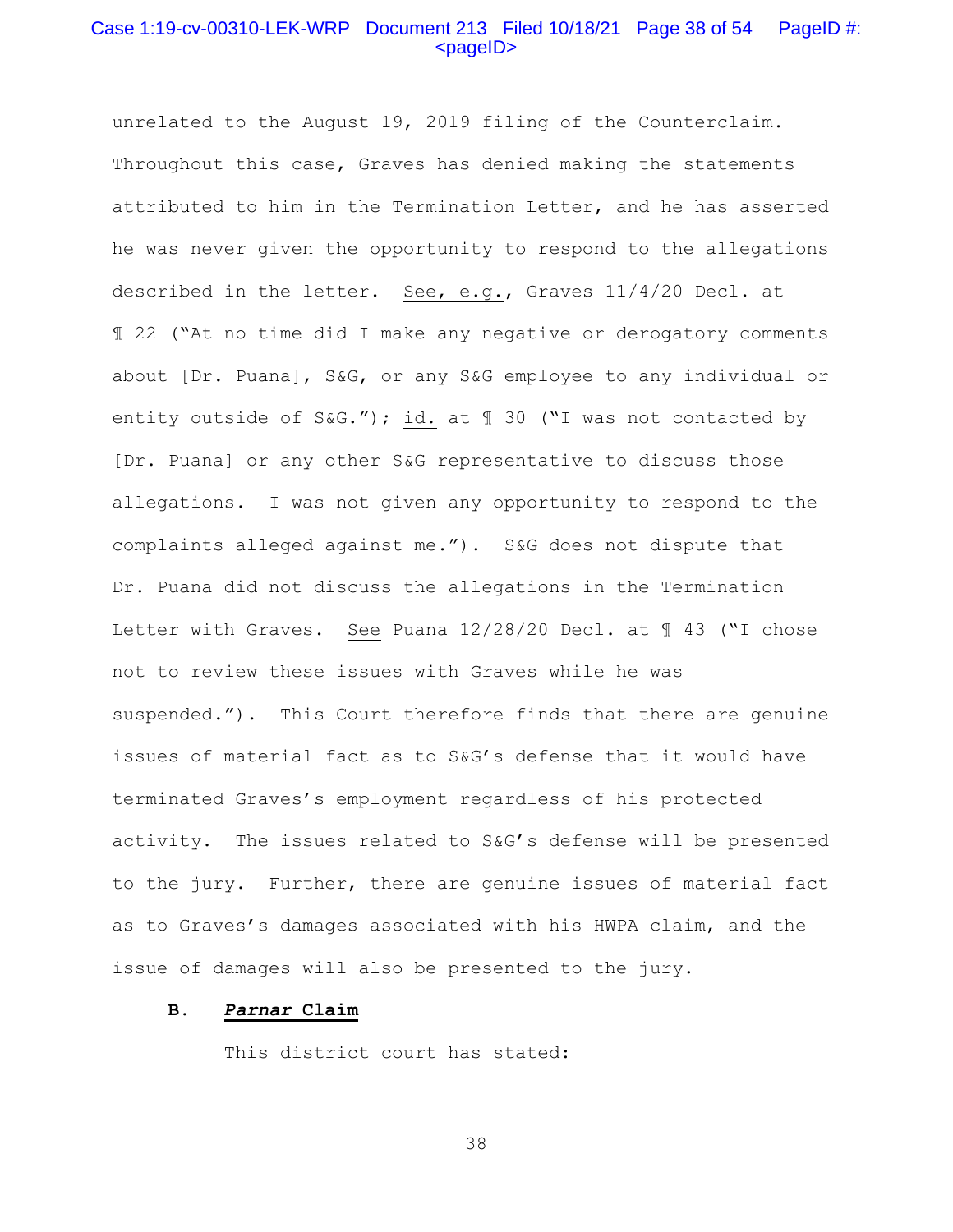In Parnar v. Americana Hotels, Inc., the Hawai`i Supreme Court established a common-law cause of action through which an individual employee may bring a tort claim against his or her former employer if the employee can prove "that the discharge violates a clear mandate of public policy." 652 P.2d 625, 631 (Haw. 1982). The purpose of a Parnar claim is to provide compensation to a plaintiff for wrongful acts that public policy would deem to be compensable, but that the legislature has not provided for remediating under the law. Shahata v. W Steak Waikiki, LLC, 721 F. Supp. 2d 968, 987 (D. Haw. 2010) (noting that "[w]rongful termination claims" are usually only raised where "a statutory or other policy does not itself provide for a remedy to enforce the policy" (citing Griffin, 654 F. Supp. 2d at 1139–40)), *aff'd*, 494 F. Appx. 729 (9th Cir. 2012). As such, if "the statutory or regulatory provisions which evidence the public policy themselves provide a remedy for the wrongful discharge, provision of a further remedy under the public policy exception is unnecessary." Ross v. Stouffer Hotel, Co., 879 P.2d 1037, 1047 (Haw. 1994) (quoting Lapinad v. Pac. Oldsmobile–GMC, 679 F. Supp. 991 (D. Haw. 1988)).

Assaye v. United Airlines, Inc., No. CV 17-00495 DKW-KSC, 2018 WL 1975678, at \*11 (D. Hawai`i Apr. 26, 2018) (alteration in Assaye).

 Hawai`i law allows a plaintiff to bring a Parnar claim based on the public policy identified in HWPA - the protection of whistleblowers. Cruz v. Kaumana Drive Partners, LLC, Civ. No. 19-00255 JMS-KJM, 2020 WL 7698820, at \*5 (D. Hawai`i Apr. 2, 2020) (citing Ross v. Stouffer Hotel Co., 76 Hawai`i 454, 464, 879 P.2d 1037, 1047 (1994) (providing the HWPA as an example of "a clear expression of legislative intent" to permit a Parnar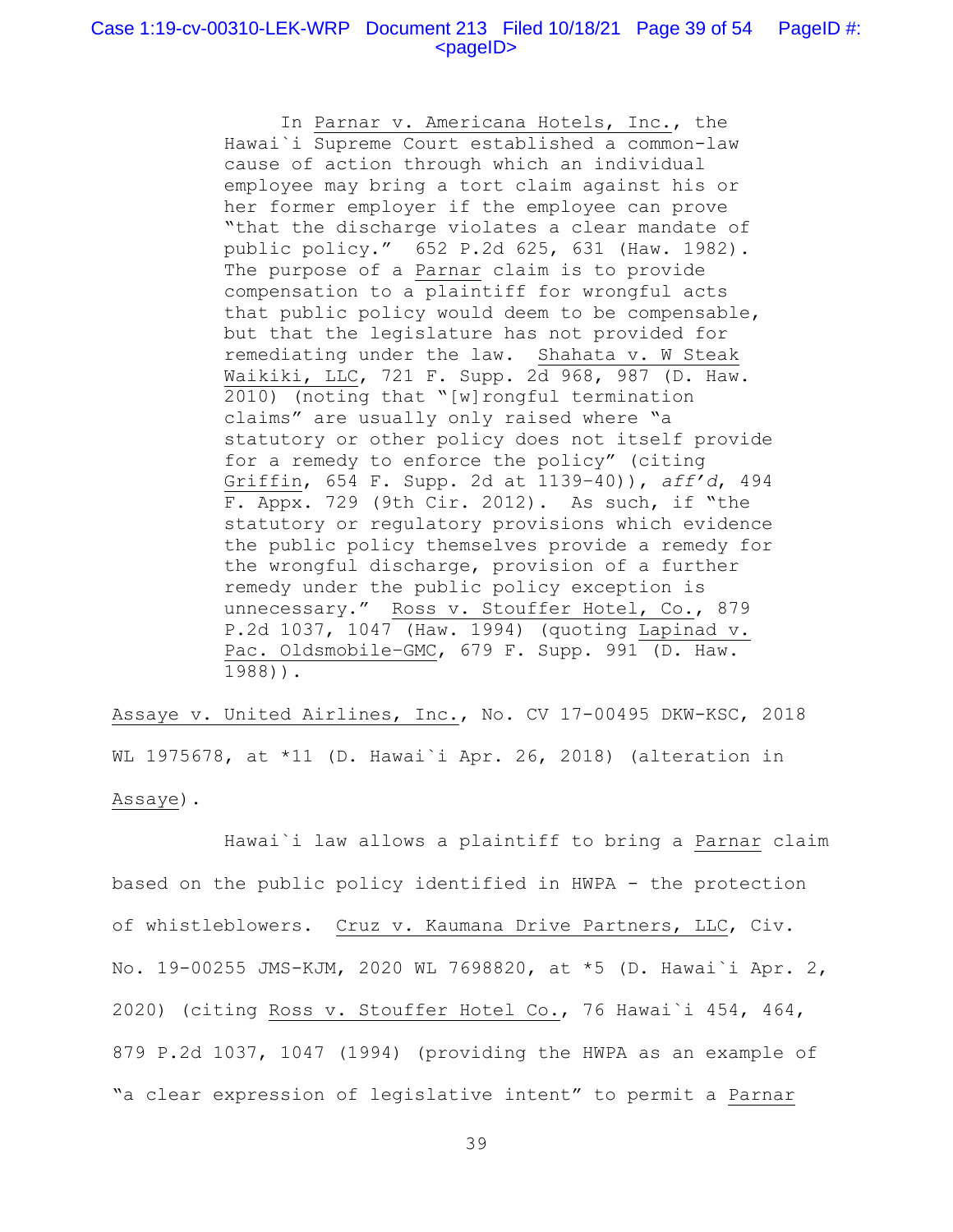# Case 1:19-cv-00310-LEK-WRP Document 213 Filed 10/18/21 Page 40 of 54 PageID #:  $<$ pageID $>$

claim along with an HWPA claim despite the statutory remedy); Griffin, 654 F. Supp. 2d at 1140-41 (applying Ross and explaining that in HRS § 378-69, "the Hawaii legislature provided specifically that claims for discharge in violation of the HWPA do not preclude a plaintiff from also alleging a simultaneous Parnar claim")). Where warranted by the evidence, the plaintiff who prevails on a Parnar claim may obtain

> tort recovery, [which] may generally include special damages, which compensate claimants for specific out of pocket financial expenses and losses, general damages for pain, suffering, and emotional distress, In Re Hawaii Federal Asbestos Cases, 734 F. Supp. 1563 (1990), and punitive damages assessed for the purpose of punishing the defendant for aggravated or outrageous misconduct and to deter defendant and others from similar conduct in the future. See Masaki v. General Motors, 71 Haw. 1, 780 P.2d 566, *recon. denied*, 71 Haw. 664, 833 P.2d 899 (1989).

Norris v. Hawaiian Airlines, Inc., 74 Haw. 235, 264, 842 P.2d 634, 647 (1992), *aff'd*, 512 U.S. 246 (1994).

 For the reasons set forth above regarding Graves's HWPA claim, this Court also concludes that Graves has established a prima facie case for his Parnar claim and that there are triable issues of fact regarding S&G's defense to the claim and Graves's damages.

#### **IV. Defamation Claims**

 The S&G Parties' Motion seeks summary judgment as to Third-Party Counts I, II, and III.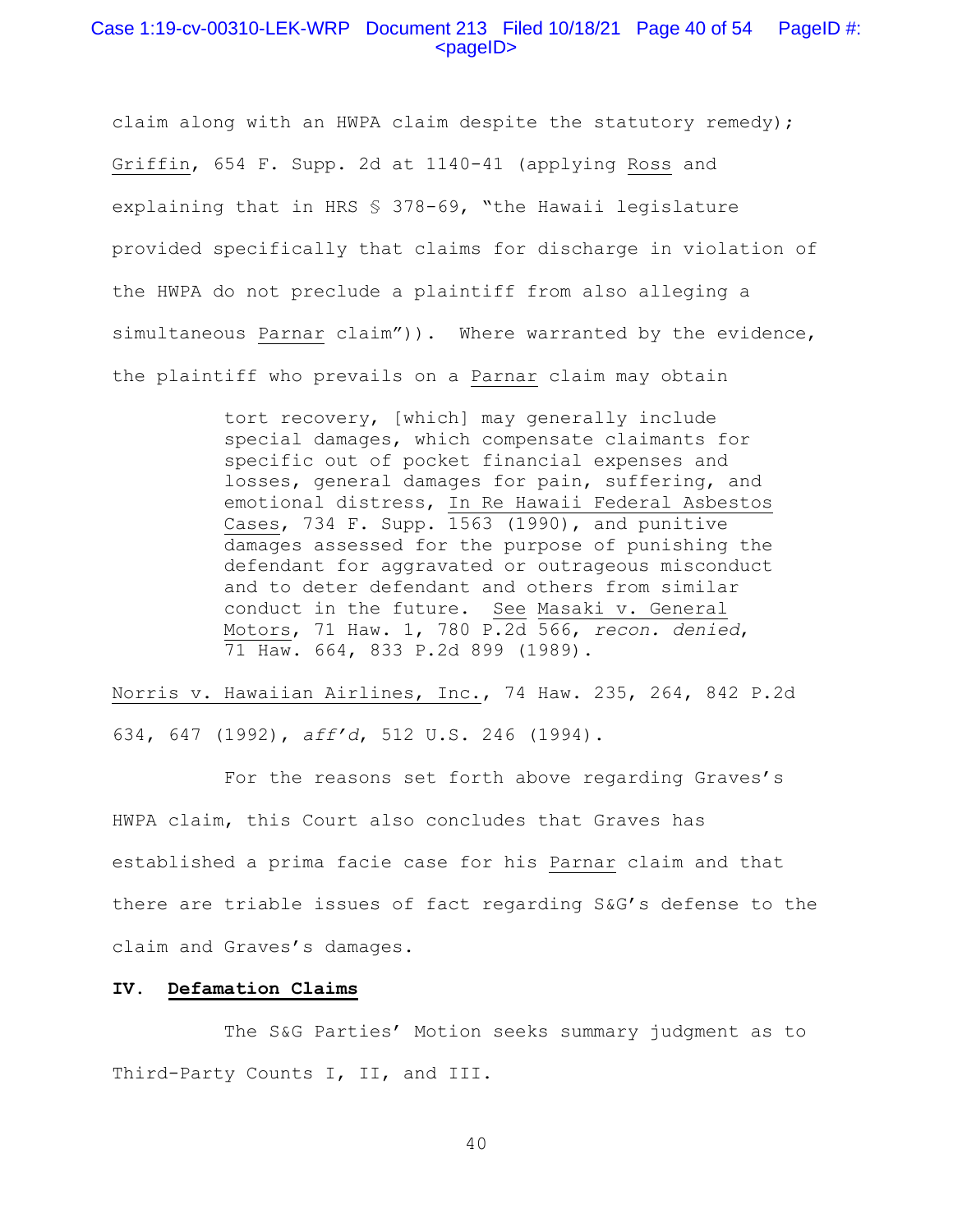# **A. Third-Party Count I**

 Third-Party Count I alleges a defamation claim against Bade-Castro based on the following allegations:

> 63. Castro published knowingly false statements about Graves to [Dr.] Puana in or around June 2019 regarding Graves' alleged disclosure of S&G Labs' trade secrets.

 64. Castro told [Dr.] Puana that Graves described to the owner of a competing company the commission structure of their S&G Labs' compensation, S&G Labs' equipment, internal operational details (e.g. volume of monthly business), internal systems related to turnaround time, and other operational information.

[First Amended Third-Party Complaint at PageID #: 849.] In

Hawai`i there are

four elements necessary to sustain a claim for defamation:

> (1) a false and defamatory statement concerning another;

(2) an unprivileged publication to a third party;

(3) fault amounting at least to negligence on the part of the publisher [actual malice where the plaintiff is a public figure]; and

(4) either actionability of the statement irrespective of special harm or the existence of special harm caused by the publication.

Gold v. Harrison, 88 Hawai`i 94, 100, 962 P.2d 353, 359 (1998). . . .

Gonsalves v. Nissan Motor Corp. in Hawai`i, 100 Hawai`i 149, 171, 58 P.3d 1196, 1218 (2002) (some alterations in Gonsalves).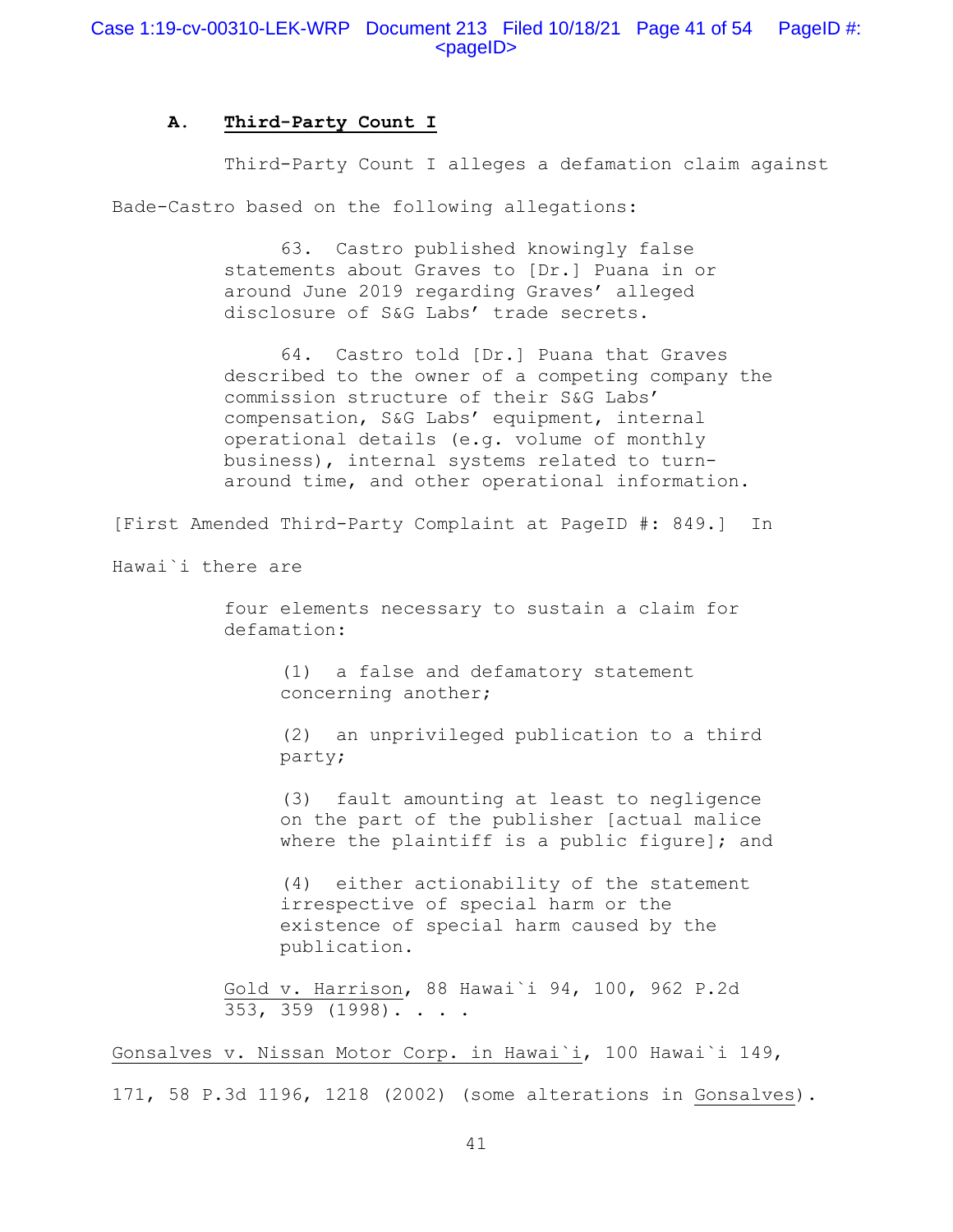# Case 1:19-cv-00310-LEK-WRP Document 213 Filed 10/18/21 Page 42 of 54 PageID #:  $<$ pageID $>$

 It is undisputed that Graves engaged in discussions with Aloha Toxicology about possible employment. The parties disagree about what Graves disclosed or said about S&G during those discussions. Compare Graves 11/4/20 Decl. at ¶¶ 19-21, with Bade-Castro 12/28/20 Decl. at ¶¶ 5-8. However, that dispute of fact is not material to the disposition of Third-Party Count I. See Fed. R. Civ. P. 56(a) ("The court shall grant summary judgment if the movant shows that there is no genuine dispute as to any material fact and the movant is entitled to judgment as a matter of law."); In re Barboza, 545 F.3d 702, 707 (9th Cir. 2008) (stating "a dispute is 'material' only if it could affect the outcome of the suit under the governing law" (citing Anderson v. Liberty Lobby, Inc., 477 U.S. 242, 248, 106 S. Ct. 2505, 91 L. Ed. 2d 202 (1986))).

 As part of the analysis of whether the allegedly defamatory communication was unprivileged,

> the Court must determine, as a matter of law, whether the alleged defamatory communication is entitled to a qualified privilege. Vlasaty v. Pacific Club, 4 Haw. App. 556, 562, 670 P.2d 827, 832 (1983). A qualified privilege "arises when the author of the defamatory statement reasonably acts in the discharge of some public or private duty, legal, moral, or social, and where the publication concerns subject matter in which the author has an interest and the recipients of the publication a corresponding interest or duty." Aku v. Lewis, 52 Haw. 366, 371, 477 P.2d 162, 166 (1970). See also Russell v. American Guild of Variety Artists, 53 Haw. 456, 497 P.2d 40 (1972); Vlasaty at 562, 670 P.2d 827. In claiming such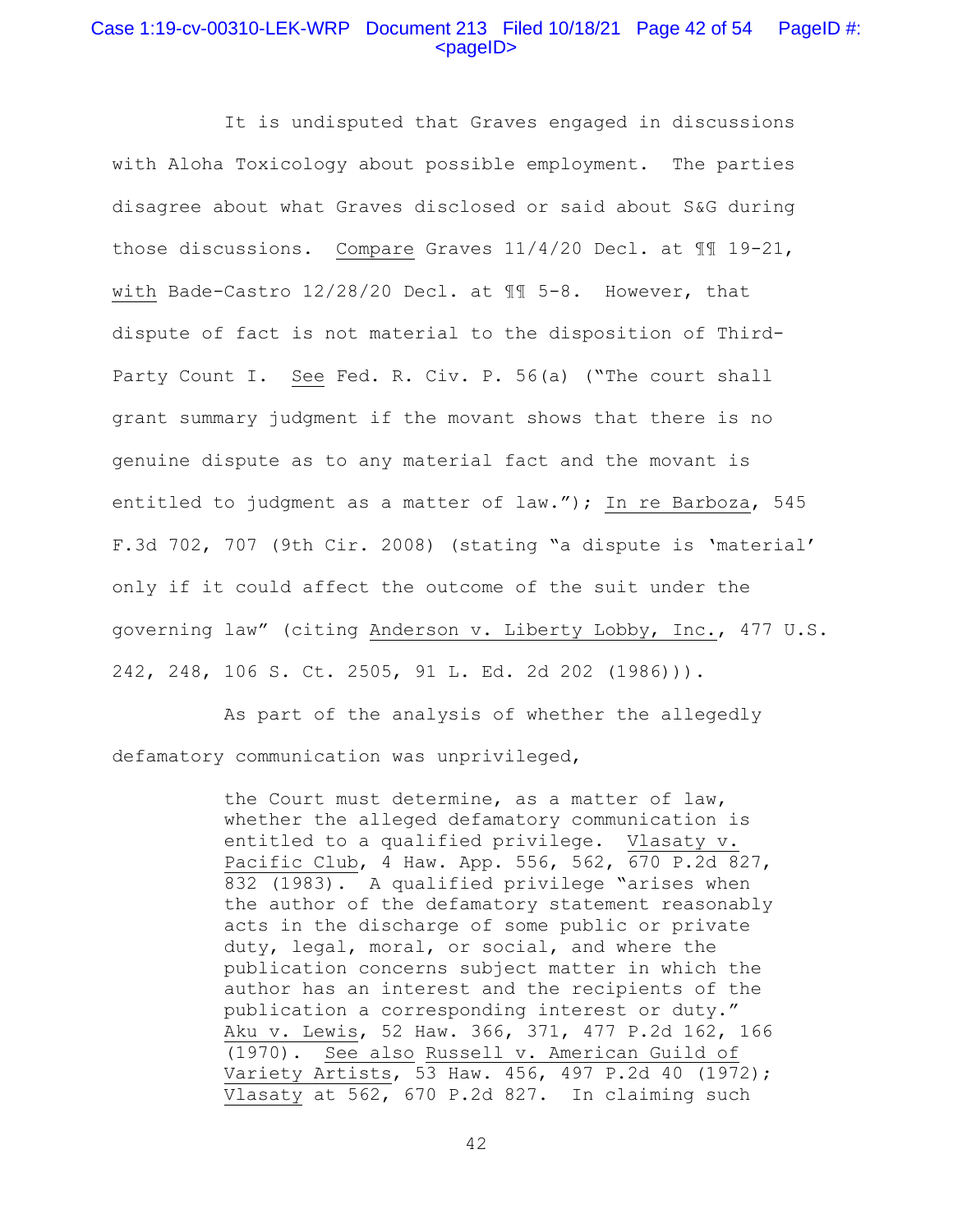# Case 1:19-cv-00310-LEK-WRP Document 213 Filed 10/18/21 Page 43 of 54 PageID #:  $<$ pageID $>$

privilege, it is essential that the author of the defamatory matter and the recipients have a common interest and the communication is of a type reasonably deemed to protect or further that interest. Vlasaty at 562, 670 P.2d 827.

Uema v. Nippon Express Haw., Inc., 26 F. Supp. 2d 1241, 1248–49

(D. Hawai`i 1998) (footnote omitted). However, regardless of whether a qualified privilege exists as a matter of law,

> a finding of a qualified privilege is insufficient to grant summary judgment. Rather, the qualified privilege is conditional and lost if it is abused. [Vlasaty, 4 Haw. App. at 562, 670 P.2d 827.] A qualified privilege may be abused by the use of words not reasonably believed necessary to protect the particular interest for which the privilege is given. . . . Abuse of the qualified privilege is a determination to be made by the trier of fact. Calleon v. Miyagi and MTL, Inc., 76 Hawai`i 310, 319, 876 P.2d 1278, 1287 (1994); Vlasaty at 562, 670 P.2d 827.

Id. at 1249.

 According to Bade-Castro, Graves told her about his discussions with Aloha Toxicology and invited her to participate in those discussions on more than one occasion because he was attempting to convince her to leave S&G with him. [Bade-Castro 12/28/20 Decl. at ¶¶ 2, 4.] Graves has admitted in his answer to the First Amended Complaint that "he reached out to another laboratory" and "he invited Bade-Castro to participate in the calls and that she declined to do so." [Answer to Plaintiff's First Amended Complaint Filed March 1, 2020 [Doc 63], filed 5/6/20 (dkt. no. 72), at ¶ 72.] On June 6 or 7, 2019, Bade-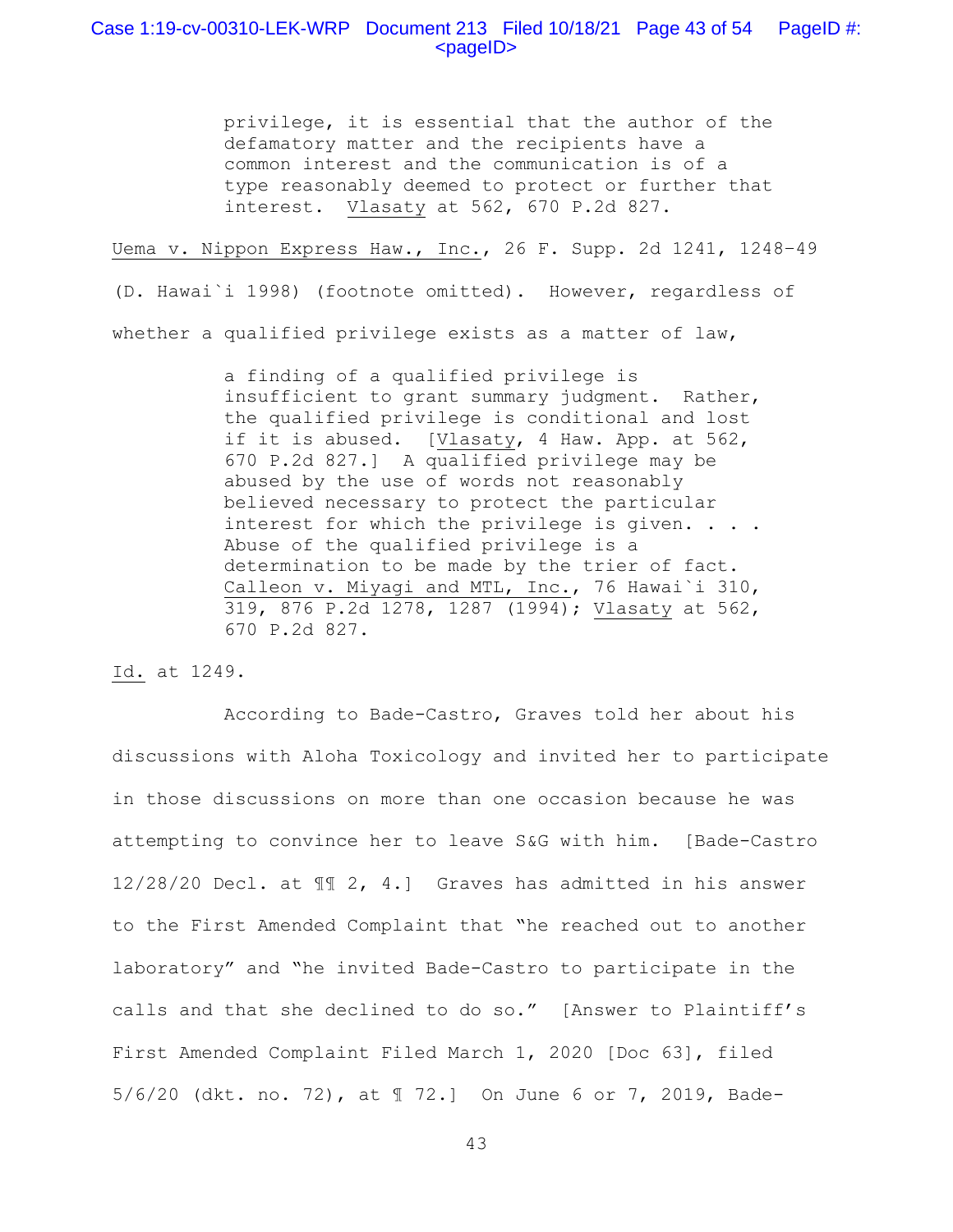# Case 1:19-cv-00310-LEK-WRP Document 213 Filed 10/18/21 Page 44 of 54 PageID #: <pageID>

Castro told Dr. Puana about Graves's efforts to find employment with another laboratory. [Bade-Castro  $12/28/28$  Decl. at  $\text{\textsterling} 10$ ; Puana 5/28/20 Decl. at ¶ 25.] As of the filing of the S&G Parties' Motion, Bade-Castro remained employed as an S&G account representative. See Bade-Castro 5/28/21 Decl. at ¶¶ 22-23.

 Even viewing the record in the light most favorable to Graves as the nonmoving party,  $11$  Bade-Castro acted reasonably, in her capacity as an account representative for S&G, when she reported Graves's discussions with Aloha Toxicology to Dr. Puana. Dr. Puana is the owner of S&G, and, at the time of Bade-Castro's disclosure, Graves was an S&G manager. [Puana 12/28/20 Decl. at ¶ 2; Graves's CSOF at ¶ 3; S&G's Summary Judgment Opp. at 2 (admitting Graves's CSOF ¶ 3).] Graves managed the other S&G account executives, including Bade-Castro. See Graves's CSOF at ¶¶ 6-7; S&G's Mem. in Opp. at 2 (admitting Graves's CSOF ¶¶ 6-7); Graves 11/4/20 Decl., Exh. A (Employment Agreement) at 7 (Schedule A - Compensation) at  $\mathbb I$  2.c (discussing the "client accounts managed by employees whom [Graves] has the responsibility of managing"). Bade-Castro made the statements about Graves, her manager, to Dr. Puana, the owner of the company, in the discharge of a private duty in her capacity as

<sup>&</sup>lt;sup>11</sup> In considering a motion for summary judgment, a court must view the record in the light most favorable to the nonmoving party. Crowley v. Bannister, 734 F.3d 967, 976 (9th Cir. 2013).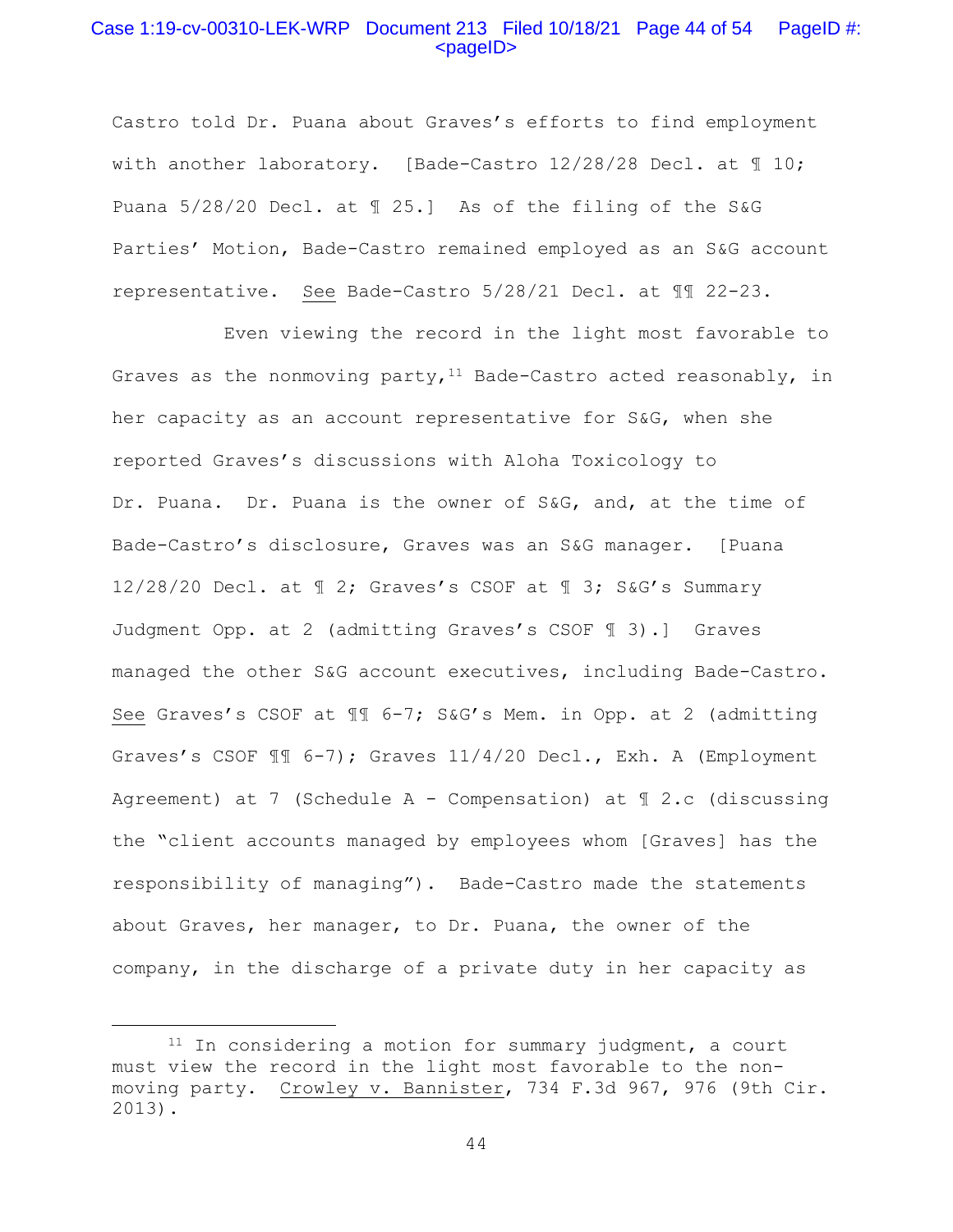# Case 1:19-cv-00310-LEK-WRP Document 213 Filed 10/18/21 Page 45 of 54 PageID #: <pageID>

an S&G employee. Further, both Bade-Castro and Dr. Puana had an interest in protecting S&G from suffering losses if Graves left the company. See Aku, 52 Haw. at 371, 497 P.3d at 166. The disclosure by Bade-Castro was a reasonable means to further their common interest. See Vlasaty, 4 Haw. App. at 562, 670 P.2d at 832. This Court therefore concludes that, as a matter of law, Bade-Castro's statements in June 2019 to Dr. Puana about Graves's discussions with Aloha Toxicology are entitled to a qualified privilege.

 Although the qualified privilege can be lost through abuse, and abuse is generally an issue for the trier of fact, see Calleon, 76 Hawai`i at 319, 876 P.2d at 1287, Graves has not identified any evidence that suggests Bade-Castro abused the qualified privilege. This Court therefore: finds that there is no genuine issue of material fact as to the issue of abuse of the qualified privilege; and concludes that Bade-Castro is entitled to judgment as a matter of law as to Third-Party Count I because the allegedly defamatory statements at issue in that claim are entitled to a qualified privilege, which has not been lost. The S&G Parties' Motion is granted as to Third-Party Count I.

# **B. Third-Party Counts II and III**

 Third-Party Counts II and III both arise from allegedly defamatory statements Dr. Puana made about Graves to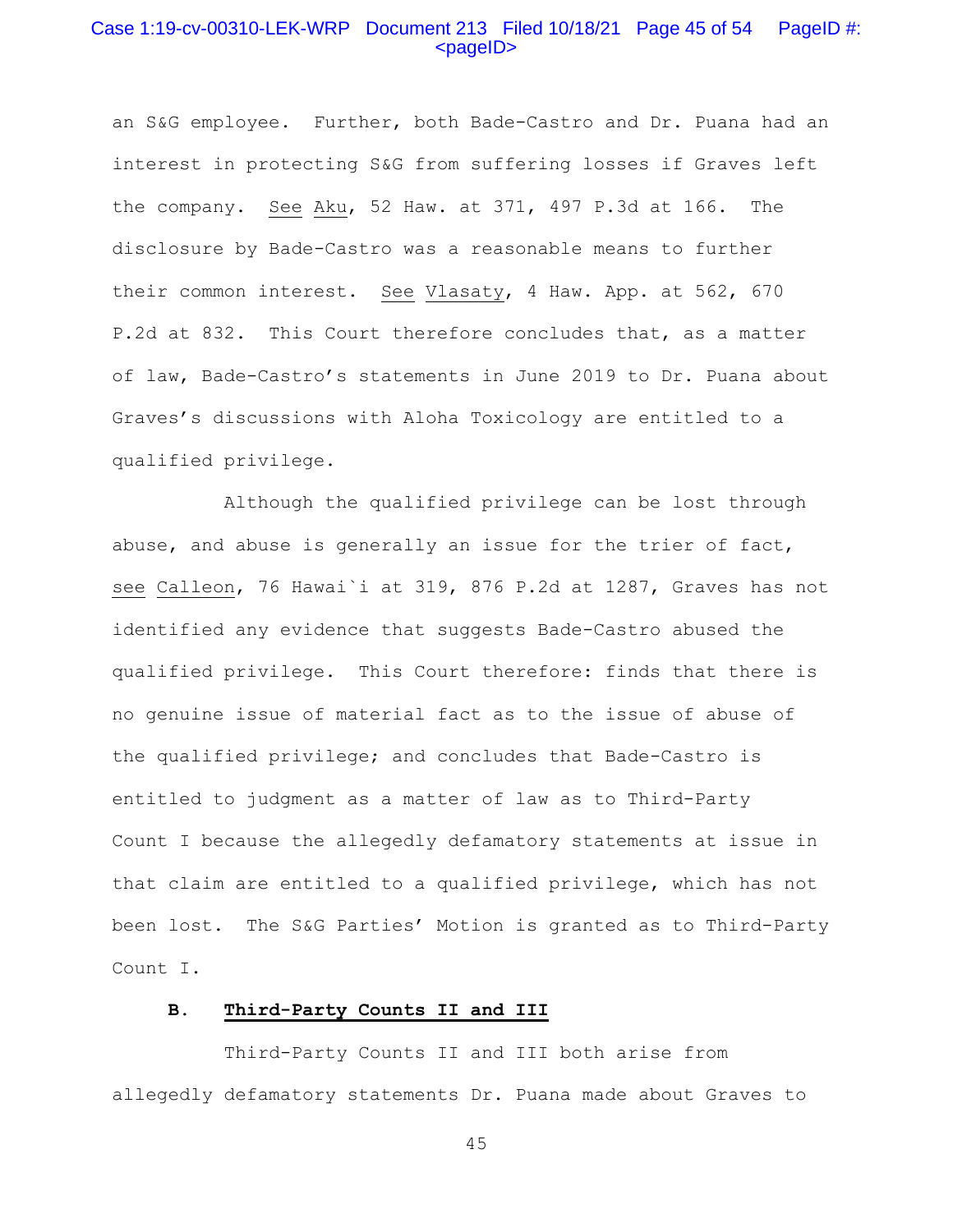# Case 1:19-cv-00310-LEK-WRP Document 213 Filed 10/18/21 Page 46 of 54 PageID #:  $<$ pageID $>$

persons associated with his client accounts. Third-Party Count II is a defamation per se claim against Dr. Puana based on the following allegations:

> 78. [Dr.] Puana published knowingly false statements about Graves to his customers in or around June 2019 regarding Graves' alleged disclosure of S&G Labs' trade secrets.

 79. Specifically, Puana stated that Graves is no longer with S&G Laboratories because he violated federal trade secret laws, stole employees, and that she would be filing a federal lawsuit against him. These statements were false, and caused the customer to believe Graves' employment with S&G Labs was terminated, while he was still employed with S&G Labs.

[First Amended Third-Party Complaint at pgs. 18-19.] Third-Party Count III is a defamation/commercial disparagement claim against Dr. Puana, based on the same conduct as Third-Party Count II. See id. at ¶¶ 92-93.

#### **A. Defamation Per Se**

Under Hawaii law, defamation per se includes statements that "impute to a person the commission of a crime" and statements that "have a tendency to injure him in his office, profession, calling or trade." Partington v. Bugliosi, 825 F. Supp. 906, 915 (D. Haw. 1993) (citing Butler v. United States, 365 F. Supp. 1035, 1044 (D. Haw. 1973)).

Isaac v. Daniels, CIVIL NO. 16-00507 DKW-RLP, 2018 WL 1903606, at \*6 (D. Hawai`i Mar. 30, 2018), *report and recommendation adopted*, 2018 WL 1902543 (Apr. 20, 2018). Further,

> if a writing is defamatory per se, a plaintiff's injury is presumed and the plaintiff can recover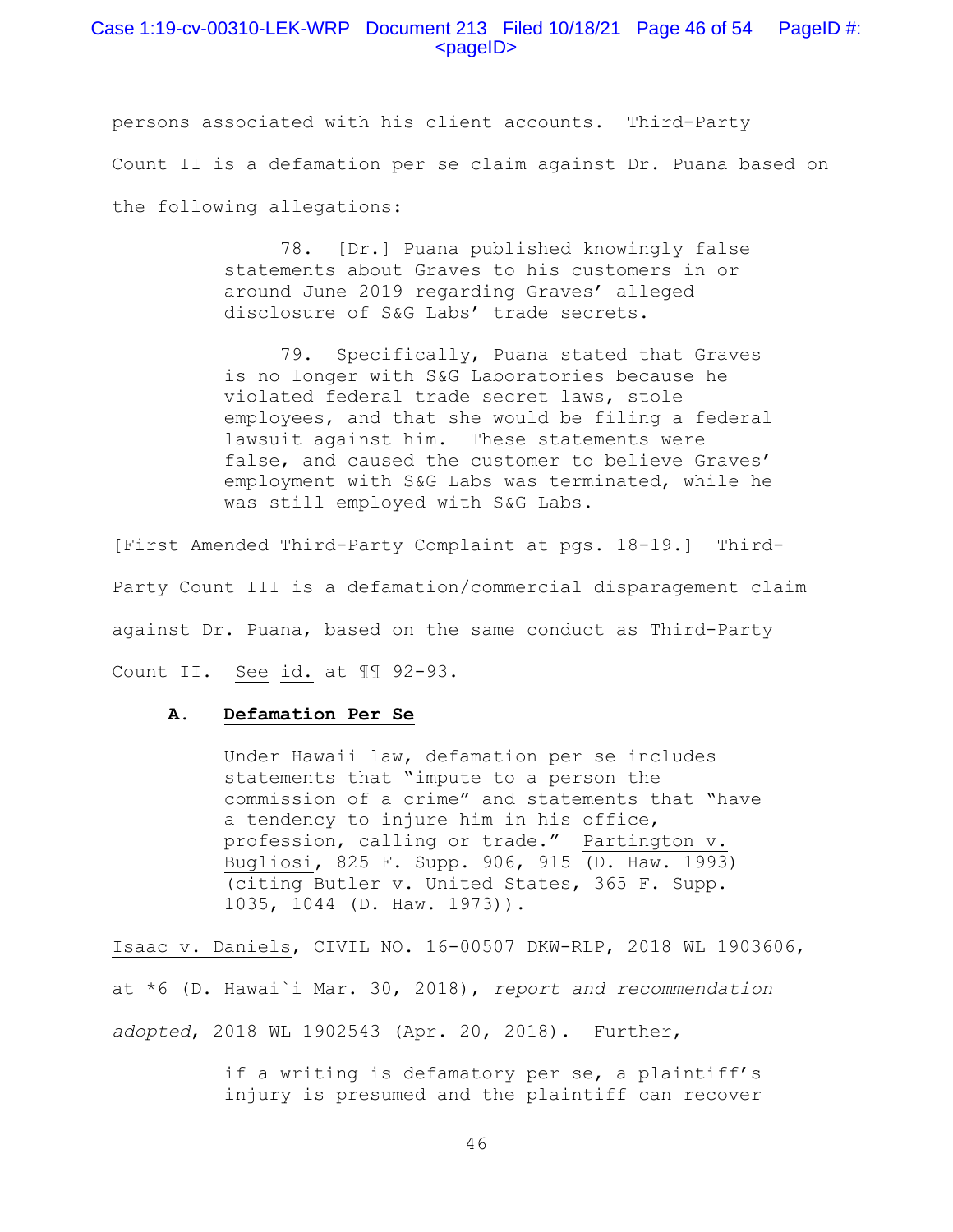# Case 1:19-cv-00310-LEK-WRP Document 213 Filed 10/18/21 Page 47 of 54 PageID #:  $<$ pageID $>$

damages without needing to allege and prove special damages. Partington, 825 F. Supp. at 915 (noting that if a writing is defamatory per se, it is actionable without allegation of special damages); Kahanamoku v. Advertiser Pub. Co., 25 Haw. 701 (1920) (explaining that if a plaintiff establishes libel per se, "injury to the plaintiff will be presumed and special damages need not be alleged or proven, but general and punitive damages may be recovered.").

Isaac v. Daniels, CIVIL NO. 16-00507 DKW-RLP, 2017 WL 2962890, at \*8 (D. Hawai`i June 23, 2017), *report and recommendation adopted*, 2017 WL 2960511 (July 11, 2017).

 Dr. Puana states that, after Bade-Castro informed her about Graves's discussions with Aloha Toxicology, she "decided to take steps immediately to protect S&G Labs' business and its employees [because she] knew that Graves could resign with little or no notice, begin work immediately with Aloha Toxicology and start making efforts to convince S&G Labs' accounts to move with him." [Puana 5/28/21 Decl. at ¶ 30.] Further, on Friday, June 14, 2019, after she suspended Graves, Dr. Puana began making telephone calls to the client accounts that Graves had been handling. She continued to make such calls through the weekend, and eventually the other remaining members of the S&G sales team helped her contact the accounts. [Id. at ¶¶ 31-32.] According to Dr. Puana, her "purpose in doing so was to advise the representatives of those accounts who dealt with S&G Labs that any communications with S&G Labs should be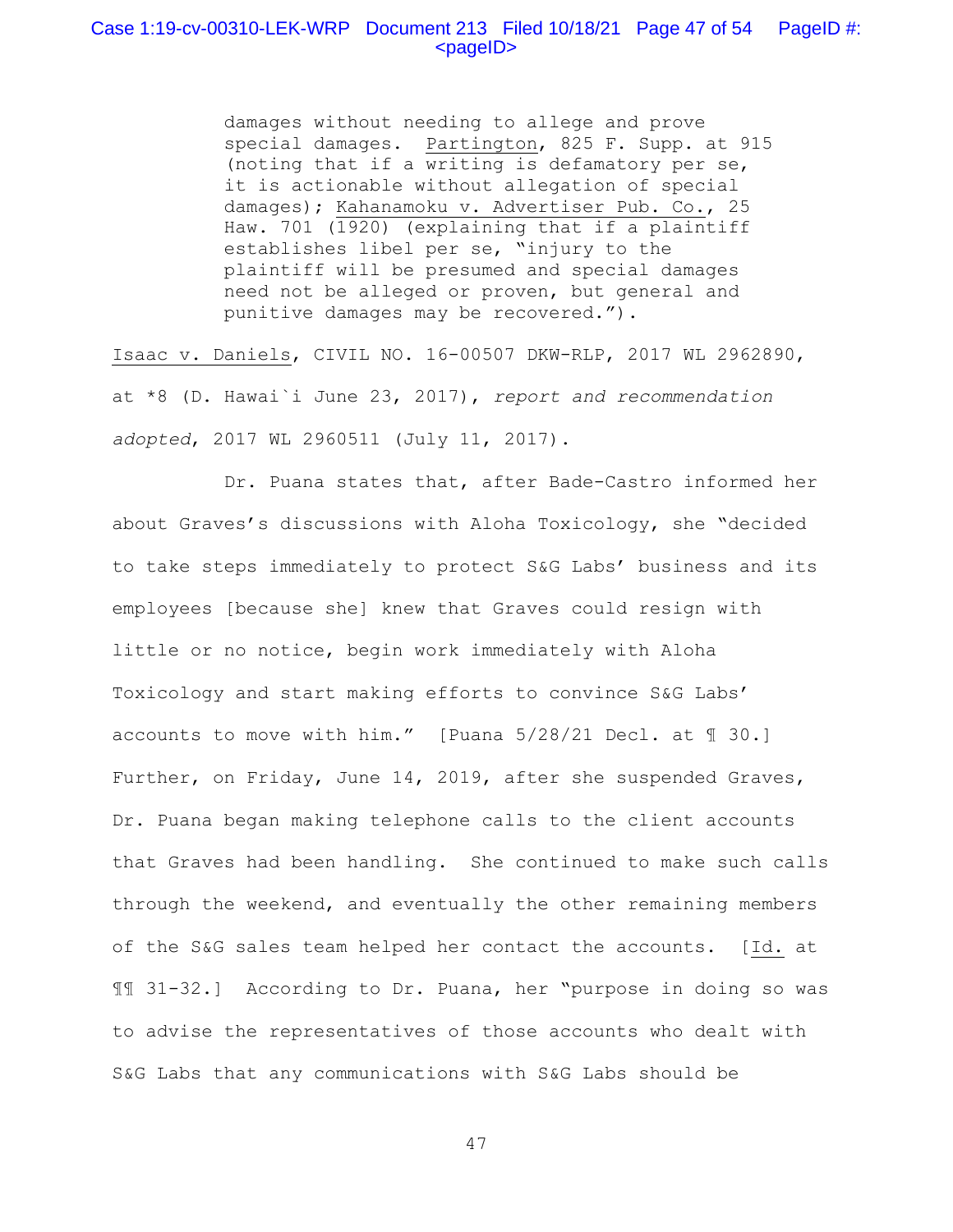# Case 1:19-cv-00310-LEK-WRP Document 213 Filed 10/18/21 Page 48 of 54 PageID #:  $<$ pageID $>$

directed to one of the other sales team members," and those representatives were primarily told to contact Bade-Castro or Dr. Puana. [Id. at ¶ 31.] On June 17, 2019, Dr. Puana and Bade-Castro went to Maui, and from that day to June 21, 2019 they held in-person meetings with some Maui accounts and continued to make some contacts by telephone. [Id. at ¶ 32.]

 Dr. Puana states only "a small number" of the account representatives who they contacted asked questions about the situation, and she

> told them that disputes had arisen, that [she] had filed lawsuit under trade secret protection statutes, and that Graves was suspended from serving as an S&G Labs account representative until the issues were resolved. [She does] not recall a single conversation with any client extending beyond those generalities. No client or client representative asked for – nor were any given – detailed explanations about the events and disputes between S&G Labs, Graves, and Aloha Toxicology.

[Id. at ¶ 33.] Dr. Puana denies telling anyone that Graves had been terminated or "let go" by S&G. [Id. at ¶ 34.] Bade-Castro's testimony is similar to Dr. Puana's. See Bade-Castro 5/28/21 Decl. at ¶¶ 17-20.

 Graves states some of his clients told him that, during those meetings with Dr. Puana and/or Bade-Castro, "they were informed that [Graves] would no longer be servicing them and/or that [he] had been 'let go' from S&G." [Graves 11/4/20 Decl. at ¶ 26.] Although the record must be construed in the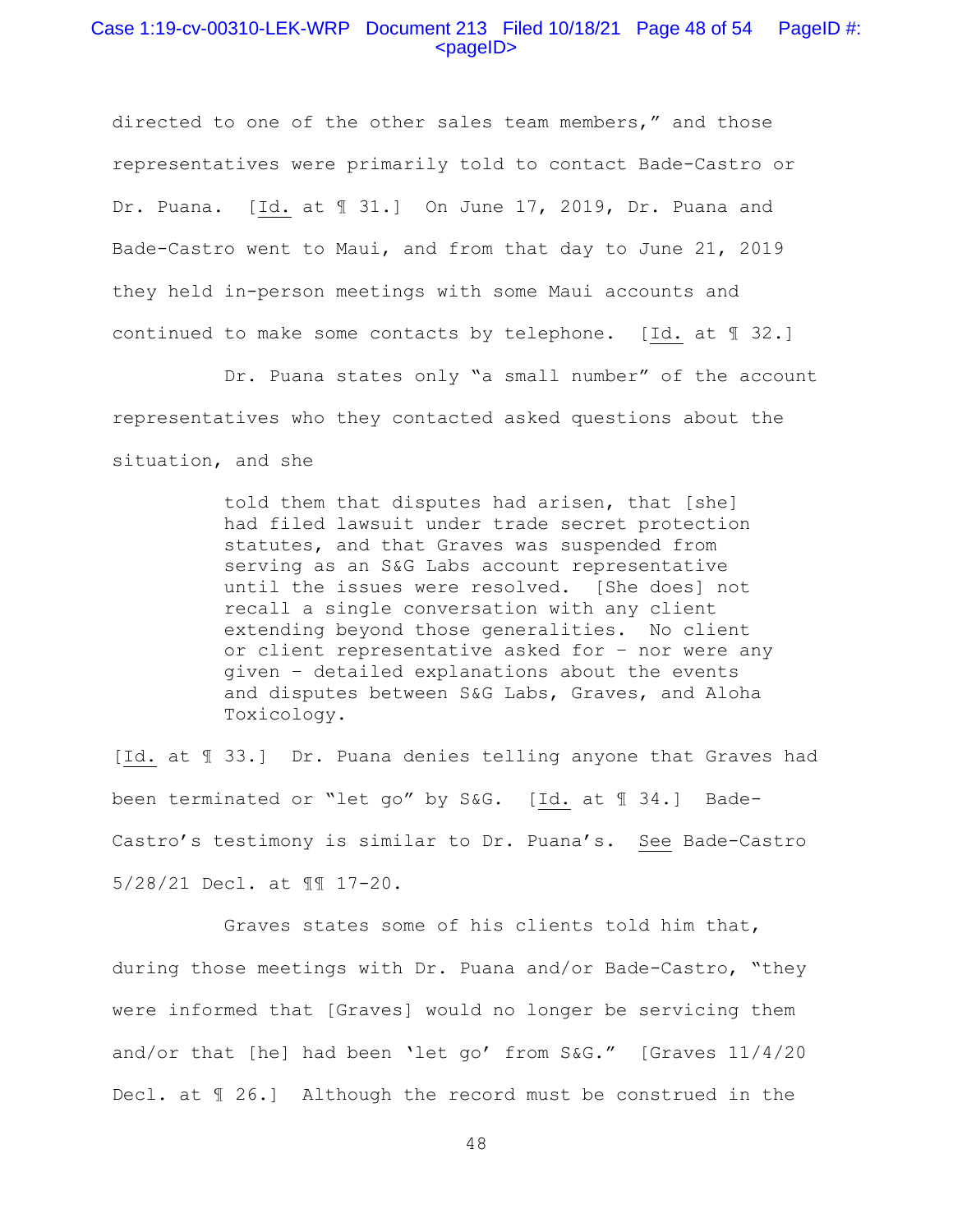# Case 1:19-cv-00310-LEK-WRP Document 213 Filed 10/18/21 Page 49 of 54 PageID #:  $<sub>pa</sub>$ gelD $>$ </sub>

light most favorable to Graves as the nonmoving party, only admissible evidence may be considered on summary judgment. See Weil v. Citizens Telcom Servs. Co., 922 F.3d 993, 998 (9th Cir. 2019). Graves's testimony about statements that unidentified persons made to about him statements either Dr. Puana or Bade-Castro made to them is hearsay, and Graves has not established that any exceptions to the rule against hearsay applies. See generally Fed. R. Evid. 801 through 804. Thus, Graves's testimony alone is insufficient to establish a genuine issue of material fact as to Third-Party Count II.

 Graves also cites a declaration that he submitted in opposition to S&G's motion for a preliminary injunction, and he notes that Dr. Puana's and Bade-Castro's current declarations are inconsistent with their prior testimony. [Graves's mem. in opp. to the S&G Parties' Motion, filed 6/10/21 (dkt. no. 203), at 30-31.] At the time of his declaration, Taylor Yap ("Yap") was the office manager at Valley Isle Healthcare ("Valley Isle") in Wailuku, Maui. [Decl. of Taylor Yap (dated 8/6/19) ("Yap Decl."), filed 8/15/19 (dkt. no. 32-20), at ¶ 2.] Yap's understanding was that Valley Isle brought its business to S&G primarily because of a desire to work with Graves. [Id. at ¶ 5.] Yap stated that, on June 19, 2019, against Yap's wishes, Dr. Puana and Bade-Castro visited Valley Isle. When an S&G employee told him Dr. Puana wanted to visit Valley Isle, he told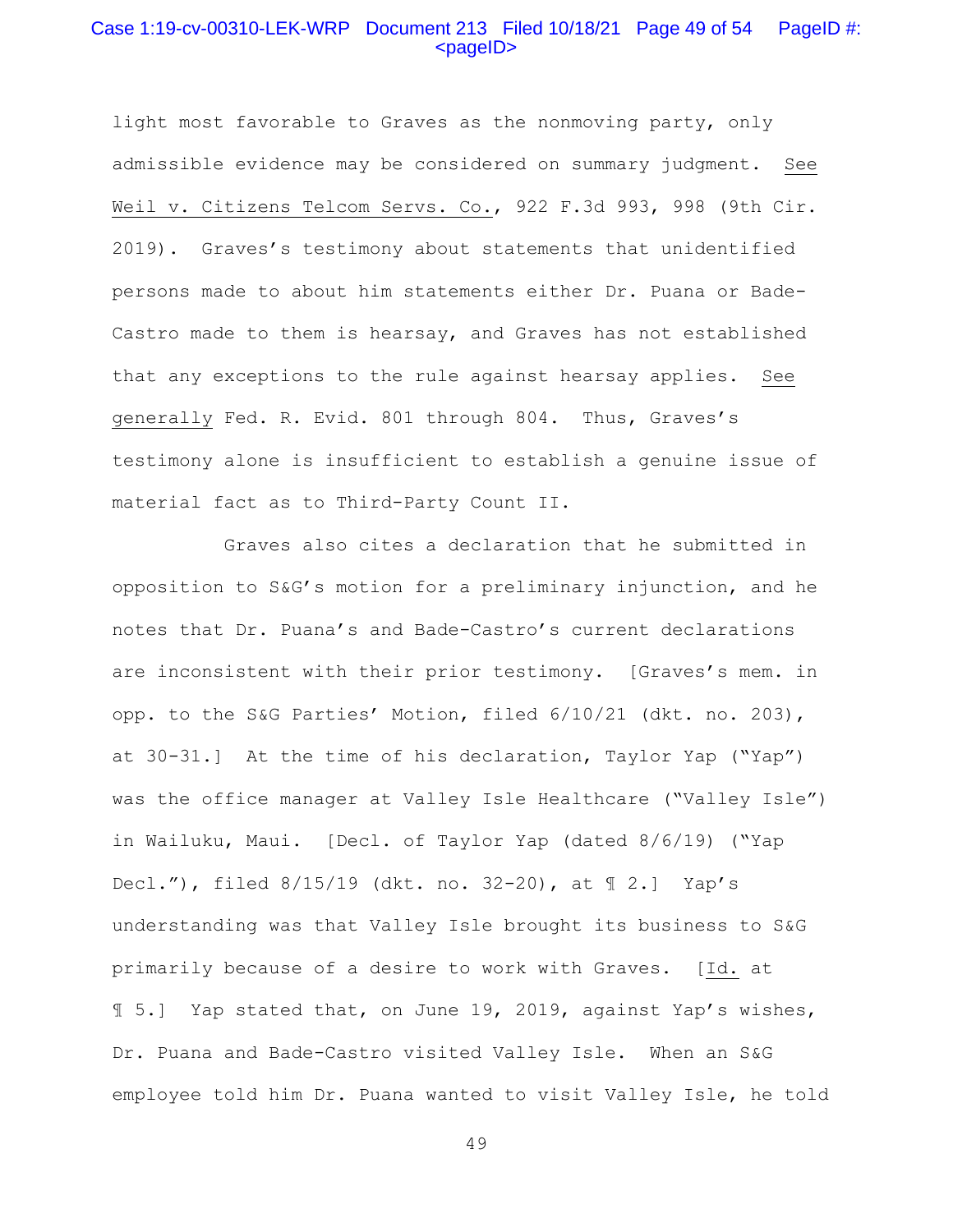# Case 1:19-cv-00310-LEK-WRP Document 213 Filed 10/18/21 Page 50 of 54 PageID #:  $<$ pageID $>$

the employee that he did not want Dr. Puana to visit that day because neither he nor another Valley Isle manager would be there. [Id. at ¶¶ 7-9.] Dr. Puana and Bade-Castro "brought treats and informed [Yap's] staff that [Graves was] no longer working with S&G . . . ." [Id. at  $\mathbb{I}$  9.] Later that day, Dr. Puana called Yap, and she "apologized for visiting despite [Yap's] wishes, and explained that [Graves was] no longer with S&G Laboratories because he violated federal trade secret laws, stole employees, and that she would be filing a federal lawsuit against him." [Id. at ¶ 10.] Yap understood Dr. Puana's comments to mean that S&G had terminated Graves's employment. [Id. at ¶ 11.]

 As to Graves's argument that the Puana 5/28/21 Declaration and the Bade-Castro 5/28/21 Declaration are inconsistent with their prior statements, the record does contain prior statements by Dr. Puana and Bade-Castro that are not entirely consistent with their testimony in their May 28, 2021 declarations. Dr. Puana stated during discovery:

> Beginning on June 16, 2019, I did communicate with each S&G Labs client to inform them generally that Darren Graves would no longer be an account representative, and identified for them who they should contact with respect to their testing needs. **I do not recall specifics as to individual conversations**, however, I do recall that the subject of a federal lawsuit having been filed being mentioned without discussing details, and that as a result of that Darren would no longer communicate on behalf of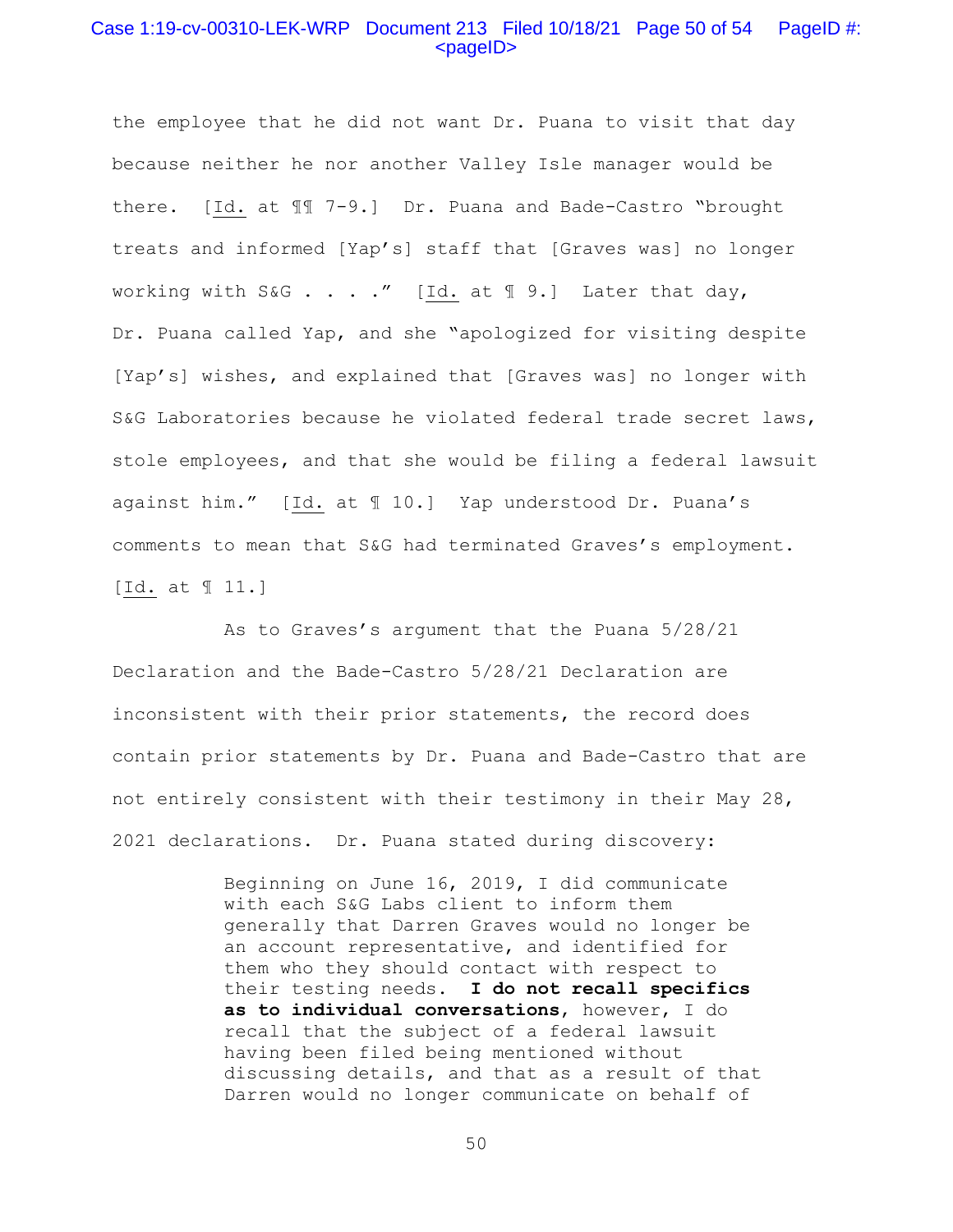# Case 1:19-cv-00310-LEK-WRP Document 213 Filed 10/18/21 Page 51 of 54 PageID #:  $<$ pageID $>$

S&G Labs in response whenever a client asked for an explanation.

[Hara 11/4/20 Decl., Exh. O (Dr. Puana's answers to interrogs., Verification dated 8/12/20) at pg. 6 (emphasis added).] Bade-Castro's response was similar. [Id., Exh. P (Bade-Castro's answers to interrogs., Verification dated 9/29/20) at pg. 5.] However, this Court cannot make credibility determinations or weigh the evidence in the record when ruling on a motion for summary judgment. See Estate of Lopez ex rel. Lopez v. Gelhaus, 871 F.3d 998, 1009 n.10 (9th Cir. 2017) ("At the summary judgment stage, '[c]redibility determinations, the weighing of the evidence, and the drawing of legitimate inferences from the facts are jury functions, not those of a judge.'" (alteration in Lopez) (quoting Anderson v. Liberty Lobby, Inc., 477 U.S. 242, 255, 106 S. Ct. 2505, 91 L. Ed. 2d 202 (1986))).

The Yap Declaration is testimony, presented under penalty of perjury, that Dr. Puana imputed to Graves the violation of federal trade secret laws and stealing S&G employees. These are allegations that: were ultimately shown to be false; and would tend to injure Graves in his profession as a sale representative in the drug testing industry. In considering the S&G Parties' Motion, this Court cannot determine whether Yap is more credible than Dr. Puana and Bade-Castro, nor whether his testimony should be given more weight than theirs.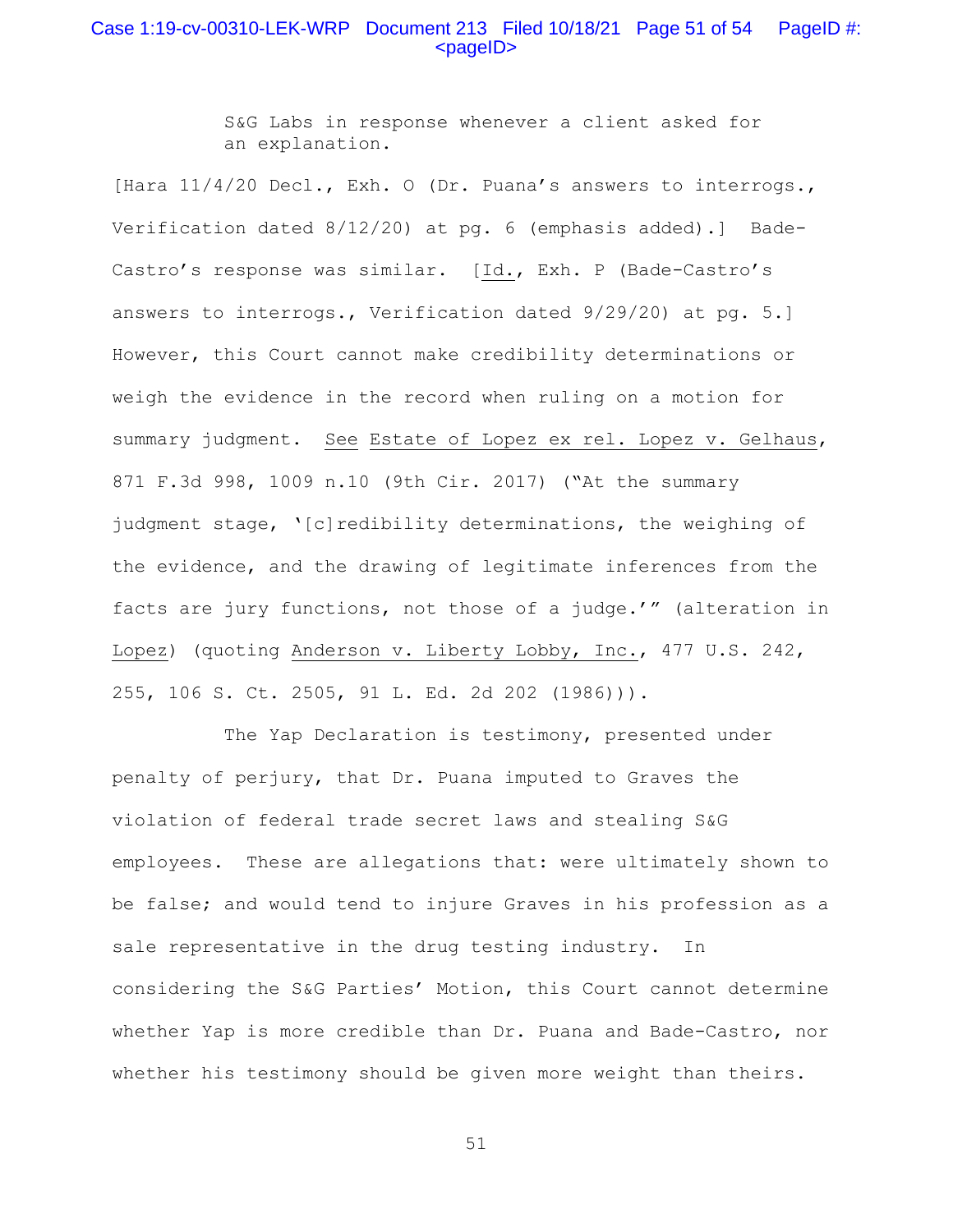# Case 1:19-cv-00310-LEK-WRP Document 213 Filed 10/18/21 Page 52 of 54 PageID #:  $<sub>pa</sub>$ gelD $>$ </sub>

This Court therefore finds that, viewing the record in the light most favorable to Graves, there are genuine issues of material fact as to his defamation per se claim against Dr. Puana. The S&G Parties' Motion must be denied as to Third-Party Count II.

#### **B. Defamation**

 Viewing the record in the light most favorable to Graves, Yap's testimony would satisfy the first element of the traditional defamation claim, Dr. Puana made false and defamatory statements about Graves. As to the second element, Dr. Puana made those statements to Yap, a third party. See Gold, 88 Hawai`i at 100, 962 P.2d at 359 (listing the elements of a defamation claim). Dr. Puana's statements that Graves was no longer servicing Valley Isle's account and that any communications with S&G would be conducted through Bade-Castro would arguably be subject to a qualified privileged because they were made in the furtherance of a private duty, based on their common interest in the professional relationship between S&G and Valley Isle. See Aku, 52 Haw. at 371, 477 P.2d at 166; Vlasaty, 4 Haw. App. at 562, 670 P.2d at 832. However, there is a genuine issue of fact as to whether that privilege was lost through abuse because Dr. Puana told Yap that Graves was not servicing the account because Graves violated federal trade secret laws and stole S&G employees. See Calleon, 76 Hawai`i at 319, 876 P.2d at 1287. Further, there are genuine issues of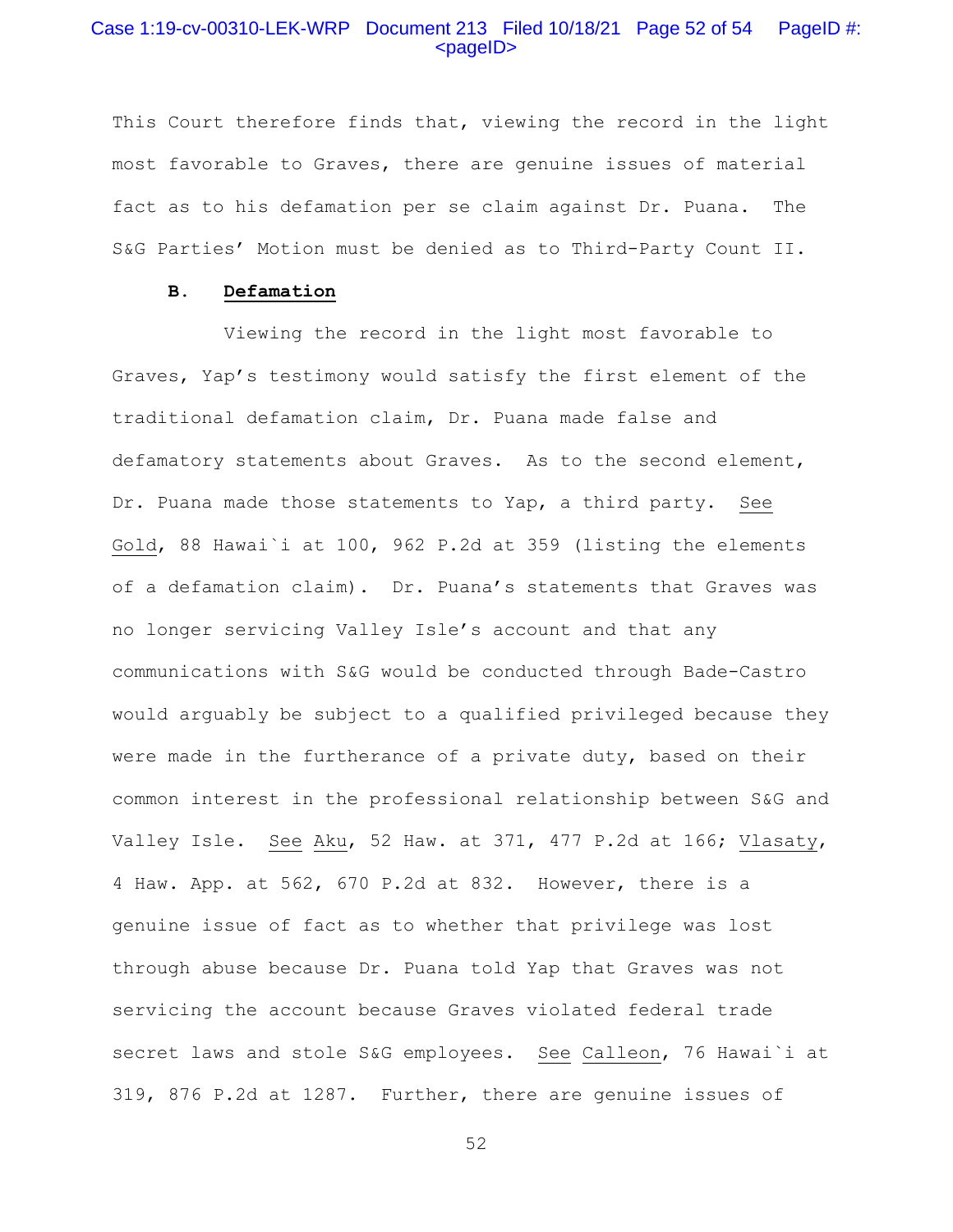# Case 1:19-cv-00310-LEK-WRP Document 213 Filed 10/18/21 Page 53 of 54 PageID #: <pageID>

fact as to whether Dr. Puana was at least negligent in making those statements and as to the issue of harm.

 This Court therefore finds that, viewing the record in the light most favorable to Graves, there are genuine issues of material fact as to his defamation/commercial disparagement claim against Dr. Puana. The S&G Parties' Motion must be denied as to Third-Party Count III.

#### **CONCLUSION**

 For the foregoing reasons, the S&G Parties' Motion for Summary Judgment as to Counts Three, Six, and Seven, of the Second Amended Counterclaim, and Counts One Through Four of the First Amended Third Party Complaint, filed May 28, 2021, is GRANTED IN PART AND DENIED IN PART. The S&G Parties' Motion is: GRANTED insofar as summary judgment is granted in favor of Bade-Castro as to Third-Party Count I; DENIED AS MOOT as to Counterclaim Count VII and Third-Party Count IV; and DENIED as to Counterclaim Count III, Counterclaim Count VI, Third-Party Count II, and Third-Party Count III.

 Further, this Court rules that: Graves is entitled to judgment as a matter of law as to Counterclaim Counts I and II; Graves's recovery as to Counterclaim Counts I and II will be determined in a post-judgment motion for attorney's fees and costs; Graves is entitled to judgment as a matter of law as to liability for Counterclaim Counts III and VI; the issue of